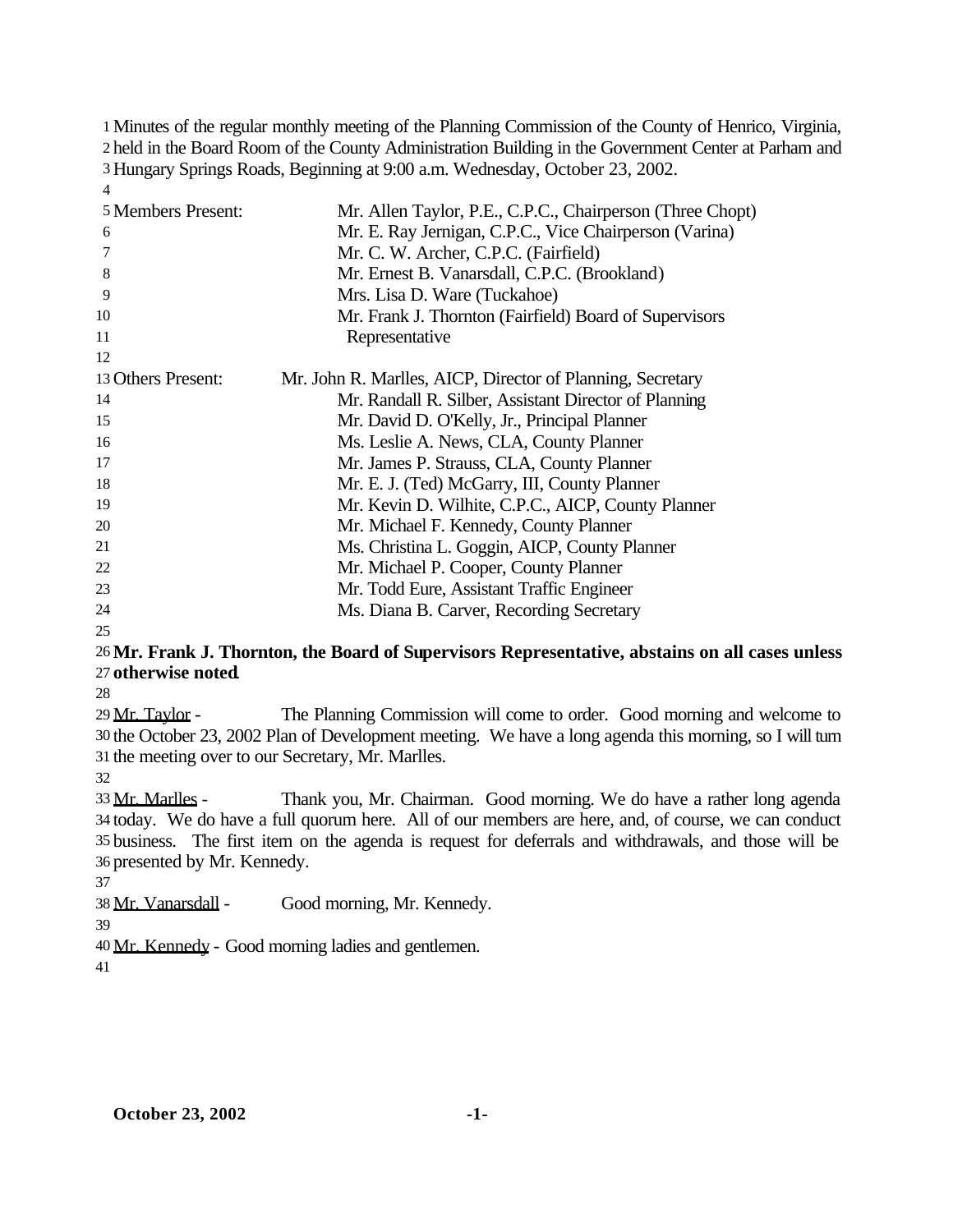### 41**TRANSFER OF APPROVAL (Deferred from the September 25, 2002, Plan)**

42

| POD-117–98           | Anthony P. Renaldi, Vice President and Chief Financial Officer        |  |  |  |  |  |  |
|----------------------|-----------------------------------------------------------------------|--|--|--|--|--|--|
| Courtland @ Wyndham  | for Prospect Homes of Richmond, Inc.: Request for approval of a       |  |  |  |  |  |  |
| (POD-116-96 Revised) | transfer of approval, as required by Chapter 24, Section 24-106 of    |  |  |  |  |  |  |
|                      | the Henrico County Code from C. Richard Dobson Builders, Inc. to      |  |  |  |  |  |  |
|                      | Prospect Homes of Richmond, Inc. The 4.9-acre site is located on      |  |  |  |  |  |  |
|                      | the west line of Wyndham Park Drive at its intersection with Dominion |  |  |  |  |  |  |
|                      | Club Drive on parcel 740-776-1890. The zoning is RTHC,                |  |  |  |  |  |  |
|                      | Residential Townhouse District (Conditional). (Three Chopt)           |  |  |  |  |  |  |

43

44 Mr. Kennedy - The applicant requests a deferral to the November 20, 2002 meeting.

45

46 Mr. Taylor - Is there anyone in the audience who is opposed to the deferral of POD-117- 47 98? Then I will move deferral of POD-117-98, Courtland @ Wyndham, to November 20, 2002, at 48 the applicant's request.

49

50 Mr. Jernigan - Second.

51

52 Mr. Taylor - Motion made by Mr. Taylor, seconded by Mr. Jernigan. All in favor say aye. 53 All opposed say no. The motion passes.

54

55 At the request of the applicant, the Planning Commission deferred POD-117-98, Courtland at 56Wyndham (POD-116-96 Rev.) to its meeting on November 20, 2002. 57

#### 58 **SUBDIVISION & EXCEPTION (Deferred from the September 25, 2002, Meeting)** 59

Telegraph Run and a Resubdivision of Section C, Block B, Lot 22 and a Reserved for BMP Parcel (September 2002 Plan) **Wingate & Kestner for Commerce Company, LLC:** Request for approval of a conditional subdivision and an exception pursuant to Section 19-4(a) of the Henrico County Code requiring increased rear yard setbacks along Brook Road (U.S. Route 1) a major arterial roadway. The 6.15-acre site is located on the western terminus of Connecticut Avenue, between Brook Road (U.S. Route 1) and Telegraph Road on parcels 784-763-3921, 784-762-3895 and 784- 763-4641. The zoning is R-2A, One-Family Residence District. County water and sewer. **(Fairfield) 15 Lots**

60

61 Mr. Kennedy - The applicant requests deferral to November 20, 2002.

62

63 Mr. Taylor - Is there anybody in the audience opposed to deferral of Telegraph Run and a 64Resubdivision of Section C, Block B, Lot 22 and a Reserved for BMP Parcel? No opposition.

65

66 Mr. Archer - Mr. Chairman, I move deferral of Telegraph Run to the November 20, 2002 67 meeting at the request of the applicant.

68

69 Mr. Vanarsdall - Second.

70

**October 23, 2002** -2-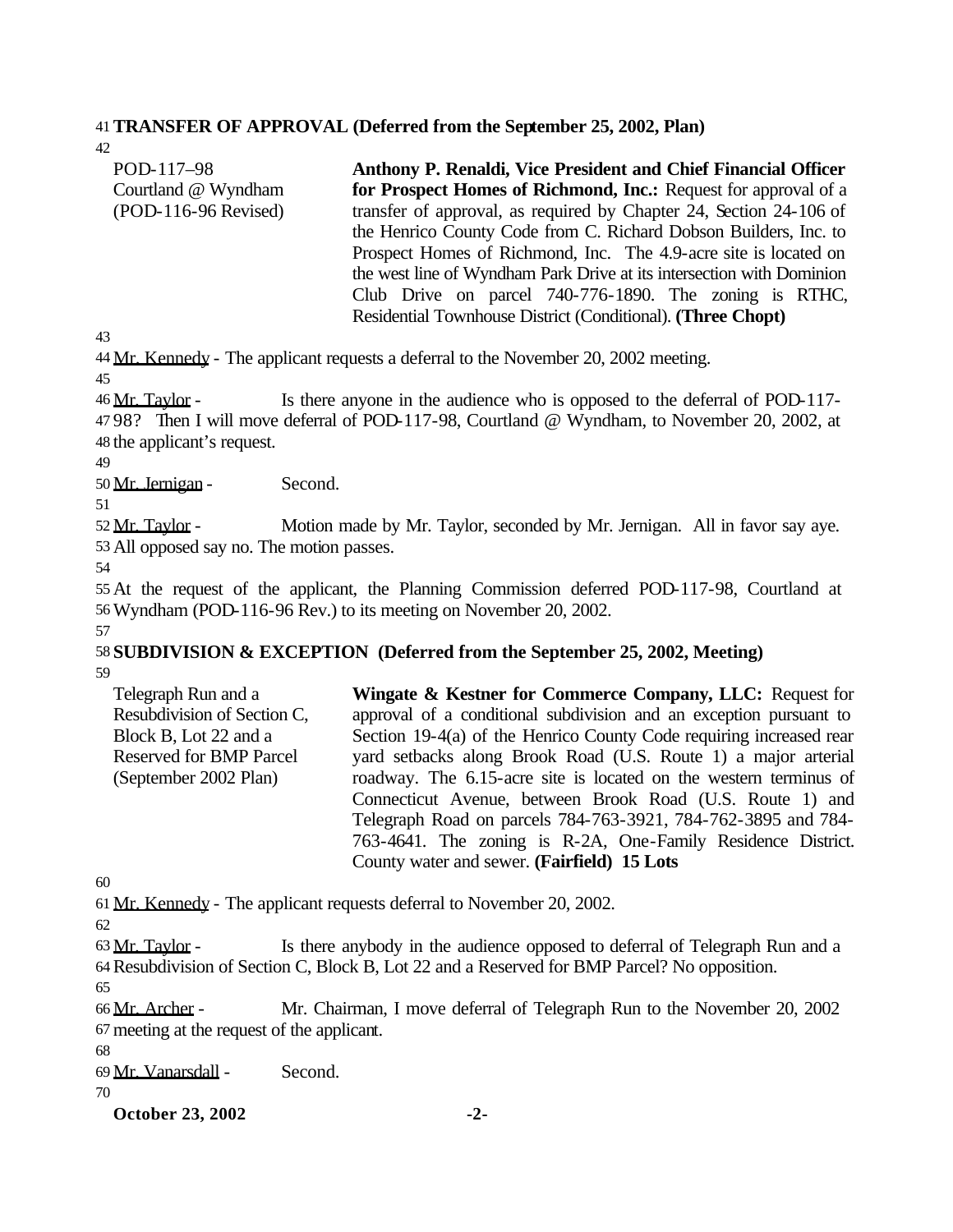Mr. Taylor - Motion made by Mr. Archer and seconded by Mr. Vanarsdall. All in favor say aye. All opposed say no. The motion passes.

 At the request of the applicant, the Planning Commission deferred Telegraph Run and a Resubdivision of Section C, Block B, Lot 22 and a Reserved for BMP Parcel (September 2002 Plan) to its meeting on November 20, 2002.

**SUBDIVISION (Deferred from the September 25, 2002, Meeting)**

| <b>Newstead Landing</b>      | <b>Engineering Design Associates for Newstead Landing L.C.:</b>       |
|------------------------------|-----------------------------------------------------------------------|
| (A Resubdivision of Newstead | The 52.7-acre site is located on the south line of Kingsland Road     |
| Landing, Section A and a     | 140 feet east of Osborne Landing (private road) on parcels 808-       |
| Portion of Newstead Farms)   | 670-1962, 3363, 4865, 6169, 1028; 808-668-9806 and 809-668-           |
| (September 2002 Plan)        | 6715. The zoning is A-1, Agricultural District. Private central water |
|                              | and central sewer system. (Varina) 30 Lots                            |

Mr. Kennedy - The applicant requests deferral to the November 20, 2002 meeting.

83 Mr. Taylor - Is there anyone in the audience in opposition to the deferral of Newstead Landing to November 20, 2002? No opposition.

86 Mr. Jernigan - Mr. Chairman, I make a motion to defer Subdivision Plan Newstead Landing (September 2002 Plan) to the November 20, 2002 meeting, at the applicant's request.

Mr. Vanarsdall - Second.

 Mr. Taylor - Motion made by Mr. Jernigan and seconded by Mr. Vanarsdall. All in favor say aye. All opposed say no. The motion passes.

 At the request of the applicant, the Planning Commission deferred Newstead Landing (September 2002 Plan) to its meeting on November 20, 2002.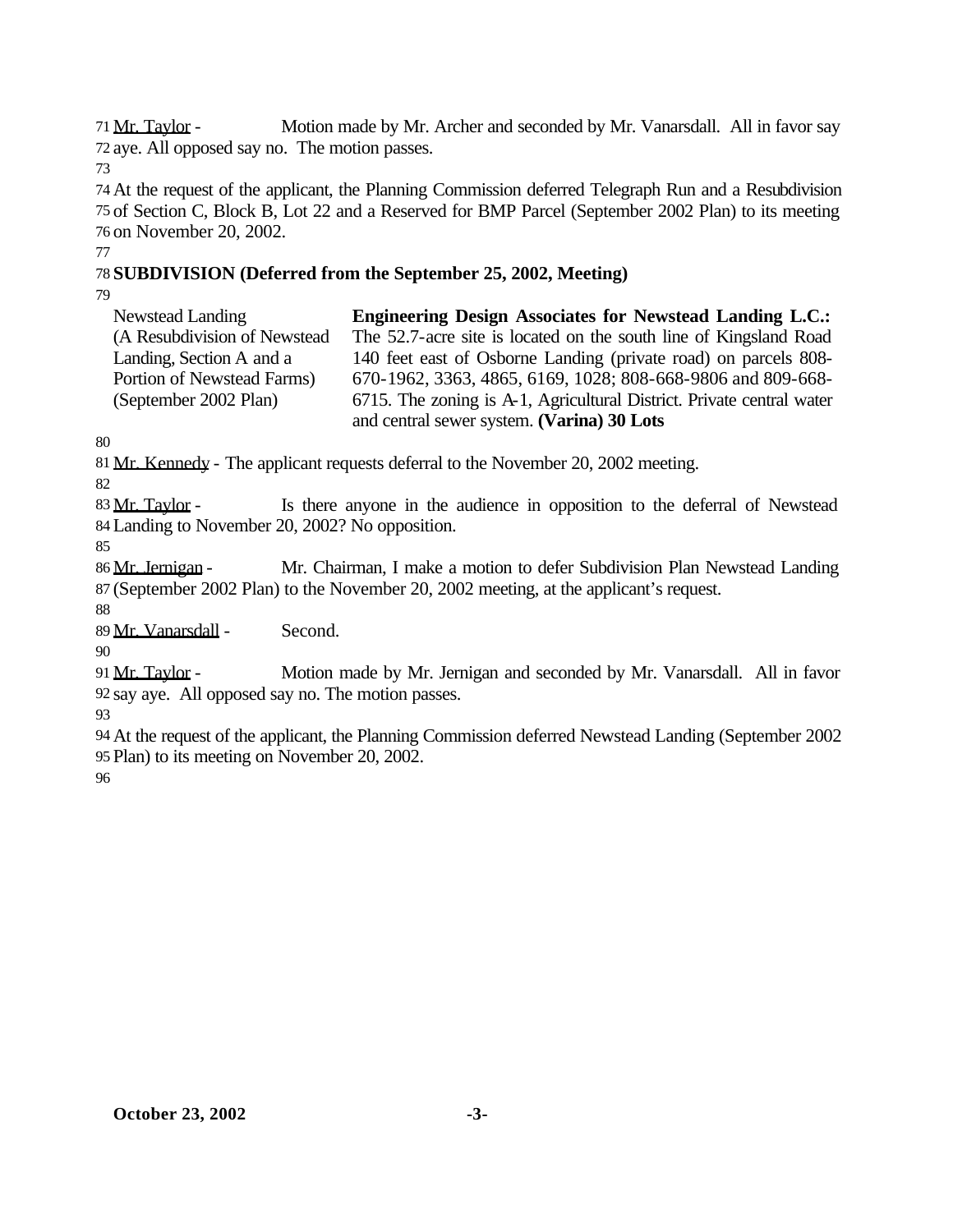#### 96 **SUBDIVISION**

97

Laurel Woods, Section B (October 2002 Plan) **Youngblood, Tyler & Associates, P.C. for Edith E. Flora and West End Developers, LLC:** The 1.52-acre site is located on the south side of Sunrise Road, approximately 500 feet west of Pump Road at 11911 Sunrise Road on parcel 738-756-5709. The zoning is R-3C, One-Family Residence District (Conditional). County water and sewer. 4 Lots **(Three Chopt)**

98

99 Mr. Kennedy - The applicant requests deferral to November 20, 2002 meeting.

100

101 Mr. Taylor - Is there anyone in the audience who is opposed to deferral of the Subdivision at 102 Laurel Woods, Section B, to November 20, 2002? No opposition. I will move that Subdivision Plan 103 for Laurel Woods, Section B, be deferred to November 20, 2002 at the applicant's request.

104

105 Mr. Vanarsdall - Second.

106

107 Mr. Taylor - Motion made by Mr. Taylor and seconded by Mr. Vanarsdall to defer 108 Subdivision Laurel Woods, Section B, to November 20, 2002. All in favor say aye. All opposed say 109 no. The motion passes.

110

111 At the request of the applicant, the Planning Commission deferred Subdivision Laurel Woods, Section 112B, to its meeting on November 20, 2002.

113

# 114 **SUBDIVISION (Deferred from the September 25, 2002 Meeting)**

115

| Thomas Mill          | Foster & Miller, P.C. for WWJ, LC and B & B Development                     |
|----------------------|-----------------------------------------------------------------------------|
| (July 2002 Plan)     | <b>Corporation:</b> The 78.60-acre site is located on the north line of Old |
| 11868 Old Washington | Washington Highway between the Chickahominy River and the CSX               |
| Highway              | Railroad across from Kellipe Road on parcels 772-779-6780, 773-             |
|                      | 777-3550 and part of 773-777-1078. The zoning is A-1, Agricultural          |
|                      | District. County water and septic tank/drainfield. (Brookland) 47           |
|                      | Lots                                                                        |

**October 23, 2002** -4-116 117 Mr. Kennedy - The applicant requests deferral to the November 20, 2002 meeting. 118 119 Mr. Vanarsdall - Any opposition, Mr. Chairman? 120 121 Mr. Taylor - Is there any opposition to the deferral of Subdivision Thomas Mill to November 122 20, 2002. 123 124 Mr. Vanarsdall - I move Thomas Mill (July 2002 Plan) 11868 Old Washington Highway be 125 deferred to November 20, 2002, at the applicant's request. 126 127 Mr. Archer - Second. 128 129 Mr. Taylor - Motion by Mr. Vanarsdall and seconded by Mr. Archer to defer Thomas Mill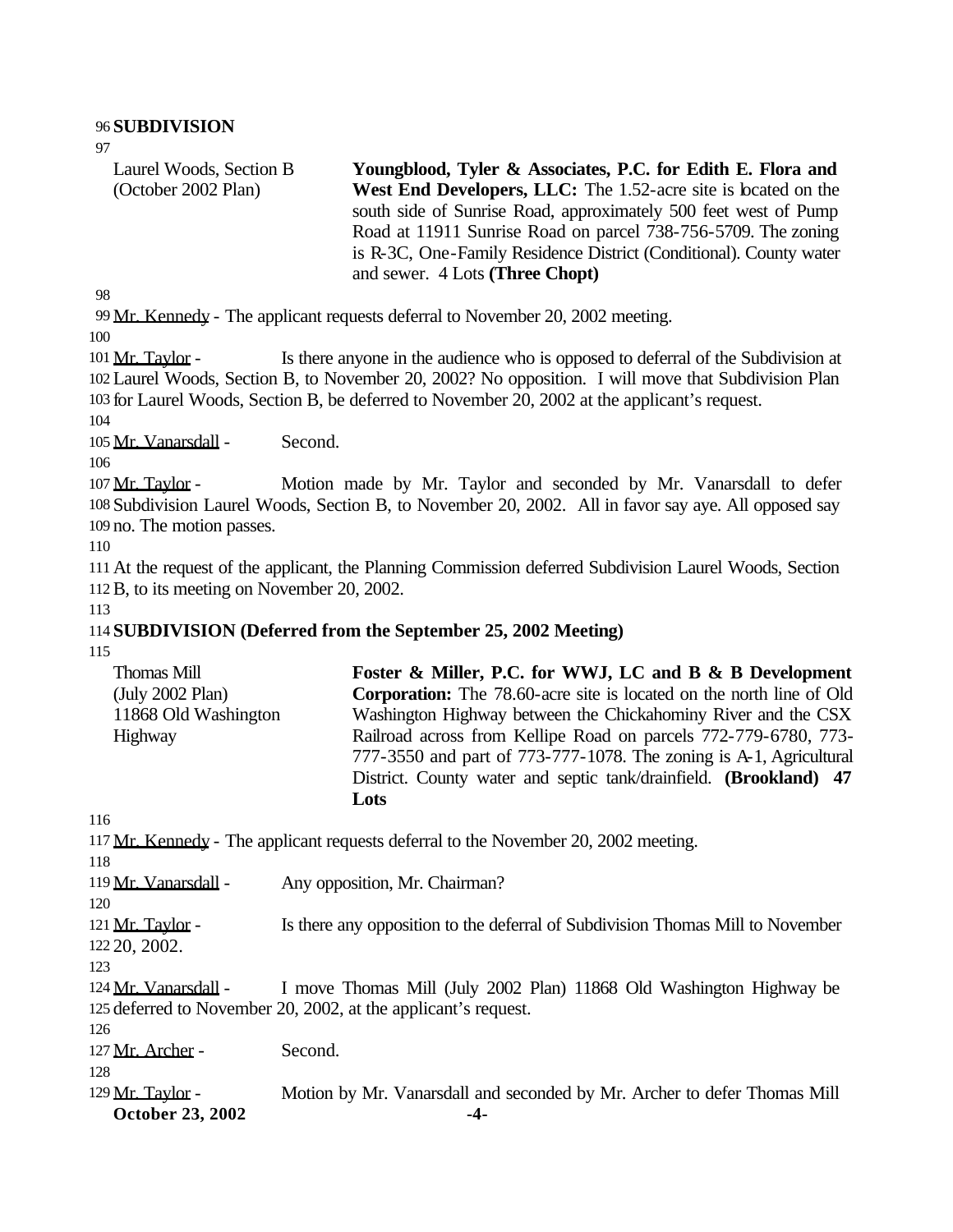Subdivision to November 20, 2002 at the applicant's request. All in favor say aye. All opposed say no. The motion passes.

 Mr. Marlles - The next items on the Agenda is the Expedited Agenda. Just for information of the audience, items that are on the Expedited Agenda are items for which staff is recommending approval. The Planning Commission member from the District has no issues and there is no known citizen opposition. If there is citizen opposition, an item can be removed from the Expedited Agenda list. Mr. Kennedy.

### **TRANSFER OF APPROVAL**

| POD-119-98              | <b>Jack Woodfin for Doswell Properties, Inc.: Request for approval</b> |
|-------------------------|------------------------------------------------------------------------|
| Great To Go @ Innsbrook | of a transfer of approval, as required by Chapter 24, Section 24-106   |
|                         | of the Henrico County Code from GTG III Associates, LLC to             |
|                         | Doswell Properties, Inc. The 2.372-acre site is located at the         |
|                         | northeast corner of W. Broad Street (U.S. Route 250) and Dominion      |
|                         | Boulevard on parcel 747-760-6472. The zoning is B-2C, Business         |
|                         | District (Conditional). County water and sewer. (Three Chopt)          |

142 Mr. Taylor - Is there anyone in the audience who is opposed to the Transfer of Approval for POD-119-98, Great To Go @ Innsbrook, on the Expedited Agenda? No opposition. I will move approval of Transfer of Approval for POD-119-98, Great To Go @ Innsbrook.

Mr. Jernigan - Second.

 Mr. Taylor - Motion made by Mr. Taylor, seconded by Mr. Jernigan. All in favor say aye. All opposed say no. The motion passes.

 The Planning Commission approved Transfer of Approval, POD-119-98, Great To Go @ Innsbrook, on the Expedited Agenda.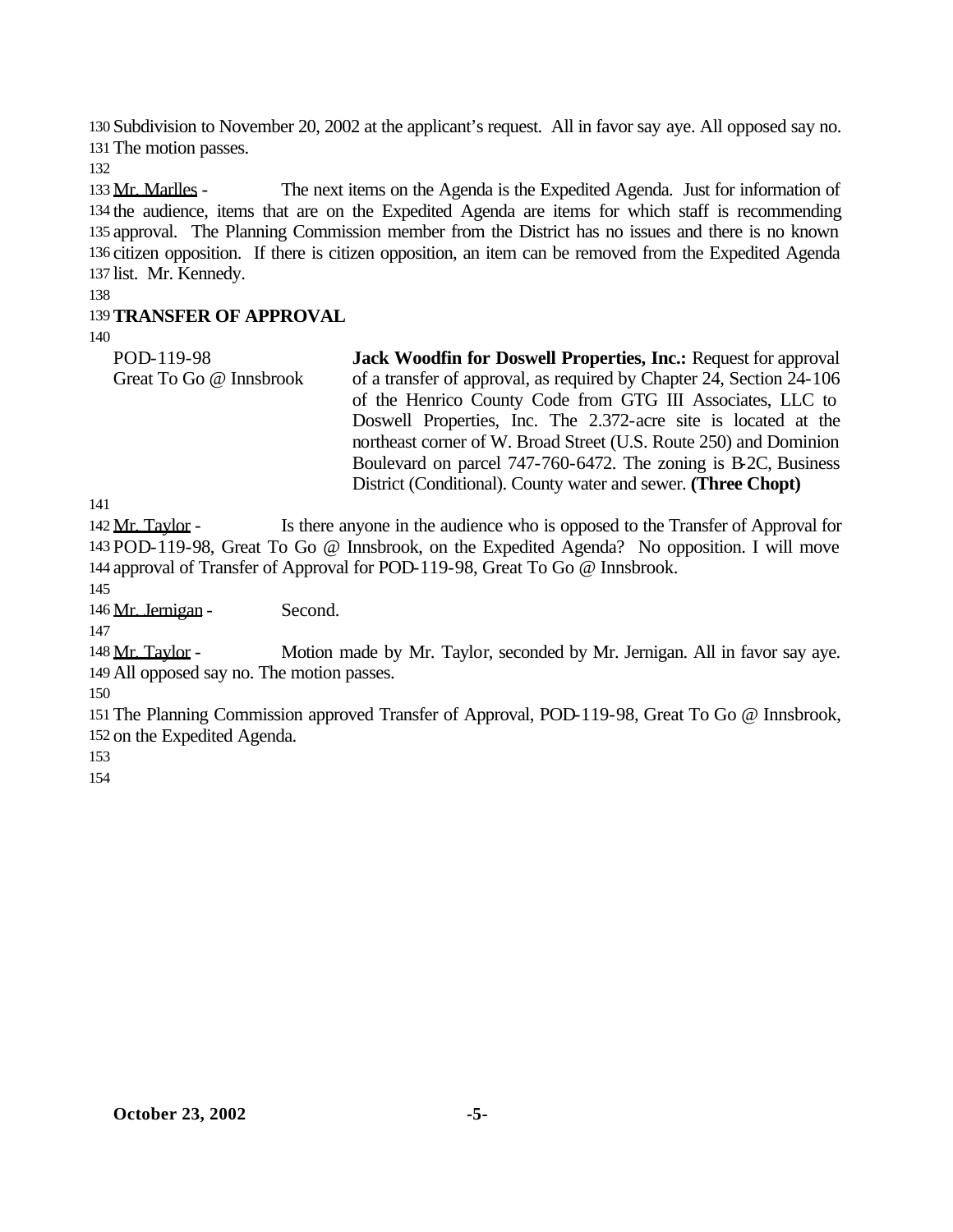### 154**LANDSCAPE & LIGHTING PLAN**

155

| $LP/POD-30-99$              | <b>Messer Landscape for North Gayton Road Venture, LLLP:</b>       |
|-----------------------------|--------------------------------------------------------------------|
| The Reflections @ Westcreek | Request for approval of a landscape and lighting plan, as required |
|                             | by Chapter 24, Sections 24-106 and 24-106.2 of the Henrico         |
|                             | County. The 17.597-acre site is located on the east line of North  |
|                             | Gayton Road and 164 on part of parcels 735-765-1837, 9528          |
|                             | and 734-765-6020. The zoning is R-5C, General Residence            |
|                             | District (Conditional) and R-6C, General Residence District        |
|                             | (Conditional). (Three Chopt)                                       |

156

157 Mr. Taylor - Is anyone in the audience opposed to the approval of Landscape and Lighting 158 Plan, LP/POD-30-99, The Reflections @ Westbrook? No opposition. Therefore, I move approval of 159 the Landscape and Lighting Plan for LP/POD-30-99, The Reflections @ Westcreek.

160

161 Mr. Jernigan - Second.

162

163 Mr. Taylor - Motion made by Mr. Taylor and seconded by Mr. Jernigan. All in favor say 164 aye. All opposed say no. The motion passes.

165

166 The Planning Commission approved Landscape and Lighting Plan LP/POD-30-99, The Reflections @ 167Westbrook, subject to the annotations on the plan and the standard conditions for landscape and 168 lighting plans.

169

# 170**LANDSCAPE & LIGHTING PLAN**

171

| $LP/POD-6-01$                                                      | Roy Ashley Associates for Short Pump Town Center, LLC:             |  |  |  |  |  |
|--------------------------------------------------------------------|--------------------------------------------------------------------|--|--|--|--|--|
| <b>Short Pump Town Center</b>                                      | Request for approval of a landscape and lighting plan, as required |  |  |  |  |  |
|                                                                    | by Chapter 24, Sections 24-106 and 24-106.2 of the Henrico         |  |  |  |  |  |
|                                                                    | County. The 147.19 acre site is located on W. Broad Street (U.S.   |  |  |  |  |  |
| Route 250), approximately 1,000 feet west of the intersection with |                                                                    |  |  |  |  |  |
|                                                                    | Pouncy Tract Road on parcels 736-764-6924, 737-763-9298,           |  |  |  |  |  |
|                                                                    | 738-763-5030, 737-763-0320, 737-762-6362, 739-763-3696,            |  |  |  |  |  |
|                                                                    | 2440, 2316, 739-762-1587, 738-763-9447, 737-764-3006,              |  |  |  |  |  |
|                                                                    | 736-763-6960 and 737-763-1830. The zoning is B-3C, Business        |  |  |  |  |  |
|                                                                    | District (Conditional). (Three Chopt)                              |  |  |  |  |  |
|                                                                    |                                                                    |  |  |  |  |  |

172

173 Mr. Kennedy - There is a revised caption and recommendation in the Agenda Addendum. The revised 174 caption deletes lighting plan and the revised recommendation is for approval.

175

176 Mr. Taylor - Is there anyone in the audience in opposition to the approval of the Landscape Plan for LP/POD-6-01, Short Pump Town Center, including the comments in the Addendum? No opposition. Therefore, I move approval of Landscape Plan only for LP/POD-6-01, Short Pump Town Center, with the comments in the Addendum.

180

181 Mr. Vanarsdall - Second.

182

**October 23, 2002 -6-**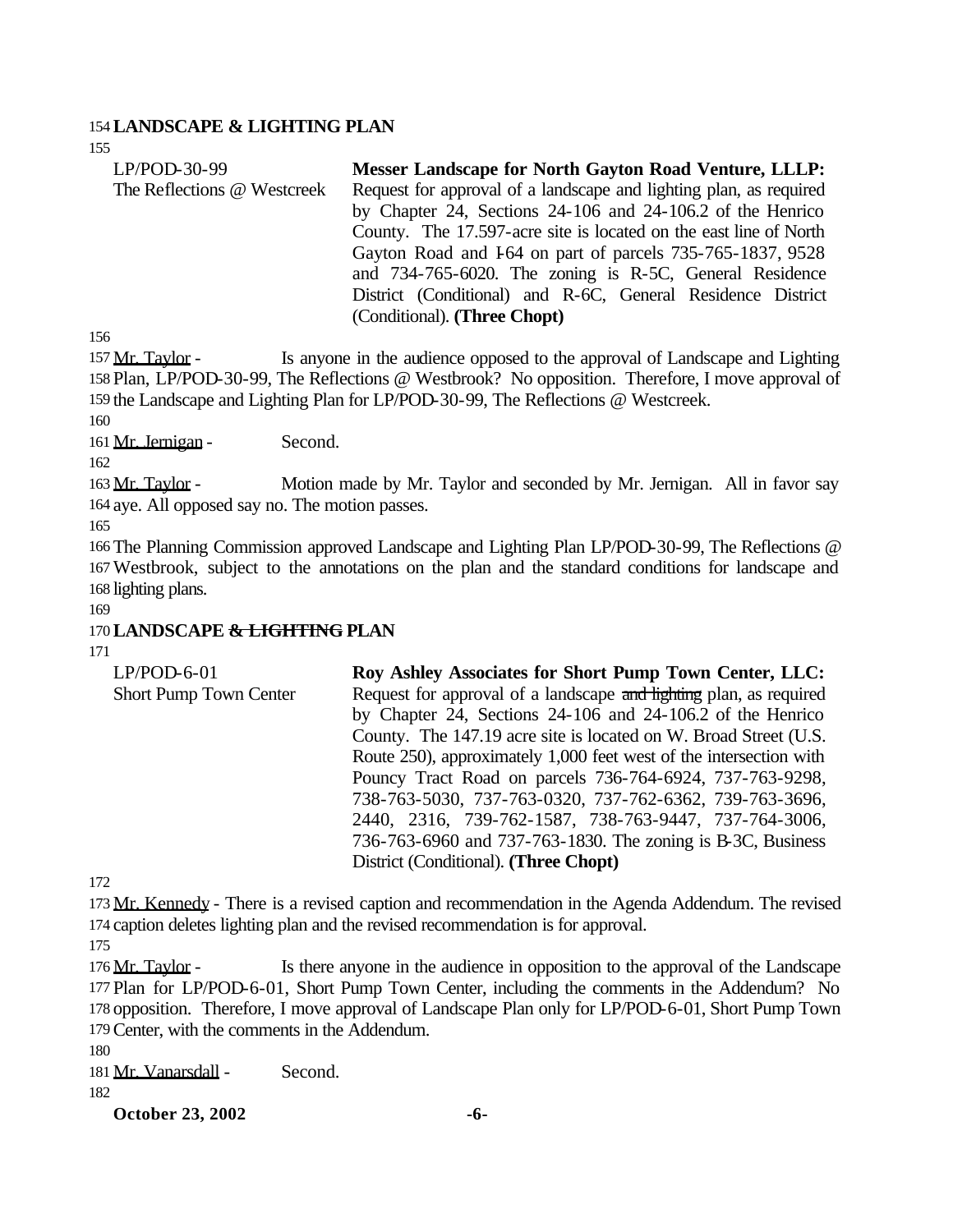183 Mr. Taylor - Motion made by Mr. Taylor and seconded by Mr. Vanarsdall to approve the Landscape Plan only for LP/POD-6-01, Short Pump Town Center. All in favor say aye. All opposed say no. The motion passes.

 The Planning Commission approved the Landscape Plan for LP/POD-6-01, Short Pump Town Center, subject to the annotations on the plans and the standard conditions for landscape plans. 

# **LANDSCAPE & LIGHTING PLAN**

| LP/POD-48-01<br>The Townes at Meredith | Koontz-Bryant, P.C. for Ima M. Liesfield Family Limited<br><b>Partnership:</b> Request for approval of a landscape and lighting as                                                                 |
|----------------------------------------|----------------------------------------------------------------------------------------------------------------------------------------------------------------------------------------------------|
| Creek                                  | required by Chapter 24, Sections 24-106 and 24-106.2 of the<br>Henrico County. The 29.77-acre site is located on the northeast<br>intersection of Hungary Road and Springfield Road on parcel 755- |
|                                        | 762-3713. The zoning is RTHC, Residential Townhouse District<br>(Conditional). ( <b>Brookland</b> )<br>(Three Chopt)                                                                               |

 Mr. Kennedy - There is a correction to the caption, a revised plan and revised recommendation. The correction to the caption deletes the lighting plan, it also corrects the District that it is located in from Three Chopt to Brookland, and this is one of those properties that was relocated when the districts were revised, and as far as a revised recommendation, it is for approval based on the new annotations on the new revised plan.

199 Mr. Taylor - Is there anyone in the audience opposed to the approval of Landscape Plan LP/POD-48-01, The Townes at Meredith Creek in the Brookland District? No opposition. Mr. Vanarsdall.

203 Mr. Vanarsdall - I move the LP/POD-48-01, The Townes at Meredith Creek, be approved on the Expedited Agenda as recommended by staff and on the Addendum, Page 4.

 Mr. Taylor - Second. Motion made by Mr. Vanarsdall and seconded by Mr. Taylor. All in favor say aye. All opposed say no. The motion passes.

 The Planning Commission approved the Landscape Plan for LP/POD-48-01, The Townes @ Meredith Creek, subject to the annotations on the plan and the standard conditions for landscape plans.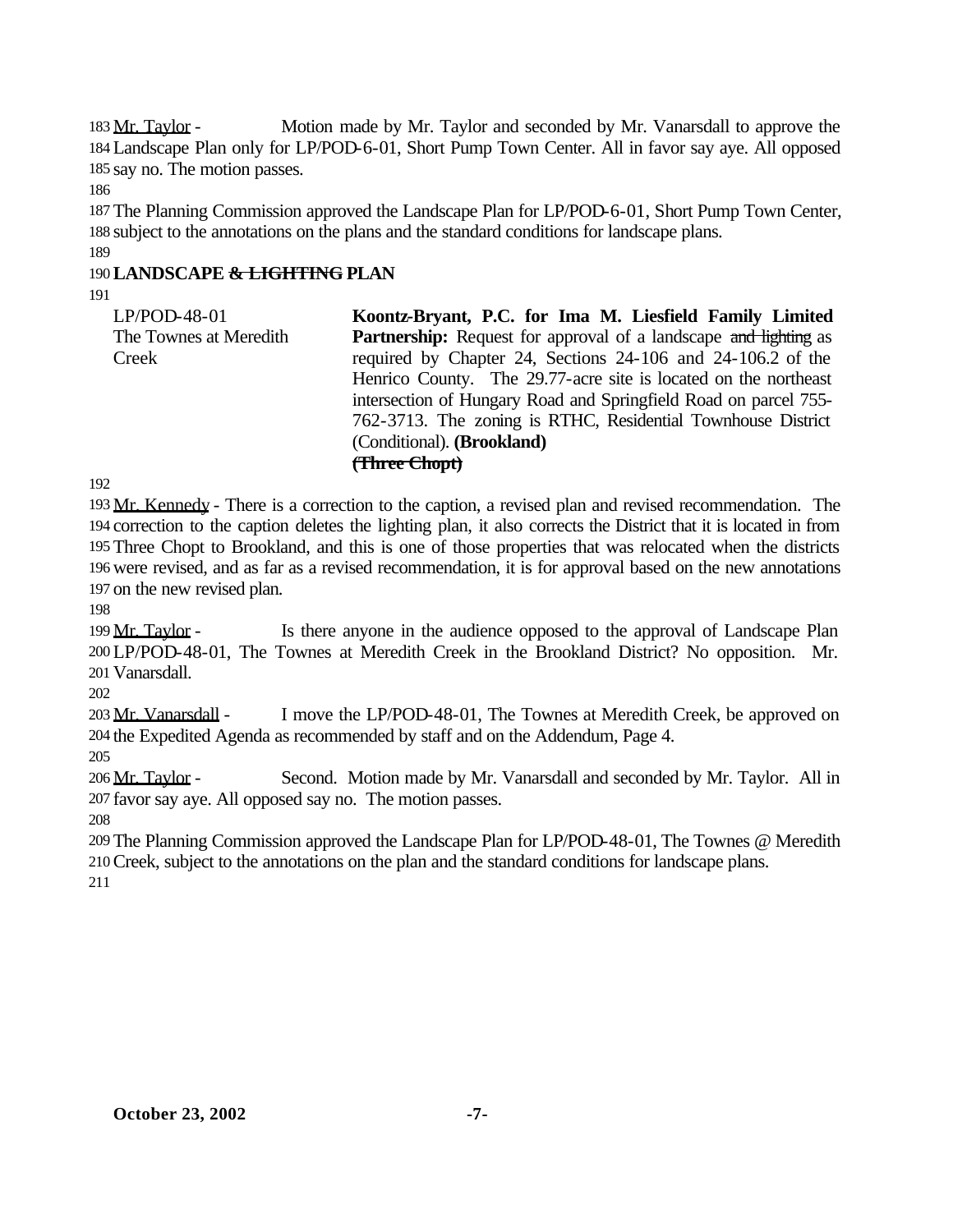### 211**LANDSCAPE & LIGHTING PLAN**

212 LP/POD-69-01 The Villas of Autumn Run **Balzer & Associates, Inc. for Tascon Group, Inc.:** Request for approval of a landscape and lighting plan, as required by Chapter 24, Sections 24-106 and 24-106.2 of the Henrico County. The 19.7-acre site is located along the east line of Lauderdale Drive, approximately 850 feet south of Ridgefield Parkway on parcel 731-750-2572. The zoning is R5, General Residence District. **(Tuckahoe)**

213

214 Mr. Kennedy - On the Addendum is the revised recommendation, which is for approval.

215

216 Mr. Taylor - Is there anyone in the audience who is opposed to the approval of Landscape 217 Plan, LP/POD-69-01, The Villas of Autumn Run, on the Expedited Agenda? No opposition. Ms. 218Ware.

219

220 Ms. Ware - I will recommend that LP/POD-69-01 be approved subject to the annotations 221 on the plan and the standard conditions for landscape and lighting plans as shown on the addendum. 222

223 Mr. Vanarsdall - Second.

224

225 Mr. Taylor - Motion made by Ms. Ware and seconded by Mr. Vanarsdall. All in favor say 226 aye. All opposed say no. The motion passes.

227

228 The Planning Commission approved Landscape and Lighting Plan LP/POD-69-01, The Villas of 229 Autumn Run, subject to the annotations on the plan and the standard conditions for landscape and 230 lighting plans.

231

# 232**LANDSCAPE & LIGHTING PLAN**

233

LP/POD-80-01 Parson's Walk, Section A **James River for HHHunt Corporation:** Request for approval of a landscape and lighting plan, as required by Chapter 24, Sections 24-106 and 24-106.2 of the Henrico County. The 28.66 acre site is located on the south line of Twin Hickory Lake Drive across from proposed Hickory Woods on part of parcel 741-765-2527, 741-764-6262 and part of 740-765-3690. The zoning is R-5AC, General Residence District (Conditional). **(Three Chopt)**

234

235 Mr. Taylor - Is there anyone in the audience who is opposed to LP/POD-80-01, Parson's Walk, Section A. No opposition. Therefore I move approval of the Landscape and Lighting Plan for LP/POD-80-01, Parson's Walk, Section A, subject to the annotations on the plan and the standard conditions for landscape and lighting plans.

239

240 Mr. Vanarsdall - Second.

241

242 Mr. Taylor - Motion made by Mr. Taylor and seconded by Mr. Vanarsdall. All in favor say 243 aye. All opposed say no. The motion passes.

**October 23, 2002** -8-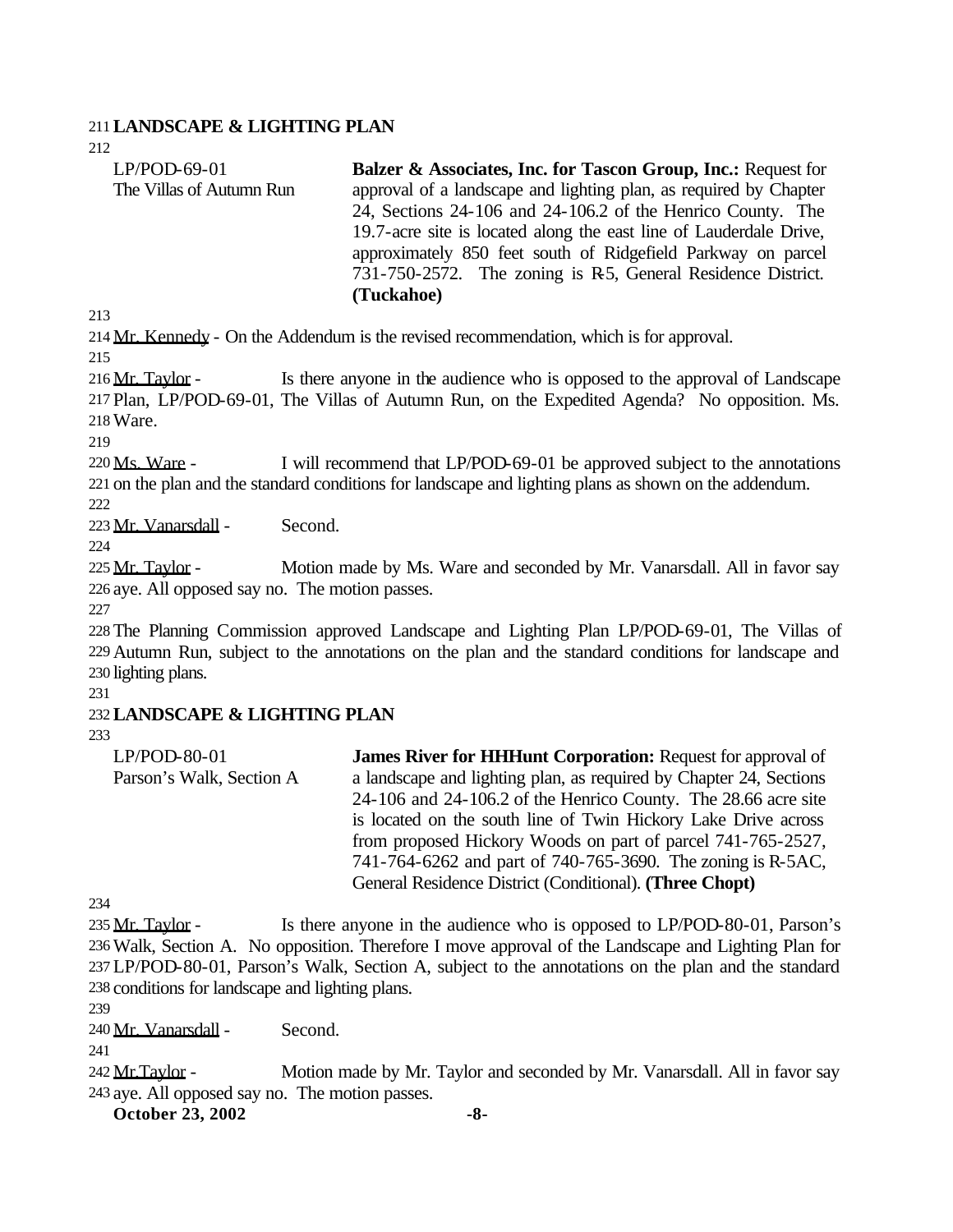The Planning Commission approved Landscape and Lighting Plan for LP/POD-80-01, Parson's Walk, Section A, subject to the annotations on the plan and the standard conditions for landscape and lighting plans.

#### **PLAN OF DEVELOPMENT (Deferred from the September 25, 2002, Meeting)**

| Delta Engineers for Regency Hair Design: Request for             |  |  |  |  |  |
|------------------------------------------------------------------|--|--|--|--|--|
| approval of a plan of development, as required by Chapter 24,    |  |  |  |  |  |
| Section 24-106 of the Henrico County Code to construct a one-    |  |  |  |  |  |
| story, 4,996 square foot beauty facility. The 1.235-acre site is |  |  |  |  |  |
| located at 3217-3227 Skipwith Road, approximately 250 feet       |  |  |  |  |  |
| south of Broad Street (U. S. Route 250) on parcels 761-754-      |  |  |  |  |  |
| 0791, 1383 and 1572. The zoning is B-1C, Business District       |  |  |  |  |  |
| (Conditional). County water and sewer. (Three Chopt)             |  |  |  |  |  |
|                                                                  |  |  |  |  |  |

252 Mr.Taylor - Is there anyone in the audience opposed to the approval of POD-62-02, Renaissance Hair and Spa on the Expedited Agenda? No opposition. I will move approval of POD- 62-02, Renaissance Hair and Spa, subject to the standard conditions for developments of this type and added conditions Nos. 23 through 35.

Mr.Vanarsdall - Second.

259 Mr. Taylor - Motion made by Mr. Taylor and seconded by Mr. Vanarsdall. All in favor say aye. All opposed say no. The motion passes.

 The Planning Commission approved POD-62-02, Renaissance Hair and Spa, 3217-3227 Skipwith Road, subject to the standard conditions for developments of this type and added conditions Nos. 23 through 35 shown below:

 23. The right-of-way for widening of Skipwith Road as shown on approved plans shall be dedicated to the County prior to any occupancy permits being issued. The right-of-way dedication plat and any other required information shall be submitted to the County Real Property Agent at least sixty (60) days prior to requesting occupancy permits.

 24. The easements for drainage and utilities as shown on approved plans shall be granted to the County in a form acceptable to the County Attorney prior to any occupancy permits being issued. The easement plats and any other required information shall be submitted to the County

Real Property Agent at least sixty (60) days prior to requesting occupancy permits.

- 25. Employees shall be required to use the parking spaces provided at the rear of the building(s) as shown on the approved plans.
- 26. All repair work shall be conducted entirely within the enclosed building.
- 27. Outside storage shall not be permitted.
- 28. The proffers approved as a part of zoning case C-12C-02 shall be incorporated in this approval.
- 29. The certification of building permits, occupancy permits and change of occupancy permits for individual units shall be based on the number of parking spaces required for the proposed uses
- and the amount of parking available according to approved plans.

**October 23, 2002** -9-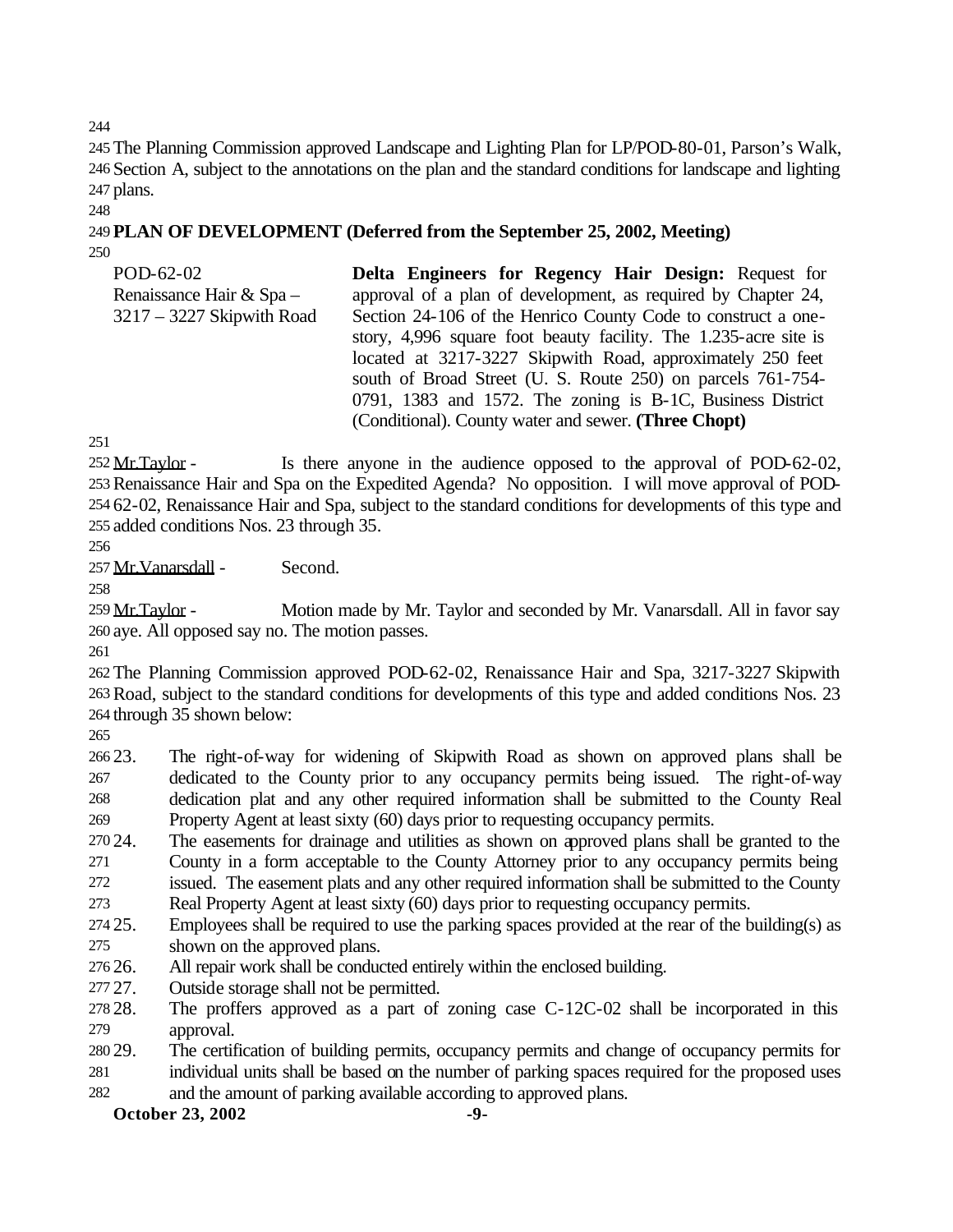- 30. Any necessary off-site drainage and/or water and sewer easements must be obtained in a form acceptable to the County Attorney prior to final approval of the construction plans.
- 31. Deviations from County standards for pavement, curb or curb and gutter design shall be approved by the County Engineer prior to final approval of the construction plans by the Department of Public Works.
- 32. Storm water retention, based on the 50-10 concept, shall be incorporated into the drainage plans.
- 33. Insurance Services Office (ISO) calculations must be included with the plans and contracts and must be approved by the Department of Public Utilities prior to the issuance of a building permit.
- 34. Approval of the construction plans by the Department of Public Works does not establish the curb and gutter elevations along the Henrico County maintained right-of-way. The elevations will be set by Henrico County.
- 35. The location of all existing and proposed utility and mechanical equipment (including HVAC units, electric meters, junction and accessory boxes, transformers, and generators) shall be identified on the landscape plans. All equipment shall be screened by such measures as determined appropriate by the Director of Planning or the Planning Commission at the time of plan approval.
- 

 $302 \text{ Mr. Vanarsdall}$  - Mr. Chairman, whenever we have something I always like to put in a plug for the people, and the man who is going to own this is sitting in the audience on the left, Bill, sitting with the architect and Bill cuts a number of people's hair, including mine. It doesn't look like it today, but he does, and he also, and when I found out the County Manager got his hair cut there. I said the County Manager certainly has good taste to go where I get mine cut, and numerous other people. There is Christina Goggin, who is handling the case, who said, "My God, how many people in the County does he cut hair for?" So, keep it up, Bill.

Mr.Taylor - Commissioner, that was a good advertisement.

Mr. Kennedy - The next item on the Expedited Agenda is on Page 24.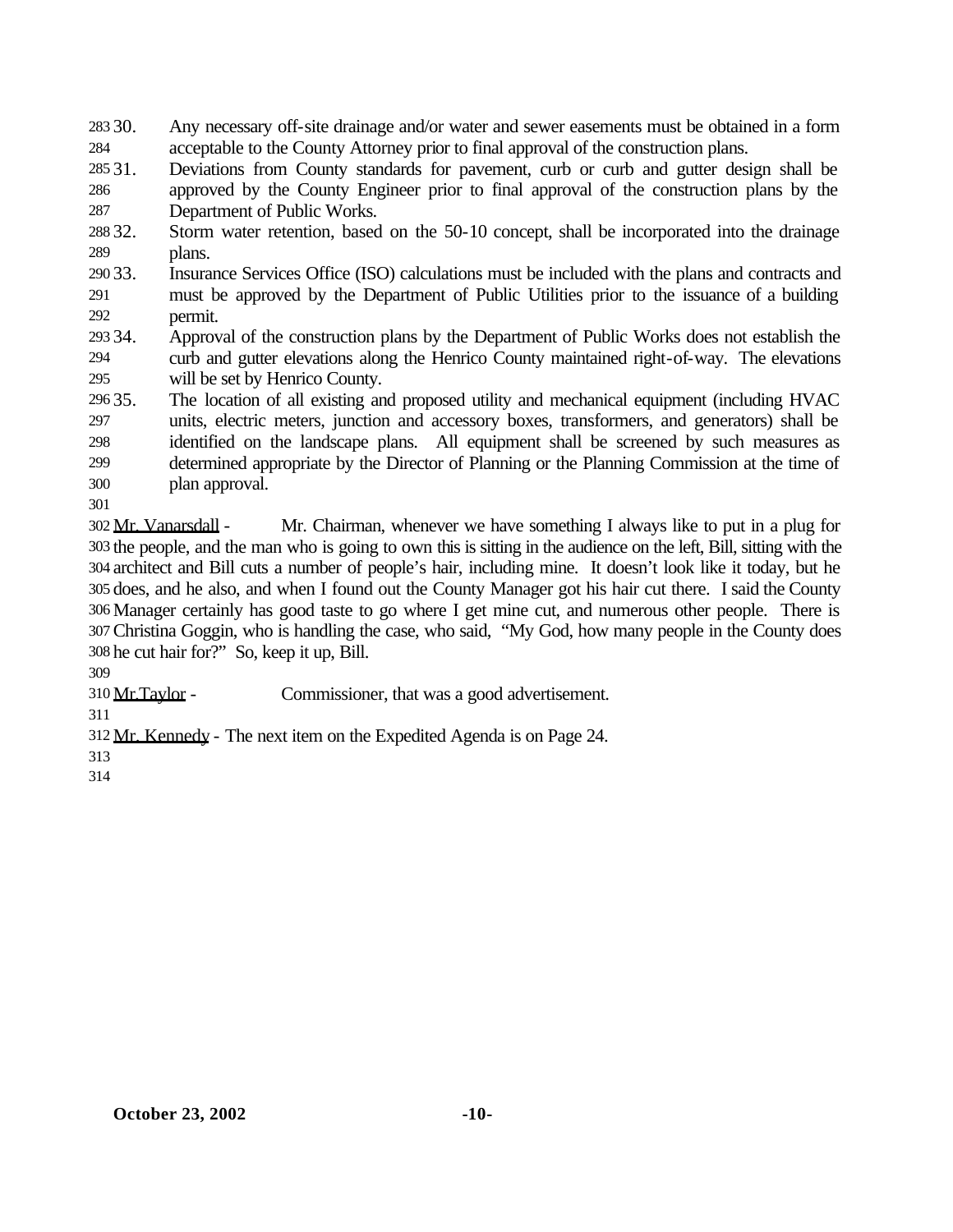### **PLAN OF DEVELOPMENT**

| POD-75-02                      | Michael E. Doczi & Associates, PLLC for Virginia Center,               |
|--------------------------------|------------------------------------------------------------------------|
| Crosspoint – Parview           | LLC: Request for approval of a plan of development as required by      |
| <b>Zero Lot Line Dwellings</b> | Chapter 24, Section 24-106 of the Henrico County Code to               |
|                                | construct 28 zero lot line single-family homes. The 8.416-acre site is |
|                                | located on the northern line of Virginia Center Parkway,               |
|                                | approximately 400 feet from its eastern public road terminus on        |
|                                | parcel 790-764-6385. The zoning is R-5AC, General Residence            |
|                                | District. County water and sewer. (Fairfield)                          |
| 216                            |                                                                        |

317 Mr. Taylor - Is there anyone in the audience who is opposed to the approval of POD-75-02, Crosspoint – Parview Zero Lot Line Dwellings in the Fairfield District? No opposition.

 Mr. Archer - Mr. Chairman, I move approval of POD-75-02, Crosspoint – Parview Zero Lot Line Dwellings on the Expedited Agenda, subject to standard conditions for developments of this type, and the additional conditions Nos. 23 through 31.

Mr. Vanarsdall - Second.

326 Mr.Taylor - Motion made by Mr. Archer and seconded by Mr. Vanarsdall. All in favor say aye. All opposed say no. The motion passes.

 The Planning Commission approved POD-75-02, Crosspoint - Parview Zero Lot Line Dwellings, subject to the standard conditions for developments of this type and the following additional conditions: 

 23. Roof edge ornamental features that extend over the zero lot line, and which are permitted by Section 24-95(i)(1), must be authorized in the covenants.

 24. Eight-foot easements for construction, drainage, and maintenance access for abutting lots shall be provided and shown on the POD plans.

 25. Building permit request for individual dwellings shall each include two (2) copies of a layout plan sheet as approved with the plan of development. The developer may utilize alternate building types providing that each may be located within the building footprint shown on the approved

 plan. Any deviation in building footprint or infrastructure shall require submission and approval of an administrative site plan.

 26. The developer shall provide fire hydrants as required by the Department of Public Utilities and Division of Fire.

 27. Deviations from County standards for pavement, curb or curb and gutter design shall be approved by the County Engineer prior to final approval of the construction plans by the Department of Public Works.

 28. Any necessary off-site drainage and/or water and sewer easements must be obtained in a form acceptable to the County Attorney prior to final approval of the construction plans.

 29. The proffers approved as a part of zoning case C-18C-02 shall be incorporated in this approval.

- 30. The pavement shall be of an SM-2A type and shall be constructed in accordance with County standard and specifications. The developer shall post a defect bond for all pavement with the
- Planning Office the exact type, amount and implementation shall be determined by the Director

**October 23, 2002** -11-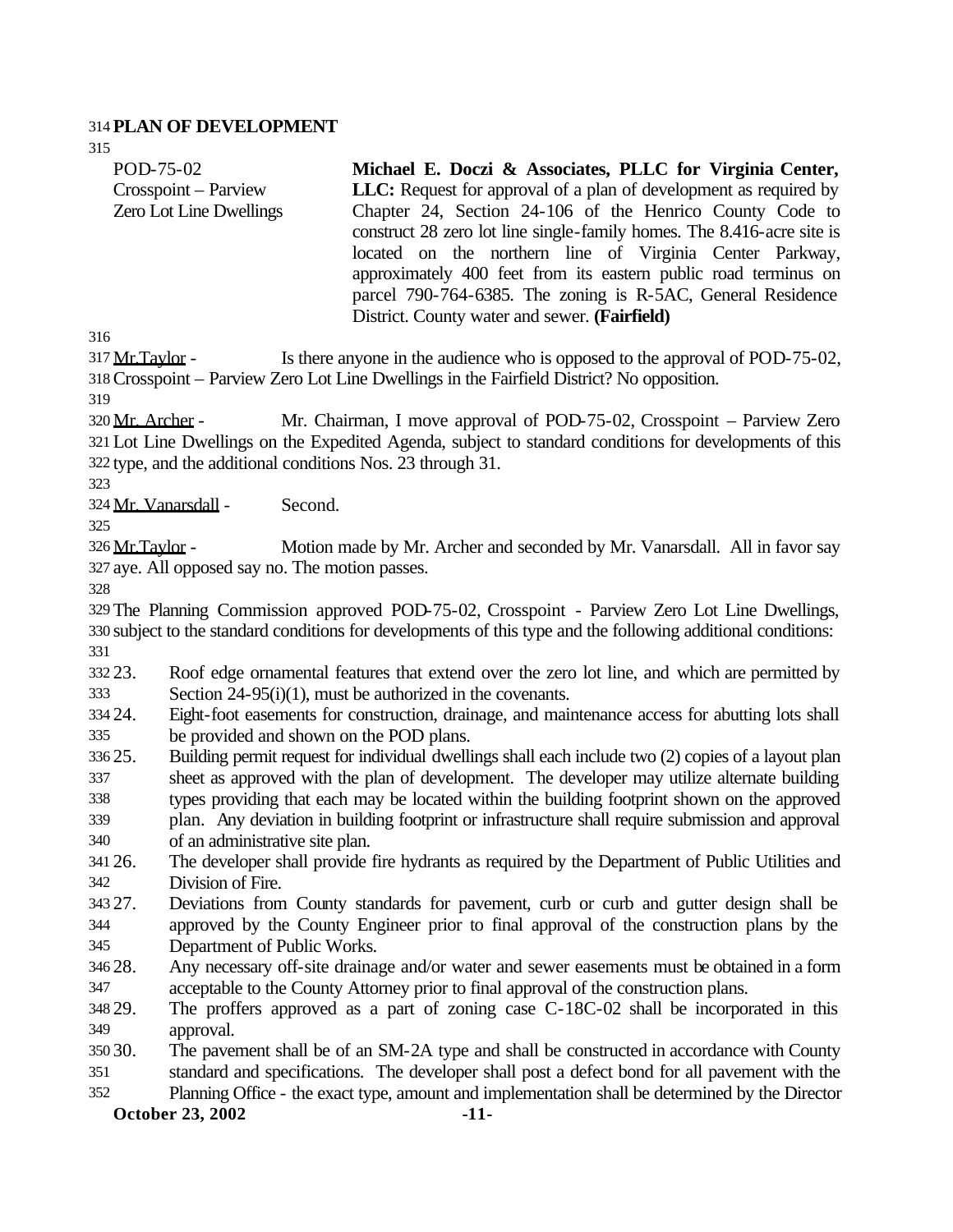of Planning, to protect the interest of the members of the Homeowners Association. The bond

 shall become effective as of the date that the Homeowners Association assumes responsibility for the common areas.

31. A concrete sidewalk/golf cart path, a minimum of four feet in width, shall be constructed along

 the north side of Virginia Center Parkway from Fairway Homes Way to the entrance to the Carriage Homes.

Mr. Kennedy - The next item on the Expedited Agenda is on Page 26.

# **PLAN OF DEVELOPMENT & MASTER PLAN**

POD-76-02 The Carriages @ CrossRidge, Section 2 and Master Plan, Section 3 **Wingate & Kestner for Courtney Development:** Request for approval of a plan of development as required by Chapter 24, Section 24-106 of the Henrico County Code to construct Section 2 consisting of 26, two-story condominium units on a 6.5 acre site and to authorize a master plan for Section 3 consisting of an additional 140, two-story condominium units on an adjoining 36.89 acre site located at CrossRidge Glen Way on parcel 782-764-6451. The zoning is R-6, General Residence District. County water and sewer.

365 Mr. Taylor - Is there anyone in the audience opposed to the hearing of POD-76-02 and Master Plan, The Carriages @ CrossRidge, Section 2 and Master Plan, Section 3?

**(Brookland)**

 Mr. Vanarsdall - I move that POD-76-02, The Carriages @ CrossRidge, Section 2, and Master Plan, Section 3, be approved on the Expedited Agenda, with annotations on the plans, the standard conditions for developments of this type and additional conditions Nos. 23 through 37.

372 Mr. Jernigan - Second.

374 Mr. Taylor - Motion made by Mr. Vanarsdall and seconded by Mr. Jernigan. All in favor say aye. All opposed say no. The motion passes.

 The Planning Commission approved POD-76-02, The Carriages @ CrossRidge, Section 2, and Master Plan, Section 3, subject to the annotations on the plans, the standard conditions for developments of this type, and the following additional conditions:

23. The unit house numbers shall be visible from the parking areas and drives.

24. The names of streets, drives, courts and parking areas shall be approved by the Richmond

 Regional Planning District Commission and such names shall be included on the construction plans prior to their approval. The standard street name signs shall be ordered from the County

and inStahled prior to any occupancy permit approval.

25. The easements for drainage and utilities as shown on approved plans shall be granted to the

County in a form acceptable to the County Attorney prior to any occupancy permits being

issued. The easement plats and any other required information shall be submitted to the County

Real Property Agent at least sixty (60) days prior to requesting occupancy permits.

**October 23, 2002** -12-26. The developer shall provide fire hydrants as required by the Department of Public Utilities and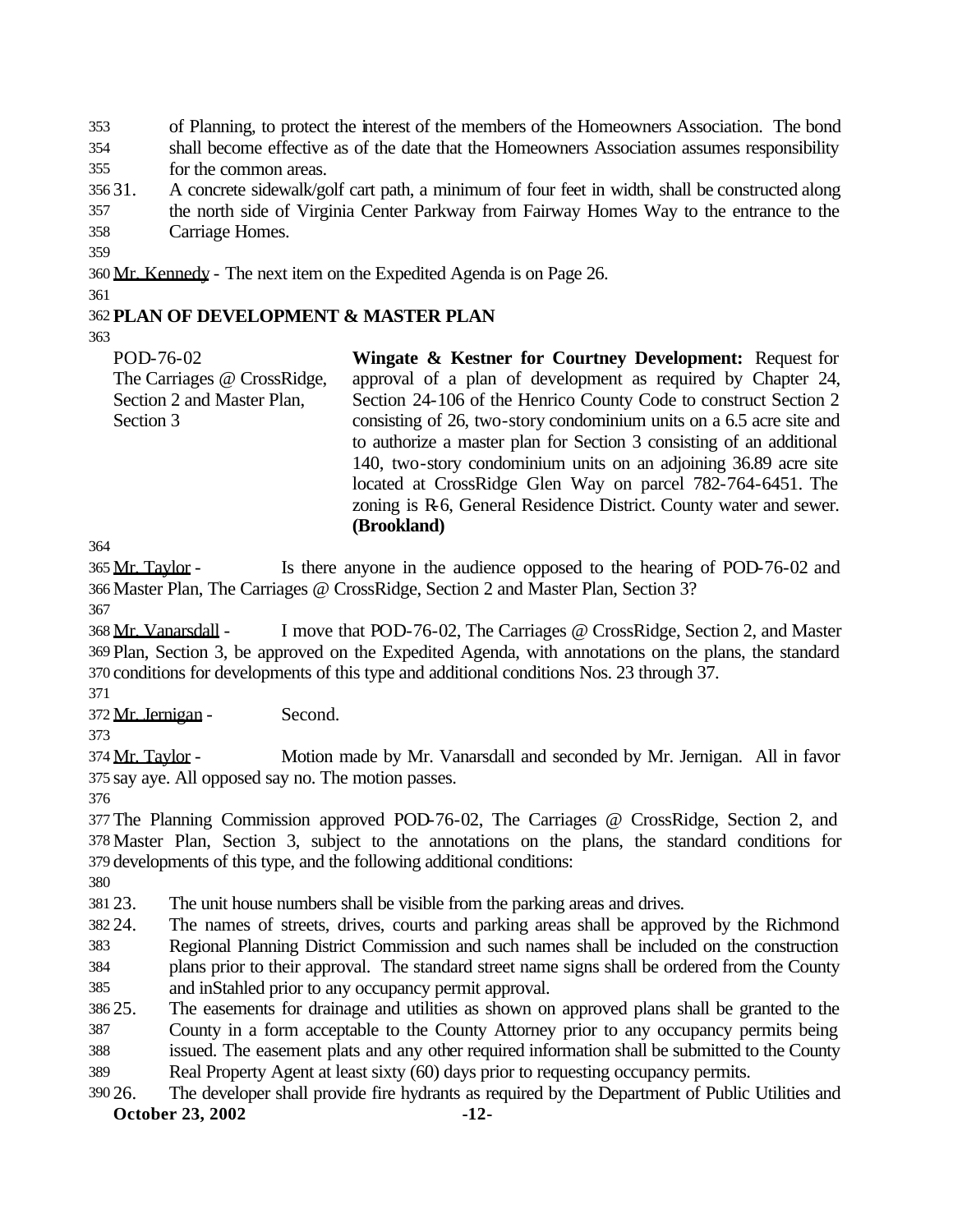Division of Fire.

 27. The proffers approved as a part of zoning case C-17C-00 shall be incorporated in this approval.

 28. Any necessary off-site drainage and/or water and sewer easements must be obtained in a form acceptable to the County Attorney prior to final approval of the construction plans.

 29. Deviations from County standards for pavement, curb or curb and gutter design shall be approved by the County Engineer prior to final approval of the construction plans by the Department of Public Works.

- 30. The pavement shall be of an SM-2A type and shall be constructed in accordance with County standard and specifications. The developer shall post a defect bond for all pavement with the Planning Office – the exact type, amount and implementation shall be determined by the Director of Planning, to protect the interest of the members of the Homeowners Association. The bond shall become effective as of the date that the Homeowners Association assumes responsibility for the common areas.
- 31. Insurance Services Office (ISO) calculations must be included with the plans and contracts and must be approved by the Department of Public Utilities prior to the issuance of a building permit.
- 32. Approval of the construction plans by the Department of Public Works does not establish the curb and gutter elevations along the Henrico County maintained right-of-way. The elevations will be set by Henrico County.
- 33. The owners shall not begin clearing of the site until the following conditions have been met:
- (a) The site engineer shall conspicuously illustrate on the plan of development or subdivision construction plan and the Erosion and Sediment Control Plan, the limits of the areas to be cleared and the methods of protecting the required buffer areas. The location of utility lines, drainage structures and easements shall be shown.
- (b) After the Erosion and Sediment Control Plan has been approved but prior to any clearing or grading operations of the site, the owner shall have the limits of clearing delineated with approved methods such as flagging, silt fencing or temporary fencing.
- (c) The site engineer shall certify in writing to the owner that the limits of clearing have been staked in accordance with the approved plans. A copy of this letter shall be sent to the Planning Office and the Department of Public Works.
- (d) The owner shall be responsible for the protection of the buffer areas and for replanting and/or supplemental planting and other necessary improvements to the buffer as may be appropriate or required to correct problems. The details shall be included on the landscape plans for approval.
- 34. Evidence of a joint ingress/egress and maintenance agreement must be submitted to the Planning Office and approved prior to issuance of a certificate of occupancy for this development.
- 35. The conceptual master plan, as submitted with this application, is for planning and information purposes only. All subsequent detailed plans of development and construction plans needed to implement this conceptual plan may be administratively reviewed and approved and shall be subject to all regulations in effect at the time such subsequent plans are submitted for review/approval.
- 36. The developer shall provide signage, the wording and location as deemed appropriate by the Director of Public works, which addresses the possible future extension of any stub street.
- 37. The location of all existing and proposed utility and mechanical equipment (including HVAC units, electric meters, junction and accessory boxes, transformers, and generators) shall be

**October 23, 2002** -13-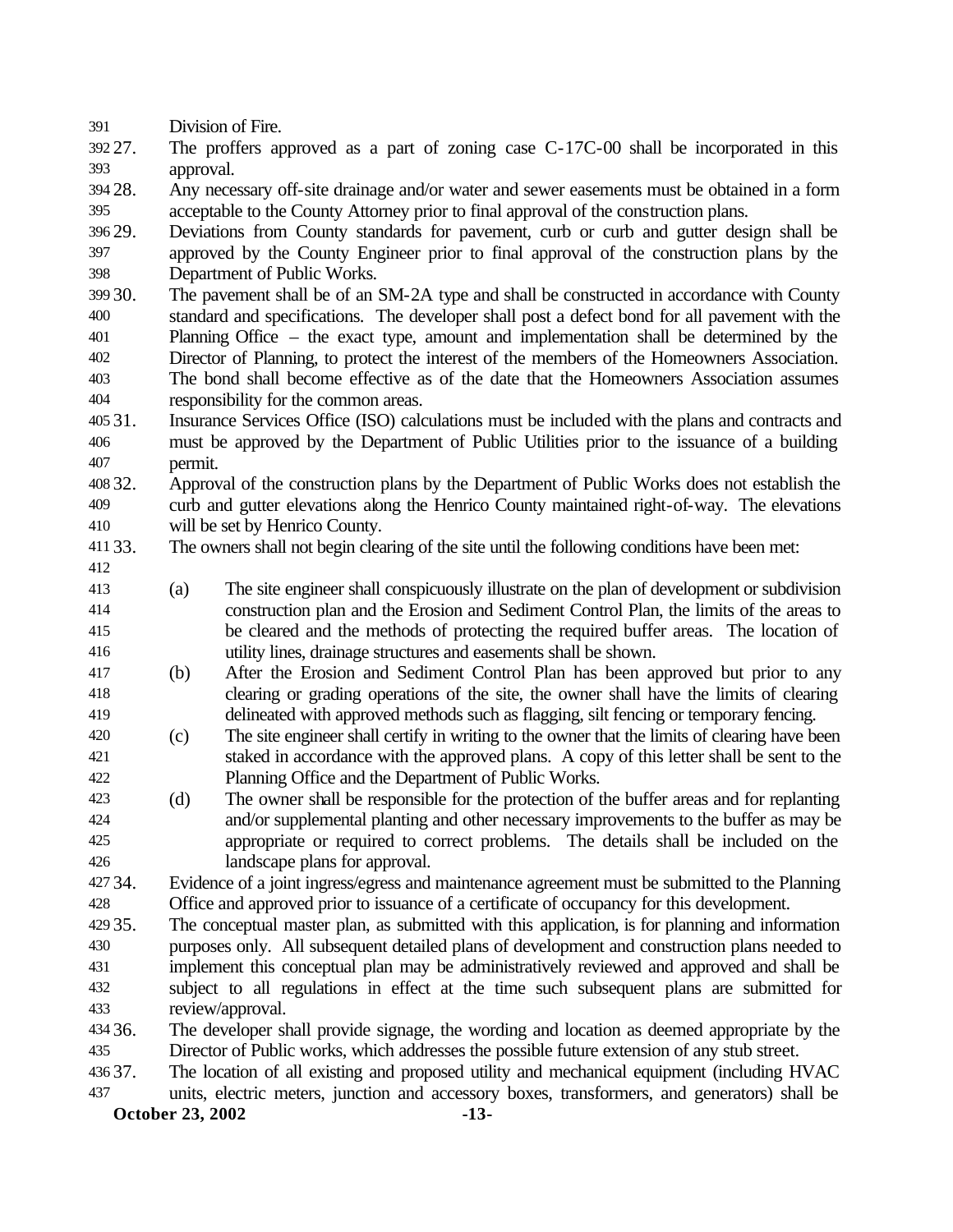identified on the landscape plans. All equipment shall be screened by such measures as determined appropriate by the Director of Planning or the Planning Commission at the time of plan approval**.**

442 Mr. Kennedy - The last item on the Expedited Agenda is on Page 28.

## **PLAN OF DEVELOPMENT**

POD-77-02 St. Mary's Catholic Church Additions and **Renovations Koontz-Bryant, P.C. for Catholic Diocese of Richmond and St. Mary's Catholic Church:** Request for approval of a plan of development, as required by Chapter 24, Section 24-106 of the Henrico County Code to add a two-story, 16,000 square foot addition to the existing sanctuary and renovations to the school. The 8.38-acre site is located at 9505 Gayton Road on parcel 747-743-4993. The zoning is R-3, One-Family Residence District. County water and sewer. **(Tuckahoe)**

447 Mr. Kennedy - On the Agenda Addendum there is a revised recommendation and added conditions. There is a revised plan also attached to the agenda. The revised conditions are Nos. 9 and 11 Amended and an additional Condition No. 31 that trash pickup from the site will be limited to the hours of 7:00 a.m. to 7:00 p.m.

452 Mr.Taylor - Is there anyone in the audience opposed to the approval of POD-77-02, St. Mary's Catholic Church Additions and Renovations in the Tuckahoe District? No opposition, Ms. Ware.

 Ms. Ware - OK. I would like to thank Mr. Kennedy for working on some issues with the adjacent property owners and with that I move that POD-77-02 be approved on the Expedited Agenda, subject to the annotations on the plans and standard conditions for developments of this type and additional conditions No. 23 through 30 and on the Addendum, Nos. 9 and 11 Amended, and Condition No. 31.

Mr. Vanarsdall - Second.

 Mr.Taylor - Motion made by Ms. Ware and seconded by Mr. Vanarsdall to approve POD- 77-02, St. Mary's Catholic Church – Additions and Renovations. All in favor say aye. All opposed say no. The motion passes.

 The Planning Commission approved POD-77-02, St. Mary's Catholic Church Additions and Renovations, subject to the standard conditions for developments of this type, and the following additional conditions:

 9. **AMENDED** – A detailed landscaping plan shall be submitted to the Planning Office for review and Planning Commission approval prior to the issuance of any occupancy permits.

 11. **AMENDED** - Prior to the inStahlation of the site lighting equipment, a plan including depictions of light spread and intensity diagrams, and fixture and specifications and mounting height details shall be submitted for Planning Office review and Planning Commission approval.

23. The easements for drainage and utilities as shown on approved plans shall be granted to the

**October 23, 2002** -14-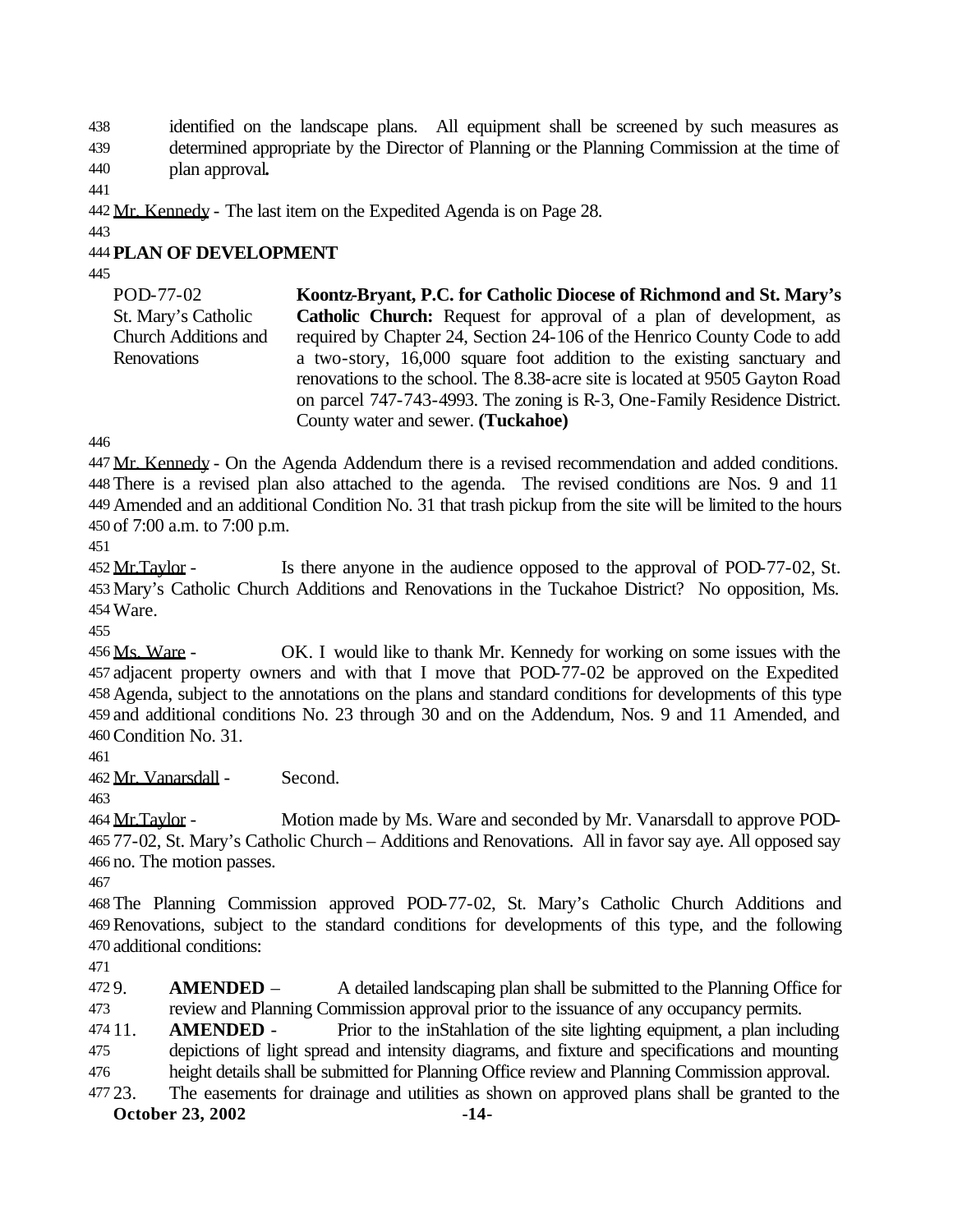County in a form acceptable to the County Attorney prior to any occupancy permits being issued. The easement plats and any other required information shall be submitted to the County Real Property Agent at least sixty (60) days prior to requesting occupancy permits.

 24. The developer shall provide fire hydrants as required by the Department of Public Utilities and Division of Fire.

 25. Any necessary off-site drainage and/or water and sewer easements must be obtained in a form acceptable to the County Attorney prior to final approval of the construction plans.

 26. Deviations from County standards for pavement, curb or curb and gutter design shall be approved by the County Engineer prior to final approval of the construction plans by the Department of Public Works.

 27. Storm water retention, based on the 50-10 concept, shall be incorporated into the drainage plans.

 28. Insurance Services Office (ISO) calculations must be included with the plans and contracts and must be approved by the Department of Public Utilities prior to the issuance of a building permit.

 29. Approval of the construction plans by the Department of Public Works does not establish the curb and gutter elevations along the Henrico County maintained right-of-way. The elevations will be set by Henrico County.

 30. The location of all existing and proposed utility and mechanical equipment (including HVAC units, electric meters, junction and accessory boxes, transformers, and generators) shall be identified on the landscape plans. All equipment shall be screened by such measures as determined appropriate by the Director of Planning or the Planning Commission at the time of plan approval**.**

- 31. Trash pickup from the site will be limited to the hours of 7:00 a.m. to 7:00 p.m.
- 

Mr. Kennedy - I am happy to say that completes the Expedited Agenda.

Mr.Taylor - Thank you, Mr. Kennedy.

507 Mr. Marlles - Mr. Chairman, the next item on the agenda is Subdivision Extensions of Conditional Approval. These will be presented by Mr. Wilhite. The first item there is for approval by the Planning Commission.

**SUBDIVISION EXTENSIONS OF CONDITIONAL APPROVAL**

# **(Presented by Kevin Wilhite)**

(FOR PLANNING COMMISSION APPROVAL)

| <b>Subdivision</b>                   | <b>Magisterial</b><br><b>District</b> | Original No.<br>of Lots | <b>Remaining</b><br>Lots | <b>Previous</b><br><b>Extension</b> | Year(s)<br><b>Extended</b> |
|--------------------------------------|---------------------------------------|-------------------------|--------------------------|-------------------------------------|----------------------------|
| <b>Magnolia Ridge</b>                | <b>Fairfield</b>                      | 387                     | 21                       | S<br>6                              | 1 Year                     |
| <b>Cluster Lot</b>                   |                                       |                         |                          |                                     | 10/22/03                   |
| (October 1994 Plan)                  |                                       |                         |                          |                                     |                            |
| 516                                  |                                       |                         |                          |                                     |                            |
| 517 (FOR INFORMATIONAL PURPOSE ONLY) |                                       |                         |                          |                                     |                            |
| 518                                  |                                       |                         |                          |                                     |                            |
| <b>October 23, 2002</b>              |                                       | $-15-$                  |                          |                                     |                            |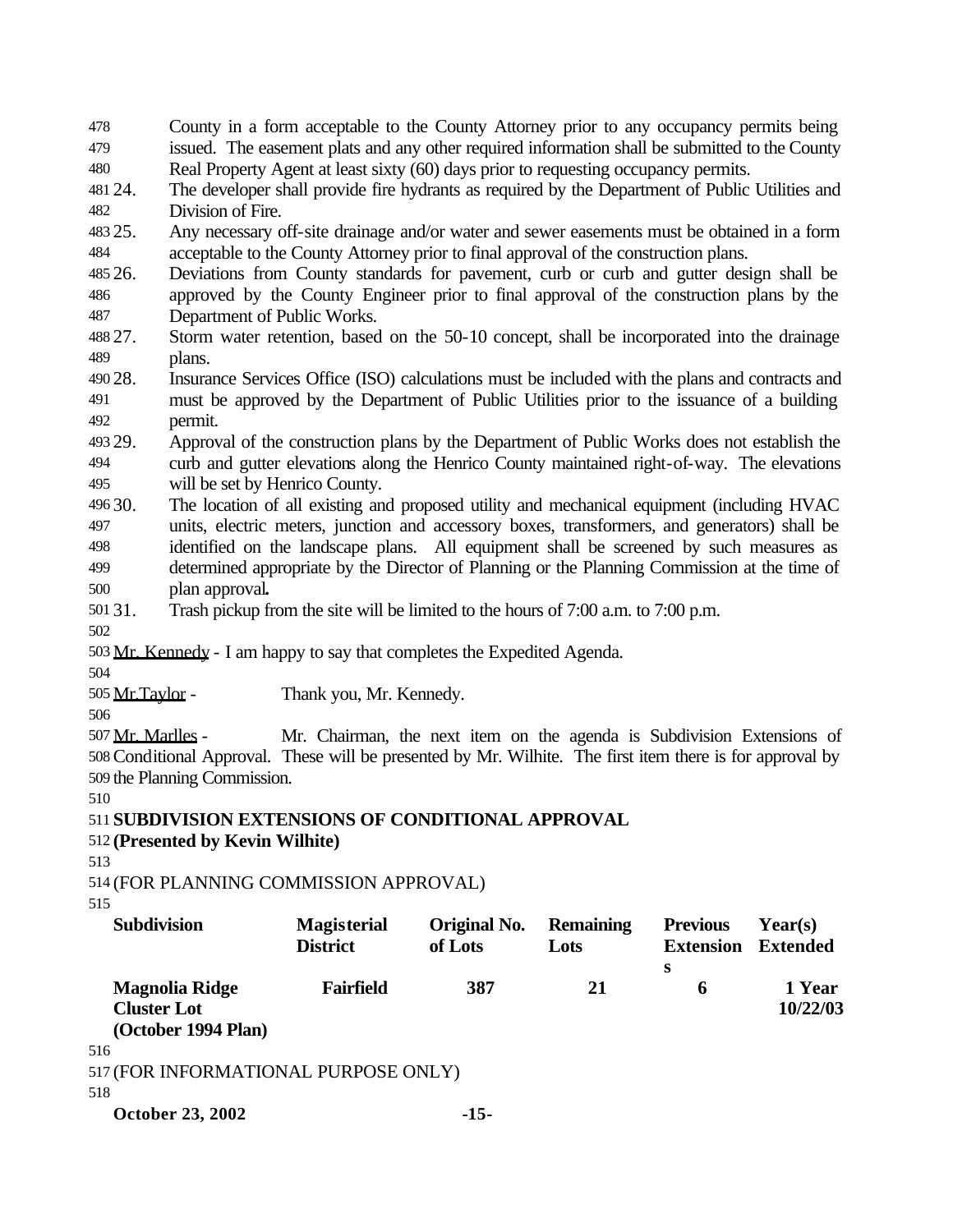| Subdivision                                                                                                                                                                                                                                                                                      | <b>Magisterial</b><br><b>District</b>                                          | Original No.<br>of Lots | <b>Remaining</b><br>Lots | <b>Previous</b><br><b>Extensions</b> | Year(s)<br><b>Extended</b> |
|--------------------------------------------------------------------------------------------------------------------------------------------------------------------------------------------------------------------------------------------------------------------------------------------------|--------------------------------------------------------------------------------|-------------------------|--------------------------|--------------------------------------|----------------------------|
| <b>Old Williamsburg</b><br>Road (A Ded. of a<br><b>Portion of Old</b><br><b>Williamsburg Road)</b><br>(October 1999 Plan)                                                                                                                                                                        | <b>Varina</b>                                                                  | $\boldsymbol{0}$        | $\boldsymbol{0}$         | $\boldsymbol{2}$                     | 1 Year<br>10/22/03         |
| 519<br>520 Mr. Taylor -                                                                                                                                                                                                                                                                          | Good morning, Mr. Wilhite.                                                     |                         |                          |                                      |                            |
| 521                                                                                                                                                                                                                                                                                              |                                                                                |                         |                          |                                      |                            |
| 522 Mr. Wilhite -                                                                                                                                                                                                                                                                                | Good morning. We have one subdivision that requires conditional approval       |                         |                          |                                      |                            |
| 523 extension by the Planning Commission and that is located in the Fairfield District. It is Magnolia Ridge                                                                                                                                                                                     |                                                                                |                         |                          |                                      |                            |
| 524 Cluster Lot (October 1994 Plan) not 1999, as listed on your agenda. Originally 387 lots were                                                                                                                                                                                                 |                                                                                |                         |                          |                                      |                            |
| 525 approved. There are 21 lots yet to receive final approval. Staff is recommending an extension for one                                                                                                                                                                                        |                                                                                |                         |                          |                                      |                            |
| 526 year to October 22, 2003.                                                                                                                                                                                                                                                                    |                                                                                |                         |                          |                                      |                            |
| 527                                                                                                                                                                                                                                                                                              |                                                                                |                         |                          |                                      |                            |
| 528 Mr. Taylor -                                                                                                                                                                                                                                                                                 | Is there anyone in the audience that is opposed to the Extension $-$ One Year  |                         |                          |                                      |                            |
| 529 Extension for Magnolia Ridge in the Fairfield District? No opposition, Mr. Archer.                                                                                                                                                                                                           |                                                                                |                         |                          |                                      |                            |
| 530                                                                                                                                                                                                                                                                                              |                                                                                |                         |                          |                                      |                            |
| 531 Mr. Archer -                                                                                                                                                                                                                                                                                 | Do we need to make a motion on this?                                           |                         |                          |                                      |                            |
| 532                                                                                                                                                                                                                                                                                              |                                                                                |                         |                          |                                      |                            |
| 533 Mr. Wilhite -                                                                                                                                                                                                                                                                                | Yes. This requires action.                                                     |                         |                          |                                      |                            |
| 534                                                                                                                                                                                                                                                                                              |                                                                                |                         |                          |                                      |                            |
| 535 Mr. Archer -                                                                                                                                                                                                                                                                                 | Then I move approval of the Extension.                                         |                         |                          |                                      |                            |
| 536                                                                                                                                                                                                                                                                                              |                                                                                |                         |                          |                                      |                            |
| 537 Mr. Taylor -                                                                                                                                                                                                                                                                                 | And I will second the motion. Motion made by Mr. Archer and seconded by        |                         |                          |                                      |                            |
| 538 Mr. Taylor. All in favor say aye. All opposed say no. The motion passes.                                                                                                                                                                                                                     |                                                                                |                         |                          |                                      |                            |
| 539                                                                                                                                                                                                                                                                                              |                                                                                |                         |                          |                                      |                            |
| 540 The Planning Commission approved a one-year extension for Magnolia Ridge Cluster Lot (October<br>541 1994 Plan) until October 22, 2003.<br>542                                                                                                                                               |                                                                                |                         |                          |                                      |                            |
| 543 Mr. Wilhite -                                                                                                                                                                                                                                                                                | The other item that appears on the agenda is Old Williamsburg Road (A          |                         |                          |                                      |                            |
| 544 Dedication of a portion of Old Williamsburg Road) (October 1999 Plan). The Director of Planning is<br>545 granting an extension of conditional approval for one year. This is located in the Varina District. This is<br>546 also being extended to October 22, 2003. No action is required. |                                                                                |                         |                          |                                      |                            |
| 547<br>548 Mr. Taylor -                                                                                                                                                                                                                                                                          | Are there any other questions for Mr. Wilhite? Thank you, Mr. Wilhite.         |                         |                          |                                      |                            |
| 549                                                                                                                                                                                                                                                                                              |                                                                                |                         |                          |                                      |                            |
| 550 Mr. Marlles -                                                                                                                                                                                                                                                                                | The next case on your agenda is on Page 3.                                     |                         |                          |                                      |                            |
| 551                                                                                                                                                                                                                                                                                              |                                                                                |                         |                          |                                      |                            |
| 552 TRANSFER OF APPROVAL (Deferred from the September 25, 2002, Meeting)                                                                                                                                                                                                                         |                                                                                |                         |                          |                                      |                            |
| 553                                                                                                                                                                                                                                                                                              |                                                                                |                         |                          |                                      |                            |
| POD-129-85                                                                                                                                                                                                                                                                                       | Crenshaw Realty Company for Shannon, LC: Request for approval of a             |                         |                          |                                      |                            |
| <b>Shannon Station</b>                                                                                                                                                                                                                                                                           | transfer of approval, as required by Chapter 24, Section 24-106 of the         |                         |                          |                                      |                            |
| Shopping                                                                                                                                                                                                                                                                                         | Henrico County Code from Crenshaw-Singleton Properties to Shannon, LC.         |                         |                          |                                      |                            |
| Center                                                                                                                                                                                                                                                                                           | The 2.62-acre site is located at the intersection of Shrader Road and Longford |                         |                          |                                      |                            |
| <b>October 23, 2002</b>                                                                                                                                                                                                                                                                          |                                                                                | $-16-$                  |                          |                                      |                            |
|                                                                                                                                                                                                                                                                                                  |                                                                                |                         |                          |                                      |                            |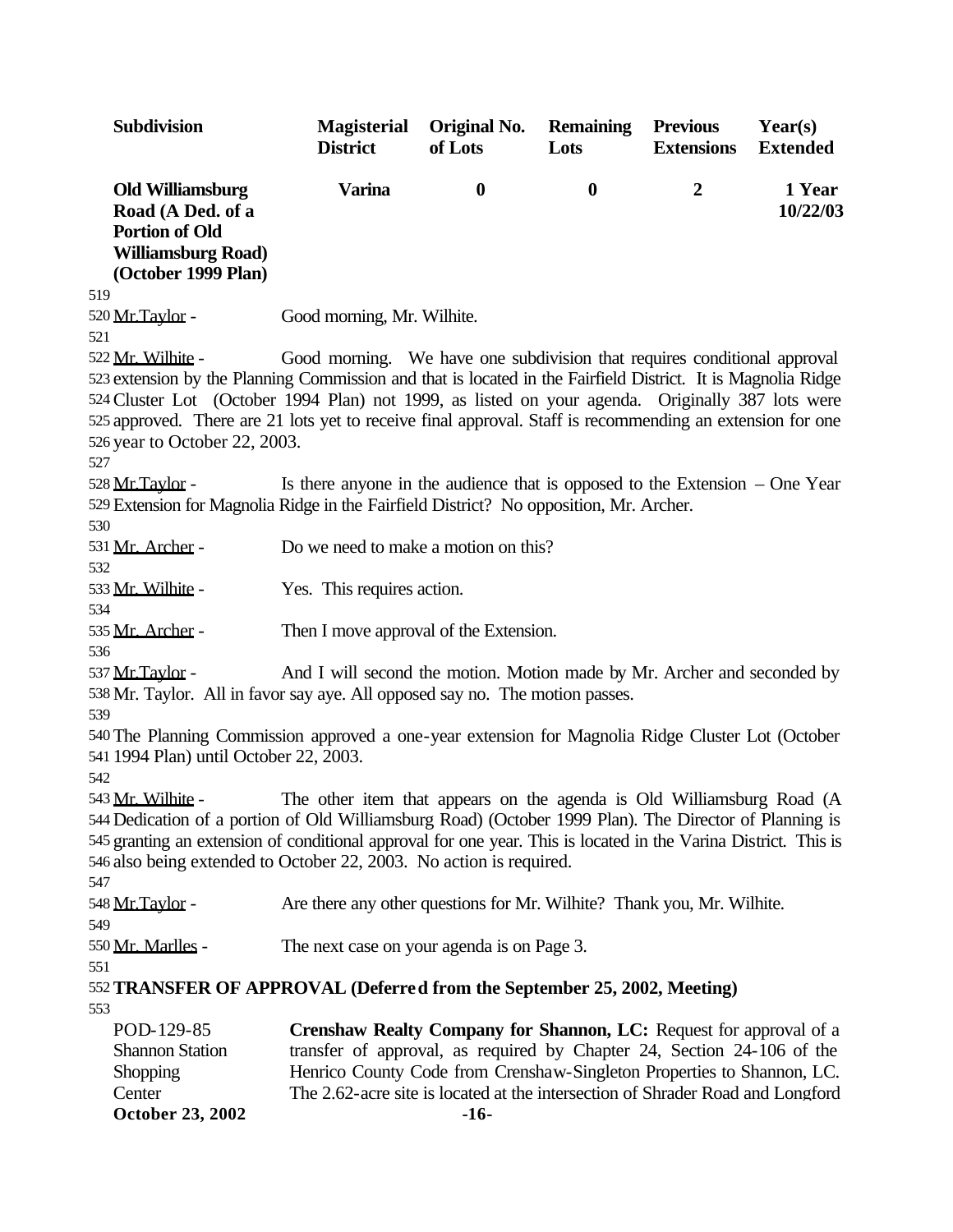Drive on parcel 763-756-8388. The zoning is B-1C, Business District (Conditional). County water and sewer. **(Brookland)**

555 Mr. Marlles - The staff report will be given by Mr. Cooper.

557 Mr. Cooper - Good morning, Mr. Chairman, and members of the Commission. As you are aware, this transfer of approval was deferred from last month. There were extensive site deficiencies found at the Shannon Station Shopping Center, particularly there is a lot of missing and dead landscaping. The applicant has expressed the desire to not replace the current landscaping because they intend to submit a revised landscape plan for the entire site. Staff has concerns with this because there is no guarantee that any revised landscape plan would ever be submitted. Therefore, staff has added a condition stating that all of the dead and missing landscaping indicated in the zoning inspector's reports shall be replaced by December 1 of this year, unless a revised landscape plan is submitted prior to that time. Additionally, all of the deficiencies in the inspector's report shall be corrected by October 31, 2002. With these conditions, staff can recommend approval of this transfer of approval.

 Mr.Taylor - Thank you, Mr. Cooper. Is there anybody in the audience who is opposed to the approval of POD-129-85, Shannon Station Shopping Center? No opposition. Mr. Vanarsdall.

571 Mr. Marlles - There is a gentleman.

573 Mr. Taylor - Oh, it is. I didn't see him. I am sorry, sir. If you would, please come up to the microphone and state your name and address for the record and state your observations.

576 Mr. Hatcher Crenshaw - Members of the Commission, my name is Hatcher Crenshaw and I represent the applicant for this POD Transfer. It has been a long process, and first of all, I want to find out, is this the entire transfer of the existing building and the new building?

580 Mr. Vanarsdall - Mr. Cooper can answer that, Mr. Crenshaw.

582 Mr. Cooper - This will be a transfer of the previous plan of development approval. The new plan of development that Mr. Wilhite had worked on was under a new owner's name, so that adheres to them as well. So, the answer to the question is yes. This transfer of approval is transferring the approval of the plan of development, the original plan of development, which was POD-129-85, and the conditions of that approval to the new owner.

588 Mr. Vanarsdall - Mr. Hatcher Crenshaw, I apologize for us not getting back together. I called you and we kept missing each other. What I wanted to ask you is how long have you owned this 590 shopping center?

| <b>October 23, 2002</b> | $-17-$                                                                          |
|-------------------------|---------------------------------------------------------------------------------|
| 598 Mr. Vanarsdall -    | Are you having any trouble getting all of this done by the date of the deadline |
| 597                     |                                                                                 |
| 596 Mr. Crenshaw -      | There were things that we have been constantly working on with the County.      |
| 595                     |                                                                                 |
| 594 Mr. Vanarsdall -    | Was it in bad shape when you took it over?                                      |
| 593                     |                                                                                 |
| 592 Mr. Crenshaw -      | Approximately seven years.                                                      |
| 591                     |                                                                                 |
|                         |                                                                                 |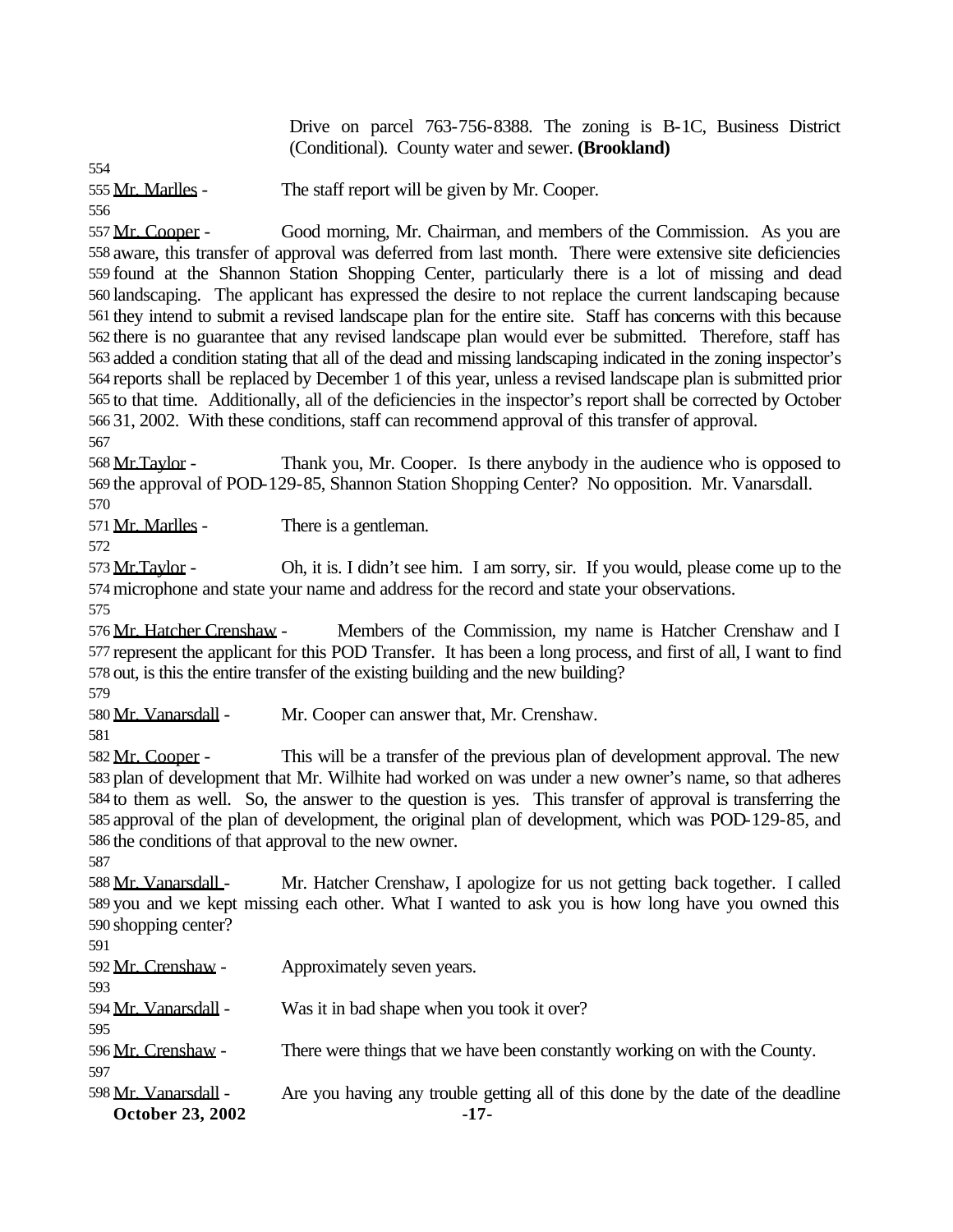that they gave you on here?

 Mr. Crenshaw - This is new to me. I had talked to Mr. Cooper previously and one issue is the drought and we didn't want to plant anything, plus we were planning the new building and construction, but I do have three issues on this plan. I wanted my community officer, Mr. Barker here, because apparently I am approximately 100 plants deficient, and if you go to the center, there is a lot of vegetation. They are big trees up front, and over the years we have tried to do as best we can. We have gotten rid of tenants. We have gotten rid of phones. We have done fencing. We have worked with the community associations in the area. One reason I want to complete the other building - it is 5,000 ft. building – a little bigger than this room. We had a good request from a dance – a ballet school – and we felt we could build a building, and we couldn't, and it was a good tenant, and I think since we've lost them, so it has taken quite a while to get this, but the building is continuous to the housing, and we've had. It is a good way for people to come through. We have had people sneaking in on the sideline in the back and instead of putting a fence we wanted to put a building, and it will complement and finish off the center. It is a Class B center, strictly that neighborhood. And it is a medium grade center, but with the changes in the time. It is getting darker, and I have been working with the tenants. They want more openness and one of the things is, the plan of development it doesn't go to, it goes to everybody, utilities, fire. It doesn't go to the police, and the police, there's an organization, Crime Prevention, and the police are directly conflicting with the landscape plan. We have got too much vegetation up front. It looks pretty and I am all for nice landscaping, but with what happened on Monday three blocks away, you can't, it is like a little forest right there, and so we want to, plus there is a berm that raises it. So the police on Schrader and Longford, they would prefer it to be more open, and it would help.

Mr. Vanarsdall - Maybe what they planted has grown up.

625 Mr. Crenshaw - Well, I would like to work with them and work with the County and come up with a new plan that is more open and dresses the center up better, and we have been working on that, and this December date is new to me. We had talked about the Spring.

 Mr. Vanarsdall - I think we are talking about two different things, Hatcher, now. First of all, I will tell you that what happened to the shopping center and I don't know how many years ago it was, but Lucky Stores occupied that grocery store on the corner, and it was an upscale shopping center as long as Lucky was there, because he saw to it, and he applied to put gas pumps out there, and the people in the community did not want that, so he never did get his request. So, then he moved to another location where he could have gas pumps. So the shopping center went down when he left, and it does need watching and it does need – I rode over there when you applied for this, and usually what we find is a door off the dumpster, and then for some reason or another, when a door falls off a dumpster, that is an indication to whoever owns the dumpster to just put the door inside and forget about it, like they didn't know why it was ever there to begin with. This one, I think, was either off one time or was open, and then I believe Mr. Cooper told me last week that we got another complaint about trash over there. So, what I am saying to you is you do need to watch it, or have somebody watch it.

643 Mr. Crenshaw - We watch it. We are there all the time. In fact, we have replaced the doors. We have people that pick up trash, but it is a retail center. People use it and… 

**October 23, 2002 -18-**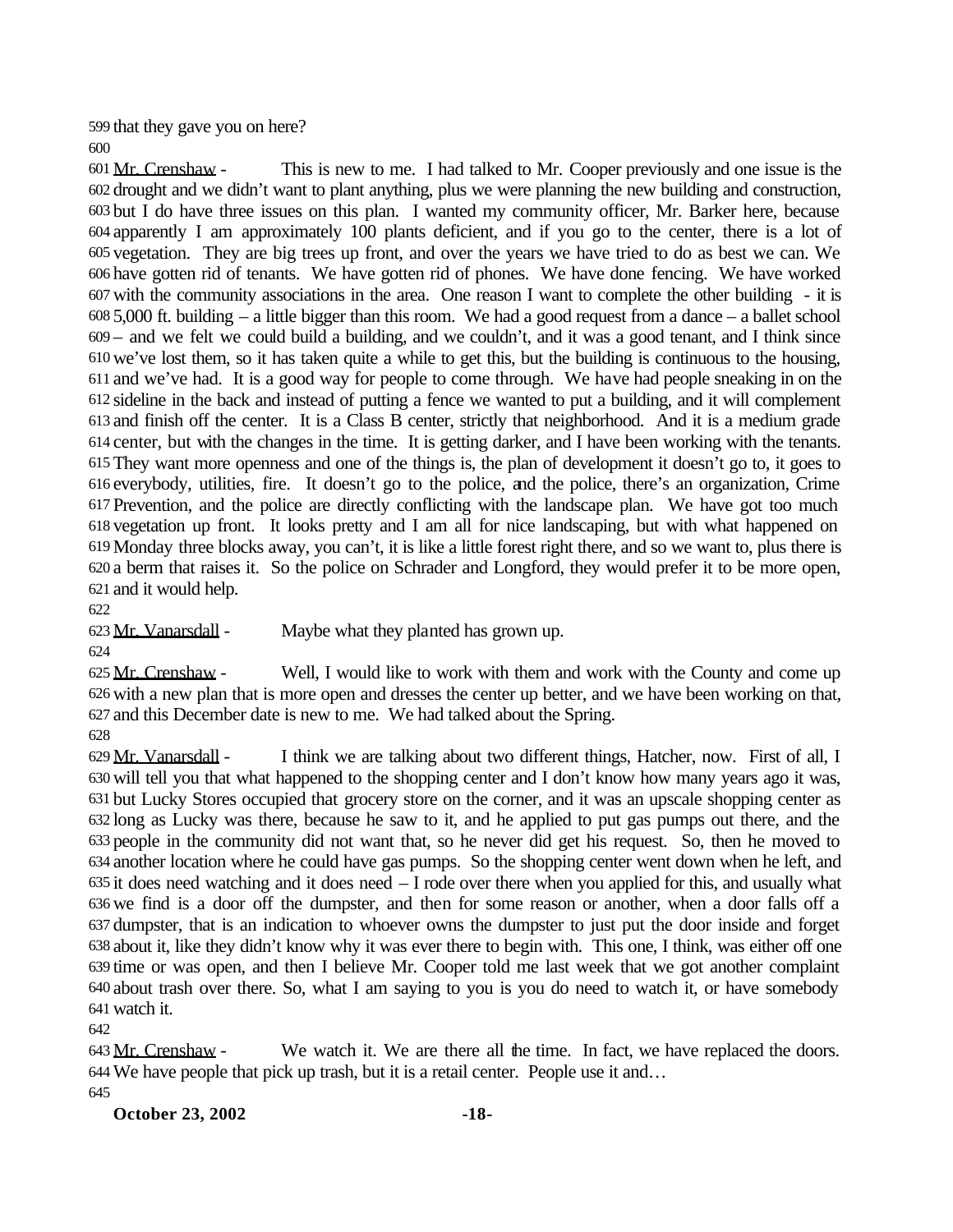**October 23, 2002** -19-646 Mr. Vanarsdall - And on the addition, that is not coming before us at this moment. It may end up, but they are doing that administratively, and I think that we asked for 50% brick and the plans came in with siding, and I think we got over that, didn't we? Mr. Crenshaw - Yes. I was trying to do this. It is not a high-end retail location. It is very hidden and never has, and Mr. Vanarsdall - You came in to serve the community back there off the street. Mr. Crenshaw - Our intended use is probably more office use. 657 Mr. Vanarsdall - And this building that you are building, you don't need a BMP, do you?  $659 \text{ Mr. Crenshaw}$  - No, sir. Mr. Vanarsdall - If you find out you do, we are going to request that you put it underground, because of the West Nile thing. So I hope you don't need it. Mr. Crenshaw - If I have a BMP, it probably won't be built. I was trying to do something that was a minimal structure. The brick, I'd prefer not to do it. Mr. Vanarsdall - The only other thing is I think the questions you were asking, I believe, of Mike, or you can correct me on this, but I believe that would be more of what Kevin is working on for the addition, wouldn't it? So I think you need to get to Mr. Wilhite. You know him. Mr. Crenshaw - Yes. Mr. Vanarsdall - And talk to him about that.  $675 \text{ Mr. Crenshaw}$  - I think we are almost done with that, but I thought this was encompassing that, so is that another meeting we have to get that approved? Mr. Vanarsdall - It may not be. He may work it out administratively. 680 Mr. Crenshaw - OK. But the landscape plan, I don't think, I can't have the plants in by December, plus that is not a good time to be planting them. 683 Mr. Vanarsdall - You are going to have to talk to him about that landscaping, because you can't just arbitrarily cut down those trees. That is the County… Mr. Crenshaw - I realize and we are working on a revised one, and I want to work with the Police Department, so they can see. The Police Department has requested that I chop the trees down. Mr. Vanarsdall - OK. Mr. Crenshaw - We have done several things in there to clean it up.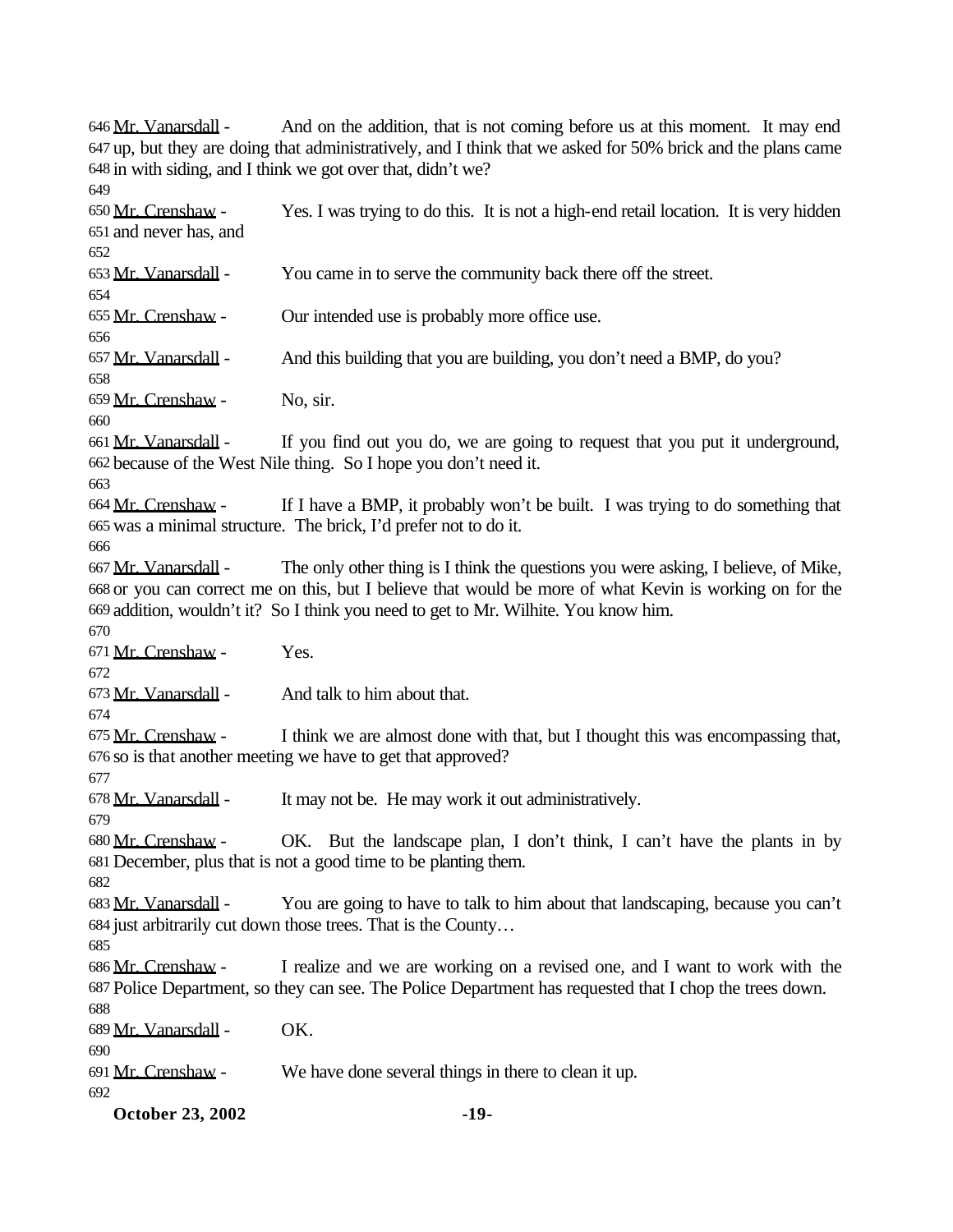Mr. Vanarsdall - We sometimes have conflicting things, so you work it out with Mr. Wilhite, and also, there has always been a problem with the water lines in t here, and I understand from Public Works you need what you call a "trash rack" in these pipes, and I have already talked to Mr. Cooper about that, and that will come under doing the building. You will have to have a trash rack in there and you have to keep the trash from blocking it.

Mr. Crenshaw - In the curb for the storm sewer?

 Mr. Vanarsdall - It is somewhere in the water lines, so anyway that will come along with the addition of the building. You will know about that. So I just wanted to cover that with you. So, thank you, unless someone else has a question.

 Mr. Crenshaw - I can't have the landscaping in in December. There is no possible way. 

 Mr. Cooper - Just for clarification, it is just that a landscaping plan is submitted to the Planning Office prior to December 1, as we had discussed before. Landscaping does not need to be in by December 1 unless you have not submitted a revised landscape plan for the entire site. Then site deficiencies listed in the inspection report would have to be in by December 1, but if you are submitting a revised landscape plan, it just needs to be submitted. It does not need to be approved by December 1, just submitted to the Planning Office for review, and at that time it will be reviewed by the Police Department as well.

 Mr. Vanarsdall - OK. Thank you, Mike. Well, I guess we are OK. Call me; you have my number, if you need me.

 Mr.Taylor - And I think that the last condition is covered in condition 2 whereas it says, "All other site deficiencies, as identified in the inspection report, dated March 7, 2002, shall be corrected by December 1, 2002, unless a revised landscape plan is submitted to the Planning Office prior to that date." I think there is coverage there.

Mr. Vanarsdall - I am ready for a motion.

725 Mr. Taylor - Go ahead.

 Mr. Vanarsdall - I recommend approval of POD-129-85, Shannon Station Shopping Center, and with Conditions Nos. 1 and 2.

730 Mr. Taylor - Second. Motion made by Mr. Vanarsdall and seconded by Mr. Taylor to approve Transfer of Approval of POD-129-85. All in favor say aye. All opposed say no. The motion passes.

 The Planning Commission approved Transfer of Approval, POD-129-85, Shannon Station Shopping Center, subject to the owner accepting and agreeing to be responsible for continued compliance with the conditions of the original approval and the following additional conditions:

 1. All missing stop signs, stop bars, handicap parking signs and dumpster screens and gates, as identified in the inspection report dated March 7, 2002, shall be repaired or replaced by

**October 23, 2002** -20-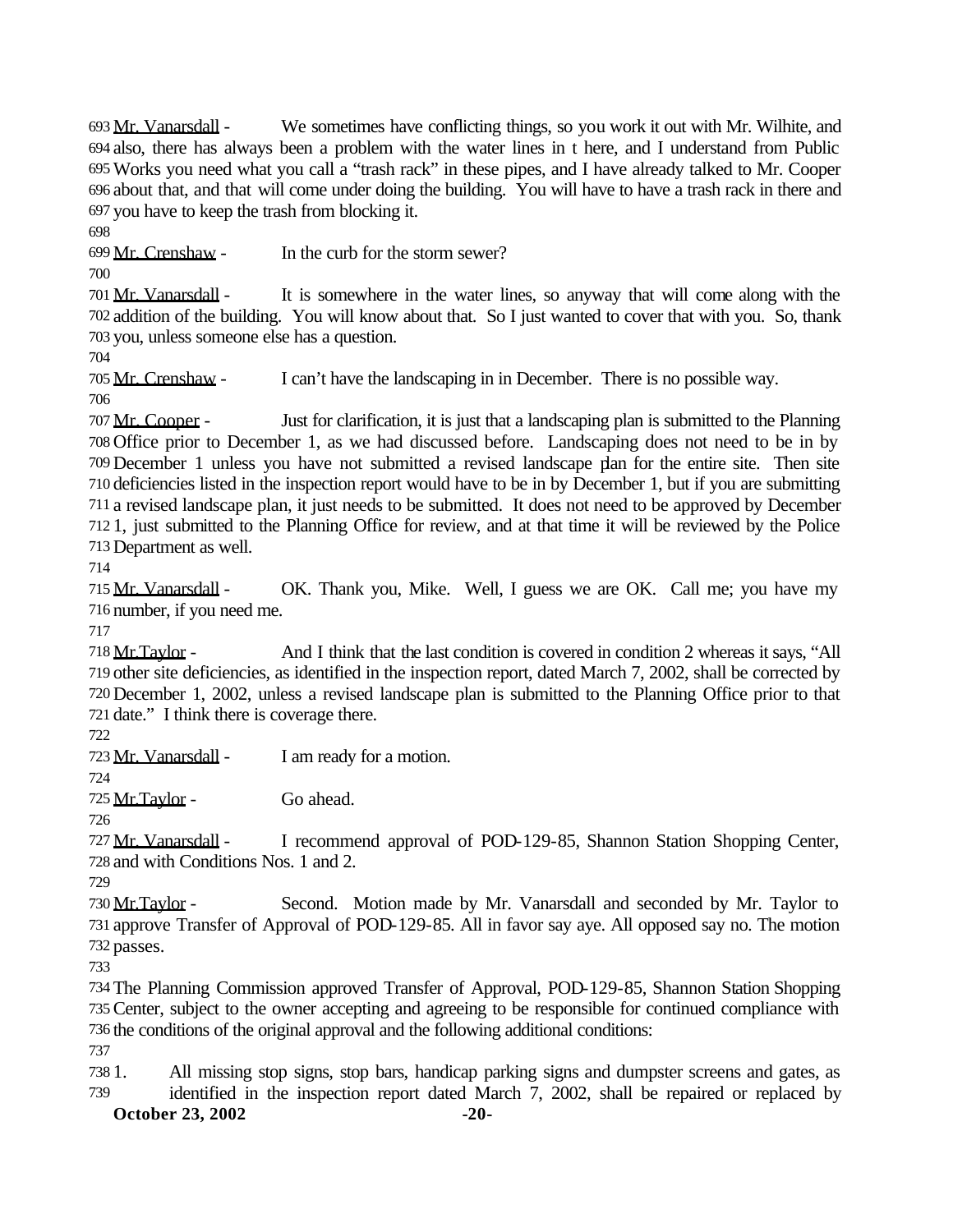October 31, 2002.

 2. All other site deficiencies, as identified in the inspection report, dated March 7, 2002, shall be corrected by December 1, 2002, unless a revised landscape plan is submitted to the Planning Office prior to that date.

Mr. Marlles - Mr. Chairman, the next item on your agenda is on Page 4.

# **TRANSFER OF APPROVAL**

| POD-91-98                   | CMI, Inc. for Virginia Center Investment Properties, LLC:              |
|-----------------------------|------------------------------------------------------------------------|
| Just for Feet               | Request for approval of a partial transfer of approval, as required by |
| (Heaven on Earth Bookstore) | Chapter 24, Section 24-106 of the Henrico County Code from             |
|                             | Wilton Partners Virginia Commons, LLC to Virginia Center               |
|                             | Investment Properties, LLC. The 2.093-acre site is located at the      |
|                             | northeast corner of Brook Road (U.S. Route 1) and J.E.B. Stuart        |
|                             | Parkway on parcel 783-769-9285. The zoning is B3C, Business            |
|                             | District (Conditional). County water and sewer. (Fairfield)            |

Mr. Marlles - Staff report will also be given by Mr. Cooper.

752 Mr. Taylor - Is there anyone in the audience who is opposed to POD-91-98? No opposition. Mr. Cooper. Please proceed.

 Mr. Cooper - There were several last-minute issues pertaining to this site, as the new owner has been busy renovating the building, which was vacant for approximately one year prior to this date. At this time, however, all those issues have been resolved and the applicant has worked diligently to replace all missing and dead landscaping on the site. So, at this time, staff can recommend approval.

 Mr.Taylor - Are there any questions or comments from the Commissioners? I guess we are ready for a motion.

 Mr. Archer - All right, Mr. Chairman. I recommend approval of the Transfer of Approval, POD-91-98, Just for Feet.

Mr. Jernigan - Second.

 Mr.Taylor - Motion made by Mr. Archer and seconded by Mr. Jernigan. All in favor say aye. All opposed say no. The motion passes.

 The Planning Commission approved Transfer of Approval, POD-91-98, Just for Feet (Heaven and Earth Bookstore), subject to the continued compliance with the conditions of the original approval and the following condition:

 1. The site deficiencies as identified in the inspection report, dated July 22, 2002, shall be corrected by November 15, 2002.

### **SUBDIVISION**

**October 23, 2002** -21-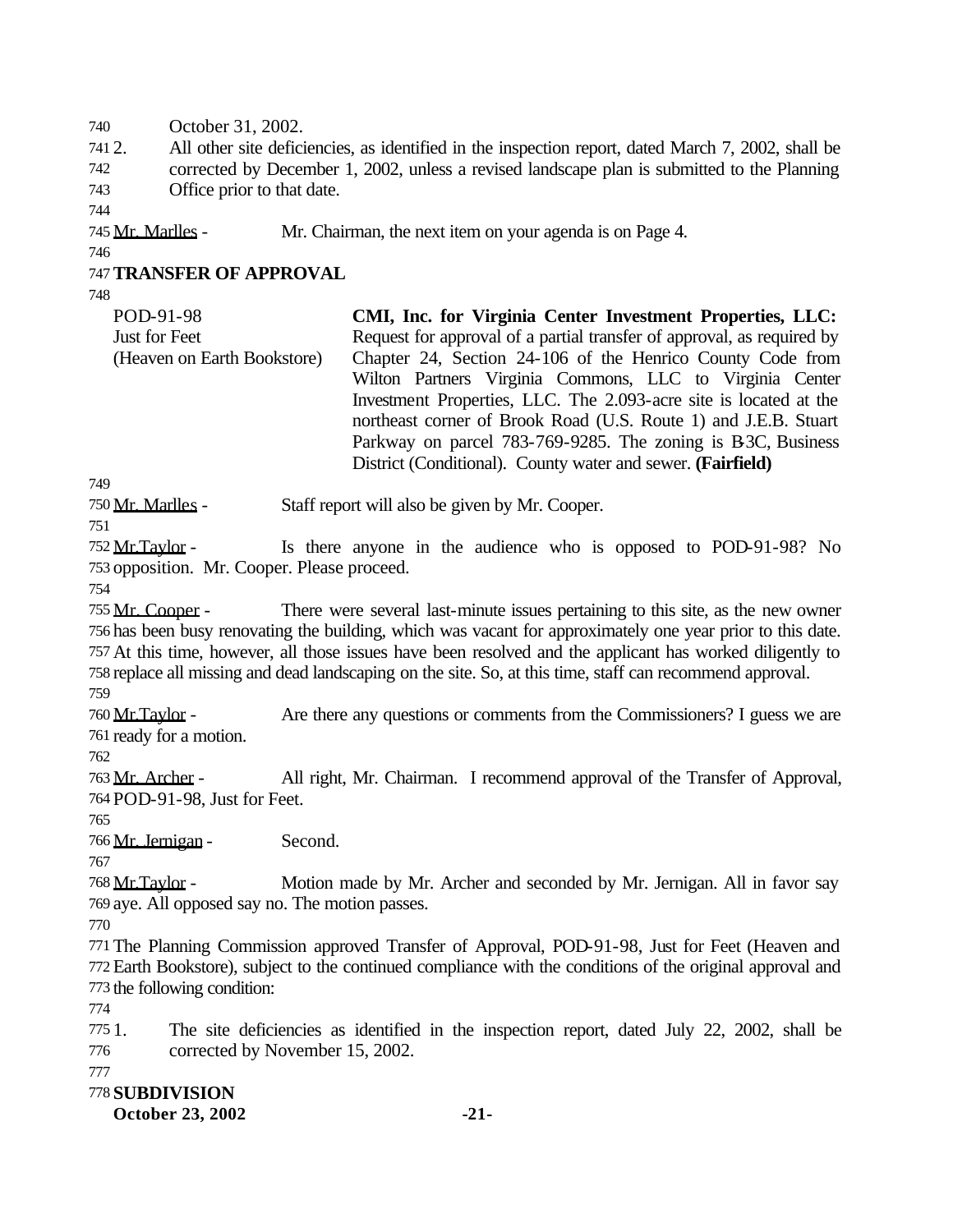Three Chopt Village, (October 2002 Plan)

**Foster & Miller, P.C. for A. R. Tedesco Trust and Wilton Real Estate & Development Corporation:** The 32.6 acre site is located on the north line of Three Chopt Road, at 10700 Three Chopt Road, approximately 1,400 feet west of Gaskins Road on parcels 748-756-8078, 749-756-6440, 6859 and part of parcels 749-755, 4576 and 6396. The zoning is R-6C, General Residence District (Conditional). County water and sewer. **75 Lots (Three Chopt)**

Mr. Marlles - Staff report will be given by Mr. Strauss.

783 Mr.Taylor - Is there anyone in the audience opposed to the Subdivision Three Chopt Village, (October 2002 Plan)? There is opposition and we will ask the opposition to speak in due time. Mr. Strauss.

787 Mr. Strauss - The applicant seeks approval of a conditional subdivision for 75 townhouse units for sale. There is a companion case for approval of a plan of development, which is also on the agenda this morning, and that is the next case that we will be hearing. This project was the subject of an extensive review during rezoning, most recently in June of this year, to amend proffers associated with the rezoning Case C-49C-00 in the R-6C District. Development of this site is subject to numerous proffers controlling density, unit count, architecture, buffers and landscaping, and the layout, which was approved with the rezoning case. The staff and various agencies have reviewed the application and can recommend approval of this conditional subdivision plan at this time. I would add that the applicant met with the neighborhood last week. There were a number of detailed questions that the neighbors had, which we can discuss now, or we can discuss it with the plan of development case, which is normally when we discuss these more detailed questions. The neighbors had questions with respect to the future road improvements, the grading impact of the development and save tree areas, and they may be more relevant with the POD case. As this subdivision plan is in substantial compliance with the layout as approved with the rezoning and all agencies are recommending approval, staff recommends approval at this time. I will be happy to answer any questions you may have.

803 Mr. Taylor - Are there any questions of the Commission to Mr. Strauss? No questions. I guess we will hear from, do you want to hear from the applicant first? 

 Mr. Marlles - Mr. Chairman, would you like me to use the rules for procedure when there is opposition to a case?

808 Mr. Taylor - Yes, if you would read those at this time.

810 Mr. Marlles-<br>Ladies and gentlemen, when there is opposition to the case, it is the policy of the Planning Commission to grant 10 minutes to the applicant to present the case. Usually the applicant is wise to reserve some time for rebuttal. The opposition is also granted 10 minutes to present their concerns. The 10 minutes that is granted does not include answering questions from the Commission. Would you like to reserve some time for rebuttal, Mr. Mistr?

816 Mr. Mistr - Three minutes. Ladies and gentlemen of the Commission, I am Spud Mistr, representing the applicant and Hank Wilton, the applicant and developer, is here with us. We have several meetings with the neighbors and several meetings with the staff to try to resolve all of the issues

**October 23, 2002** -22-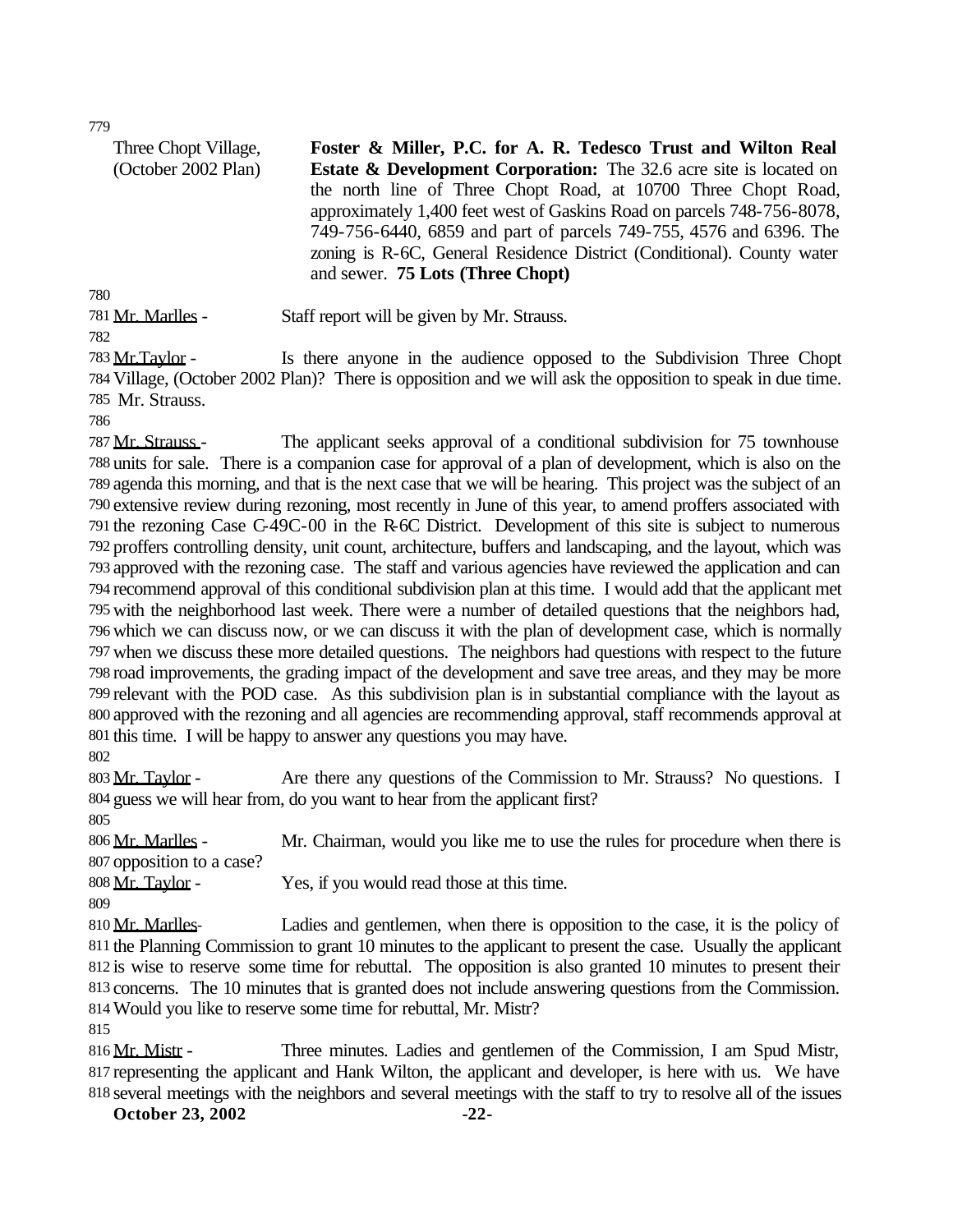that have arisen on this plan. I believe we have done that. We are in agreement with the staff's 820 comments and would request approval. I think we should understand that these are not final engineering plans at this time. They have been engineered. A lot of the devices we intend to put on the plan are on there. They are not necessarily in their final locations and all of that will be determined with the construction plans that will be submitted for approval after POD approval by the Commission. We will reserve the rest of our time for rebuttal unless you have questions now. 

826 Mr. Taylor - Are there any questions for Mr. Mistr relative to Three Chopt Village at this time from the Commission?

829 Mr. Jernigan - Mr. Mistr, how many meetings have you all had, neighborhood meetings? Mr. Mistr- I have been to two. I believe there have been four total held. 833 Mr. Wilton - We have scheduled one more for the landscape plan prior to the hearing, coming back before this body for the landscape plan, also. 836 Mr. Vanarsdall - You have had four meetings with the same people? 838 Mr. Mistr - In general the same people were there. 840 Mr. Vanarsdall - You were not able to work it out in four meetings? 842 Mr. Mistr - I think you will understand that after you hear the opposition. 844 Mr. Vanarsdall - OK. Thank you.

846 Mr. Taylor - All right. We will enjoy hearing from the opposition. Sir, if you would, come 847 down, identify yourself, but Mr. Kovacs, you didn't put up your hand. I think it is the gentleman to your right that asked to speak. Sir, if you would, come down and identify yourself, but we will hear you next, if you would like to speak.

850 Mr. Todd Lewis - I appreciate that. My name is Todd Lewis and I am with the Cross Keys Association, and I just want to make a comment regarding the meetings. The last community meeting that was held, the plans were in a state of rapid change, and at the occurrence of the meeting I actually provided more plans and brought more plans than the applicant did. And this really didn't give the community much to look at. The plans were provided to a select group of people, of whom I was one, but not the entire group of people that were attending the meeting. At Friday at about 3:00 in advance of this meeting, we got together and took a look at it. The plans that we have seen don't address all of our issues. They don't address even some of the basic concerns that we think are included in the proffers. To that extent, I would like to move for deferral of this because the community has not gotten a chance to see the plans that are before – the community at large has not gotten a chance to see the plans that are before this body today.

862 Mr. Marlles - Mr. Lewis, there are two hearings here. This particular hearing is on the subdivision of the property. We do have a separate hearing that will be held on the plan of 864 development, so I just wanted to clarify that, what we are discussing right now is any concerns related to the approval of the subdivision portion of the development.

**October 23, 2002** -23-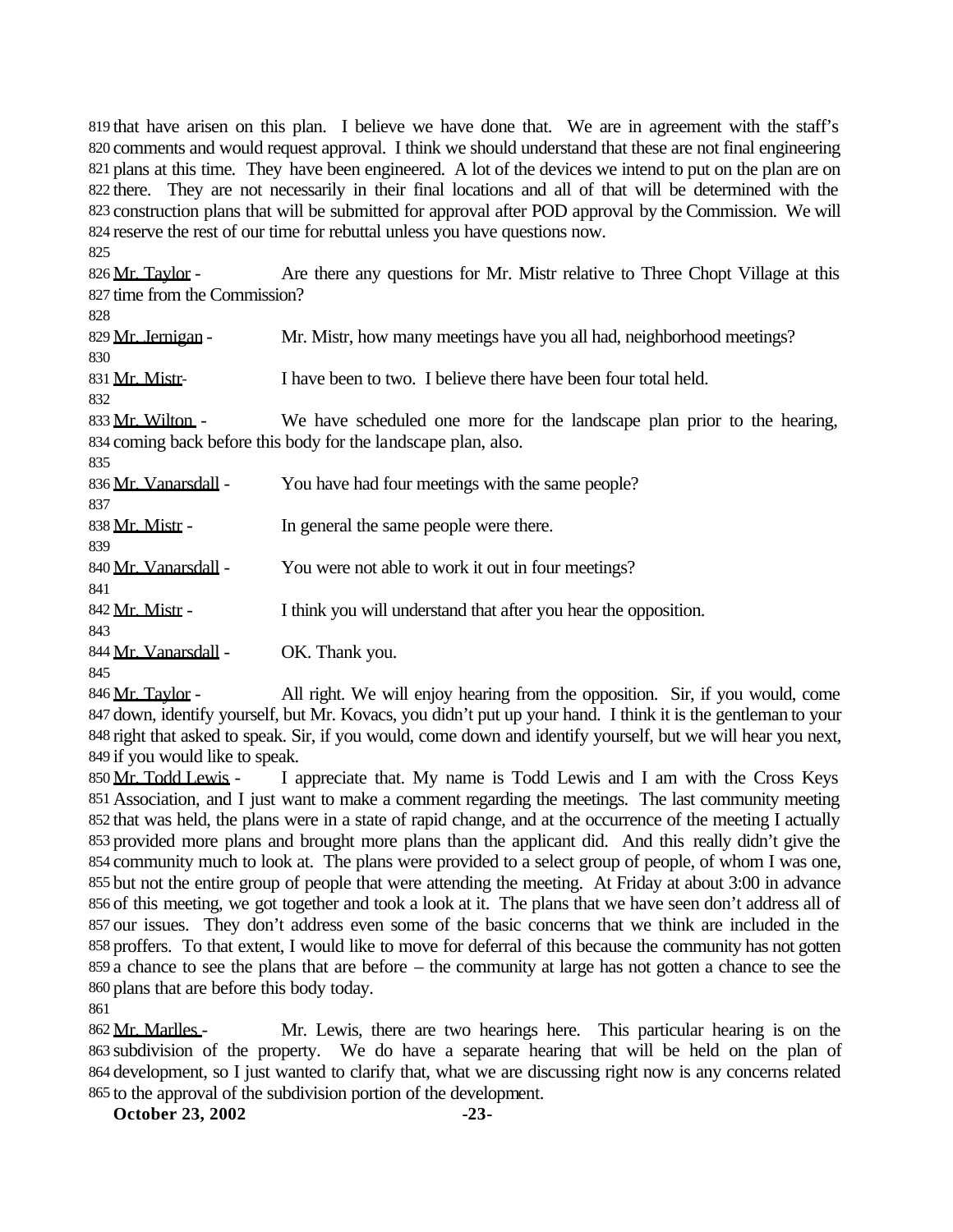**October 23, 2002** -24- 867 Mr. Lewis - I hear you on that. The mention of the community meetings was made at this time, and that is why I rise in opposition to just clarify that point. That is all I have. 870 Mr. Jernigan - Mr. Lewis, let me ask you. You said you brought plans of your own. 872 Mr. Lewis - We came down here to the office and got copies of the plans as originally submitted, and we had marked those up, and brought them for comparison we thought with the plan that would be brought with the developer, so we could compare the changes. Unfortunately at the meeting, there were no plans to compare with. 877 Ms. Ware - And that was this past Friday? 879 Mr. Lewis - The meeting was held on Thursday. The plans were provided as sort of an emergency measure by the developer on Friday after the meeting. 882 Ms. Ware-<br>And just sent to a few people? 884 Mr. Lewis- A few people. There was some... 886 Mr. Taylor - But the latest group of plans that you have basically seen, have you not, in terms of the minor changes on the last? 889 Mr. Lewis - A smaller group have hear them. Yes, sir. 891 Mr. Taylor - But you've seen plans all the way along? 893 Mr. Lewis - Of varying degrees of detail. 894 Mr. Taylor - OK. So your thought is you haven't seen the latest plans in any detail, although we have four community meetings? Do you have any indication that there are major changes from the previous version to the current version? 898 Mr. Lewis - I couldn't say. I have not seen, I got a chance to glance at the plans that are actually on the record this morning. I haven't got a change to look at them in detail, and in fact, they are reduced sized plans, so it hard to pick out details, such as contour lines and things like that. It is very difficult, but… 903 Mr. Vanarsdall - Staff has the large one that this came from and that is dated this morning. My question was going to be have you seen it, the final print that they brought in. 906 Mr. Lewis - This is a reduced copy of that. I would need more than a few minutes to go down and count contour lines, because some of the contour lines on the original diagram, the original designs were labeled, and these are not. So, it would take some time to work through that. 910 Mr. Vanarsdall - Mr. Strauss, do you have the large plans? 912 Mr. Strauss - I have the large side grading plans, which are part of the POD, if you would like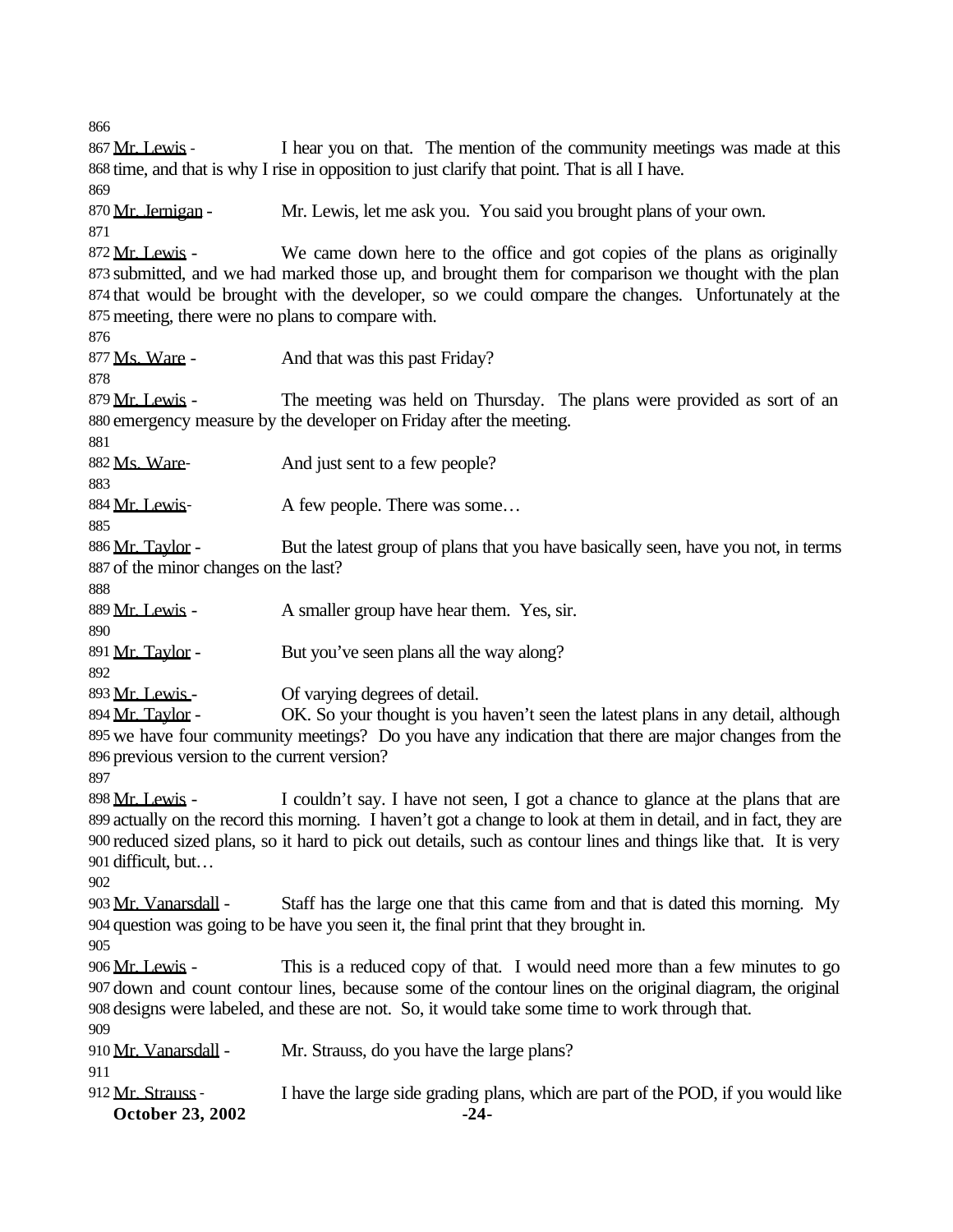to look at them. We are discussing the conditional subdivision.

915 Mr. Vanarsdall - Do you have the large on the subdivision? The only reason I am asking the question is that you could get together with them and, Mr. Wilton, do you want to?

 918 Mr. Wilton - Yes. If I could just clarify again. This is part of the conditional approval. All of the comments.. 

921 Mr. Taylor- If you could just identify yourself for the record.

923 Mr. Wilton - I am Henry Wilton, the developer. This is a conditional approval obviously, of the overall concept of the community in general. The specific comments that they were referring to, and certainly I can speak to this issue, are reference to the POD plan, which is pretty much, a continuing, and that would be in the next hearing, where those comments have really come up. And the issue there is obviously between our engineer and your staff. That plan is never in final form when it comes to this Board (sic). You all approve it and it goes back for another 35 to 45 days for the department heads to redo it, whatever they need to do to make it exactly right. And I think those are the issues they are talking about that they didn't see the detail that they wanted on that plan. The conditional plan, obviously, I think in scope is OK and there shouldn't be a lot of discussion about it.

# 

**October 23, 2002** -25-933 Mr. Vanarsdall - That is my point. This is not the plan that he is talking about. 935 Mr. Wilton - No. He is talking about the POD set of plans with the grading plan, and that is the set that, again, is more of a work in progress, as you know. 937 Mr. Vanarsdall - OK. Thank you. I don't have any more questions. 939 Mr. Taylor - Mr. Lewis, with that in mind, would you consider that you do not have any issues with the development and will wait until we get to the POD stage? 942 Mr. Lewis - If that works best for the process, but again, my attempt was... 944 Mr. Taylor - This is just looking at the subdivision as a subdivision. 946 Mr. Lewis - Right. My intent was to bring a little light to the community process that was spoken about, so I think I have done that. That is all that I wanted to do. 949 Mr. Taylor - Thank you very much. 951 Mr. Lewis - Thank you. 953 Mr. Taylor - With all of that, and the fact that the staff recommends approval of the subdivision plan for Three Chopt Village, and most of the concerns of Mr. Lewis relate to not this particular case, but the POD for this, I will move approval of Three Chopt Village. 957 Mr. Jernigan - You still have opposition. 959 Mr. Taylor - I am not sure Mr. Kovacs is in opposition of this. Mr. Kovacs, are you in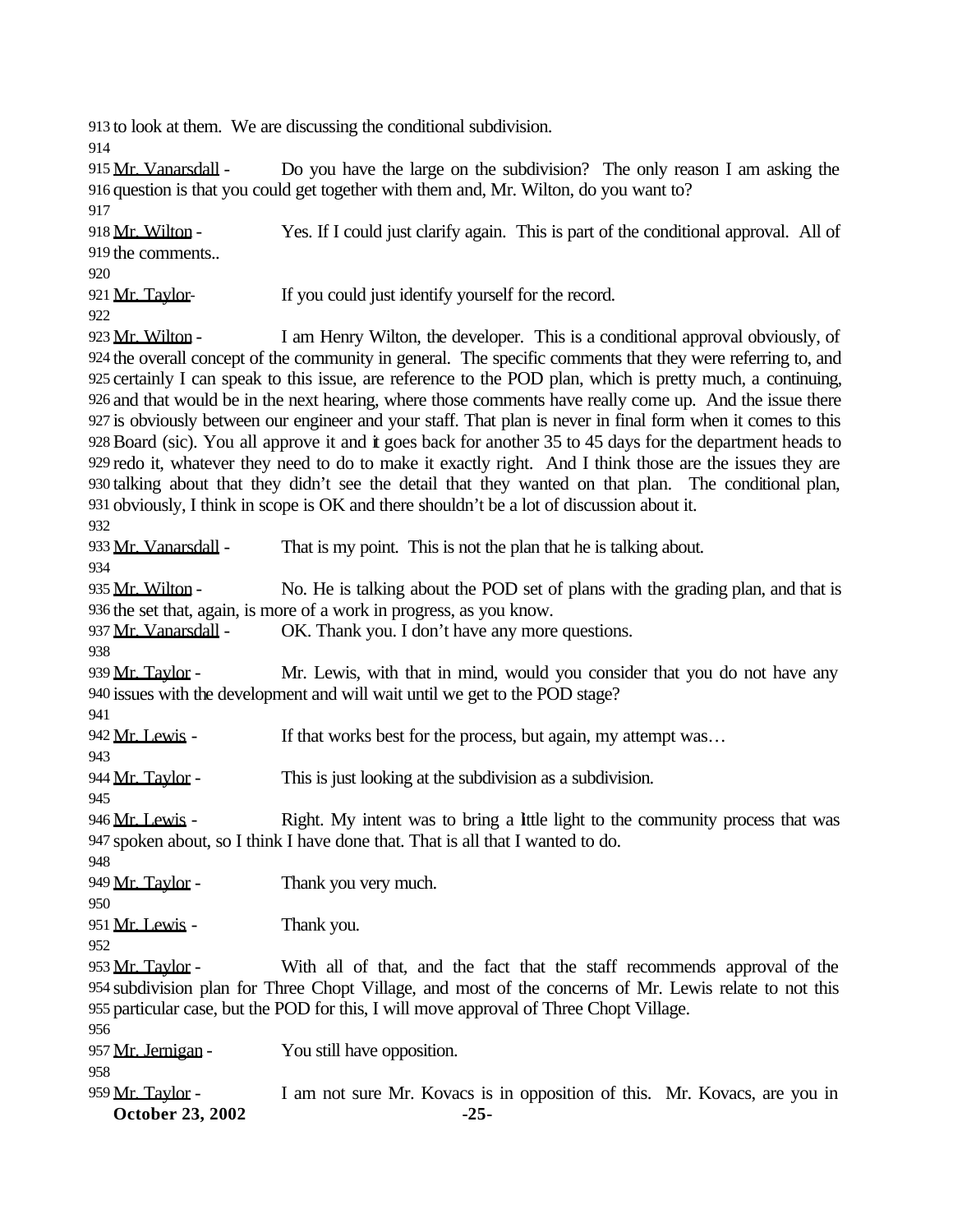opposition of the subdivision? Are do you want to wait until we get to the POD plan? 

962 Mr. Kovacs - I would like to make comments. We don't have to discuss it, but I will raise... 964 Mr. Taylor - All right, if you would please approach the microphone and give us your name. 

966 Mr. Kovacs - My name is David Kovacs and I am one of the land use guys over at Cross Keys, and sure there were four meetings, but when you go to meetings and you don't have anything there except a colored up piece of paper, and people say, how can that really work, and we go down the next day, buy plans from the County to see that what they showed us doesn't work. That is hardly a community meeting. I think we can dispense with that sort of stuff when we get into the POD itself, so we can focus on the facts of the POD. The other thing is, when all of these plans were brought in, the subdivision plat, it doesn't reflect the buffer that is required along the care facility. I see the exhibit here. There is an A and there is a B on it. That must mean something that wasn't reflected in the first one. So, my understanding is, this is a procedural item that you act on this preliminary, so that other people can approve something else later, which may or may not really resemble necessarily what you've got, except in general form, because the development plans have to be done. So that is all that is happening and if this is rather a perfunctory action, then fine. Otherwise, the way this thing has been handled is we haven't gotten to look at the subdivision plat. You know, the centerline alignment, I think, is on the overall POD plan. I don't know that it is on the plat. You can't really tell where the dedications are from the plat. If all of that staff will be taken care of later and it depends upon more additional work. So, if this is really a perfunctory action just to get to the next step, so be it. 

983 Mr. Marlles - Mr. Kovacs, I just want to make it clear for the record that staff is recommending approval of this based on our Subdivision Ordinance. It meets all of the requirements of our Subdivision Ordinance, but I think your comments are noted.

987 Mr. Kovacs - I might follow up with that then, as to whether it meets all the submission requirements.

990 Mr. Vanarsdall-<br>All right. Ready for a motion?

992 Mr. Taylor- With that statement, I move approval of Subdivision Three Chopt Village (October 2002 Plan), subject to the annotations on the plans, the standard conditions for subdivisions served by public utilities and additional conditions Nos. 13, 14, and 15. 

Mr. Vanarsdall- Second.

998 Mr. Taylor - Motion made by Mr. Taylor and seconded by Mr. Vanarsdall to approve the subdivision plan for Three Chopt Village. All in favor say aye. All opposed say no. The motion passes. 

1001 Mr. Taylor - This includes the Addendum item.

 The Planning Commission approved Subdivision Three Chopt Village (October 2002 Plan), subject to the annotations on the plans, the standard conditions for subdivisions served by public utilities and the following additional conditions:

**October 23, 2002** -26-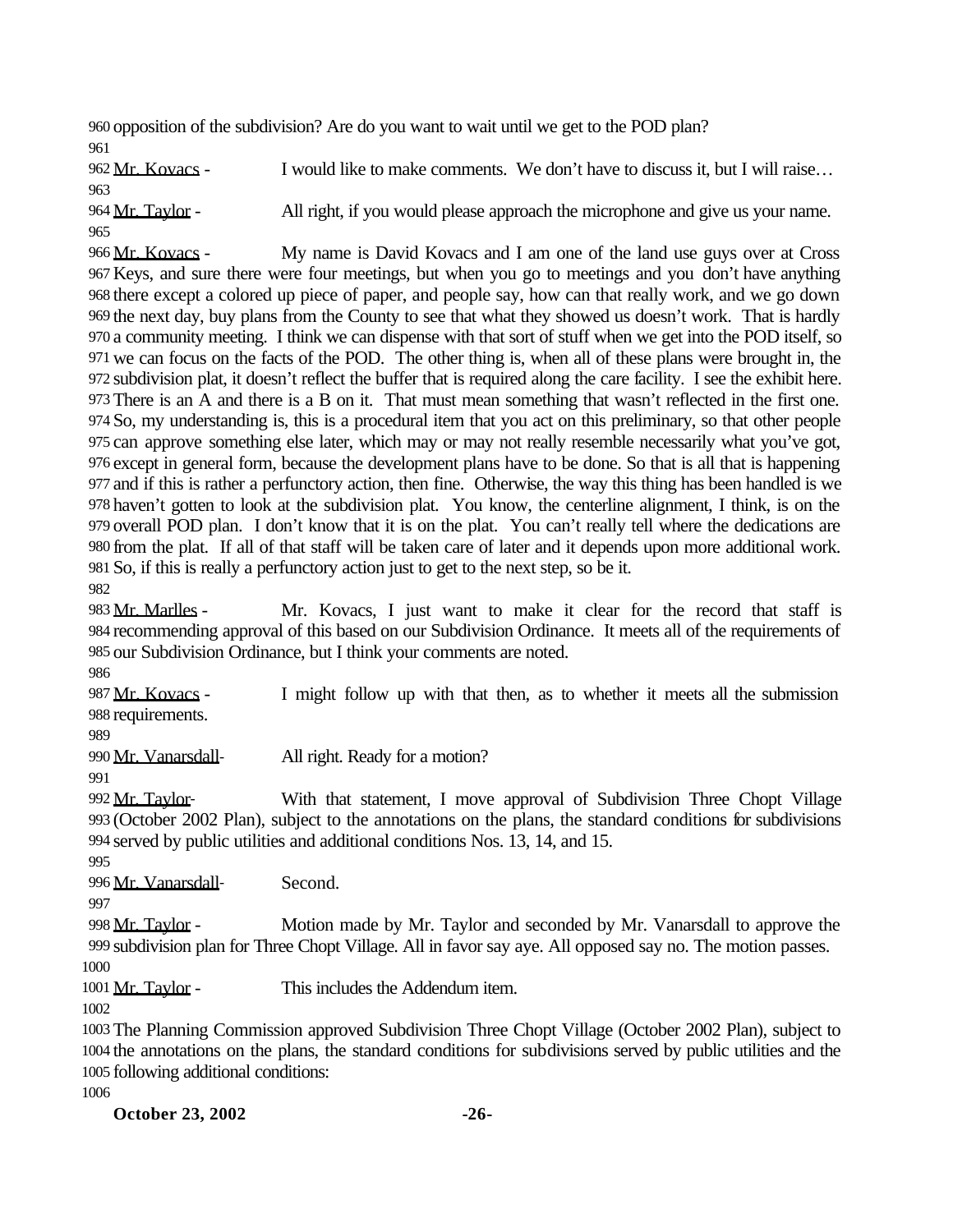13. The limits and elevation of the 100-year frequency flood shall be conspicuously noted on the plat and construction plans and labeled "Limits of 100 year floodplain." Dedicate floodplain as a "Variable Width Drainage & Utilities Easement."

14. The proffers approved as part of zoning case C-49C-00 shall be incorporated in this approval.

 15. Prior to requesting the final approval, a draft of the covenants and deed restrictions for the maintenance of the common area by a homeowners association shall be submitted to the

 Planning Office for review. Such covenants and restrictions shall be in form and substance satisfactory to the County Attorney and shall be recorded prior to recordation of the subdivision plat.

1017 Mr. Marlles - Mr. Chairman, the next item on your agenda is the companion case, on Page 11.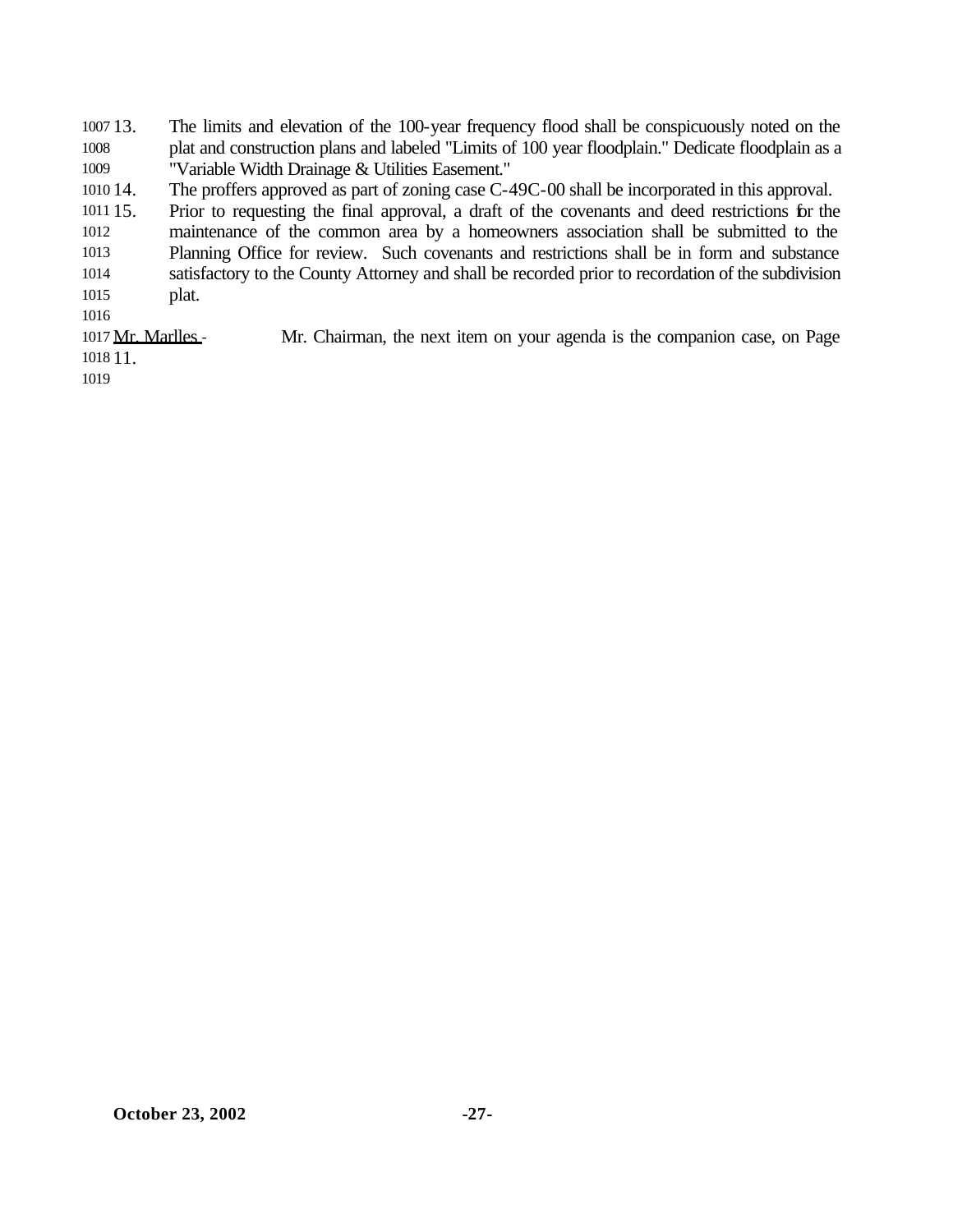#### **PLAN OF DEVELOPMENT**

POD-78-02 Three Chopt Village, Sections A and B **Foster & Miller, P.C. for A. R. Tedesco Trust and Wilton Real Estate & Development Corporation:** Request for approval of a plan of development, as required by Chapter 24, Section 24-106 of the Henrico County Code to construct 75, two-story townhouses. The 32.6-acre site is located on the north line of Three Chopt Road approximately 1,400 feet west of Gaskins Road at 10700 Three Chopt Road on parcels 748-756-8078, 749-756-6440, 6859 and part of parcels 749-755, 4576 and 6396. The zoning is R-6C, General Residence District (Conditional). County water and sewer. **(Three Chopt)**

1022 Mr. Marlles- The staff report will be given by Mr. Strauss. The Commission's policy when there is opposition on cases is also still in effect.

1025 Mr. Taylor - Is there anyone in opposition other than the people who have already discussed this. All right, Mr. Kovacs, we will get to you. I promise. Mr. Strauss, go ahead.

1028 Mr. Strauss - Thank you, Mr. Chairman. Staff had a number of concerns during the review of this project and requested a revised plan for this plan of development, which would address the impacts of grading, the impacts on proffered buffers, and the road improvements required by the Department of Public Works for Three Chopt Road. As you know, this is a development composed of 75 town homes. The applicant proposes to build them in two sections, A and B. There was a reserved area located here (referring to rendering) for future assisted living, which is not in the design at this time. The applicant provided an initial revised plan. Staff was still concerned about the impact of grading and cut and fill slopes. Then the applicant has produced a second revised plan, which had an additional retaining wall in several locations. At this point staff believes that the applicant has responded to the staff concerns, notably adjusting the limits of clearing and grading, and the disturbance of the grading out of the proffered buffers and to save additional trees. The plan of development is in substantial compliance with the proffered layout from rezoning. The plan of development meets the requirements of the zoning ordinance and the revised plan represents an improvement as far as grading impact goes. This may not be the best plan ultimately. Staff would have liked to have seen a different unit type, a walk-out unit, but we have been informed that Ryan does not build a walk-out type unit, which would have a little bit less grading impact in two locations. However, the plan meets the requirements of the Department of Public Works with respect to traffic, road improvements for Three Chopt, road dedication, and the future striping, which I will leave detailed discussion of that to our traffic engineer. All of the reviewing agencies are now recommending approval and staff concurs. We are recommending this morning two additional conditions, which appear in this morning's Addendum Handout, and they have to do with the provision of privacy fences on Block P and Q of Section A, and that is for an added measure of safety behind those town houses. They have a three to one slope, one of which goes down to a storm water detention pond. We thought that was a good idea to have some privacy fences at least required in those locations. So, with that, staff can recommend approval. I will be happy to answer any questions you may have, and, of course, we have opposition to the case this morning and they would like to speak as well.

1055 Mr. Taylor - Are there any questions for Mr. Strauss?

**October 23, 2002** -28-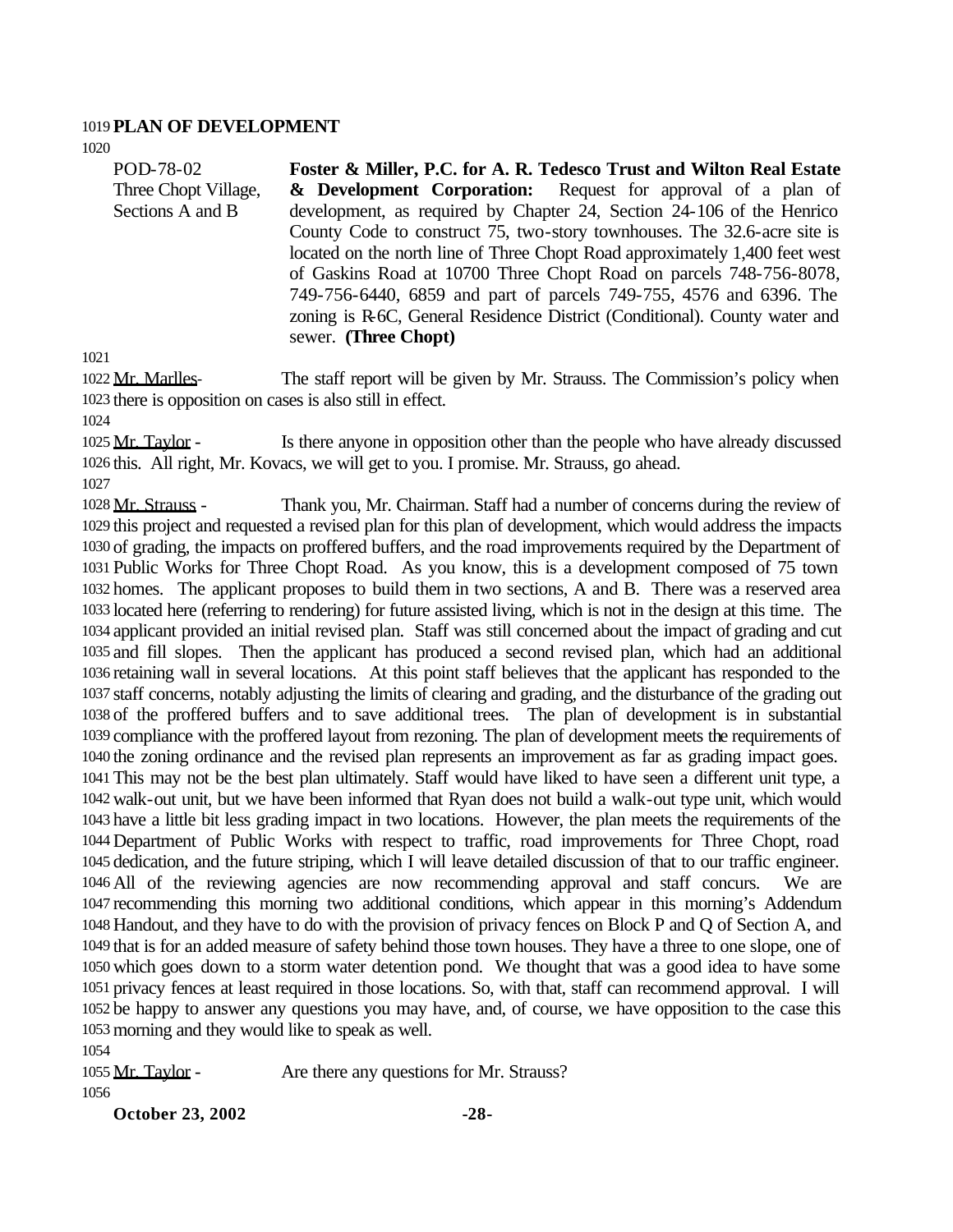1057 Mr. Jernigan- Mr. Strauss, as it stands right now, all of the buffers are correct?

 Mr. Strauss- Yes. They were proffered buffers along the western edge here, along the entrance where Three Chopt Road is, and along I-64. The first plan had grading impacts with these buffers, and they are required to either have these landscaped or saved. There was also a separate proffer from the original rezoning case that says 4-inch trees or greater have to be saved. Now, obviously, if there is an impact, you may not be able to save those trees. So, they put in retaining walls, and after the second revision, we were satisfied that the retaining walls will save those buffer areas. Now you may hear of some discussion about the heights of those walls. I am not in total agreement that a 10-foot wall is a good thing for this subdivision. We can, of course, at final construction plan, break those into two, maybe, five-foot walls and we've heard some discussion about the damage of the footing for a retaining wall. That is troublesome as well, but perhaps they could be timber walls. With a timber wall, it wouldn't have to require a disturbance by building a foundation. But these are things that we think we can we can work out with a construction plan. As long as they stay out of the buffers that are proffered, we are satisfied.

 Mr. Vanarsdall - Also, I mention No. 9 Amended is in the conditions which means the landscaping will come back again and we will have another chance to work on the landscape.

1076 Ms. Ware - I have also noticed on the plans that there are some areas marked tree save areas, and then the notes next to them say, "This is not a tree save area." What is that?

1079 Mr. Strauss - There were trees portrayed in that assisted living parcel that is held in reserve. Obviously, that is not a tree save area. The intent is to develop that in the future. Therefore, those trees will not be saved and should not be represented as a tree save area.

 Mr. Taylor- Mr. Strauss, when we looked at the grades the many times that we have looked at the grades, our concerns were with the steepness. But your feeling now is that with the plan we have ameliorated the effect of that steepness by the bulk heading.

 Mr. Strauss - Those contours are one-foot contours, and they look a bit daunting when you first look at them, and a three to one slope can be mowed with a mower, so it may look worse than it is. In fact, it is a one-foot contour. Not two-foot contours. There is obviously a slope there. There are cut and fill slopes there, but three to one is not. It is troublesome.

1092 Mr. Taylor- Any other questions from Mr. Strauss?

 Mr. Thornton - Mr. Strauss, I would like to follow up on the tree save area. Now what is the rationale about this area that it is not? What is our policy on that?

1096 Mr. Strauss - Is that the same area that Ms. Ware was talking about?

Mr. Thornton - Yes. Yes.

1100 Mr. Strauss - Well, I will have to ask the applicant why, but I think they mistakenly showed it as a tree save area. It is obviously going to be developed in the future. It is called out for assisted living. I just think it is an error. That is not a proffered tree area, tree save area.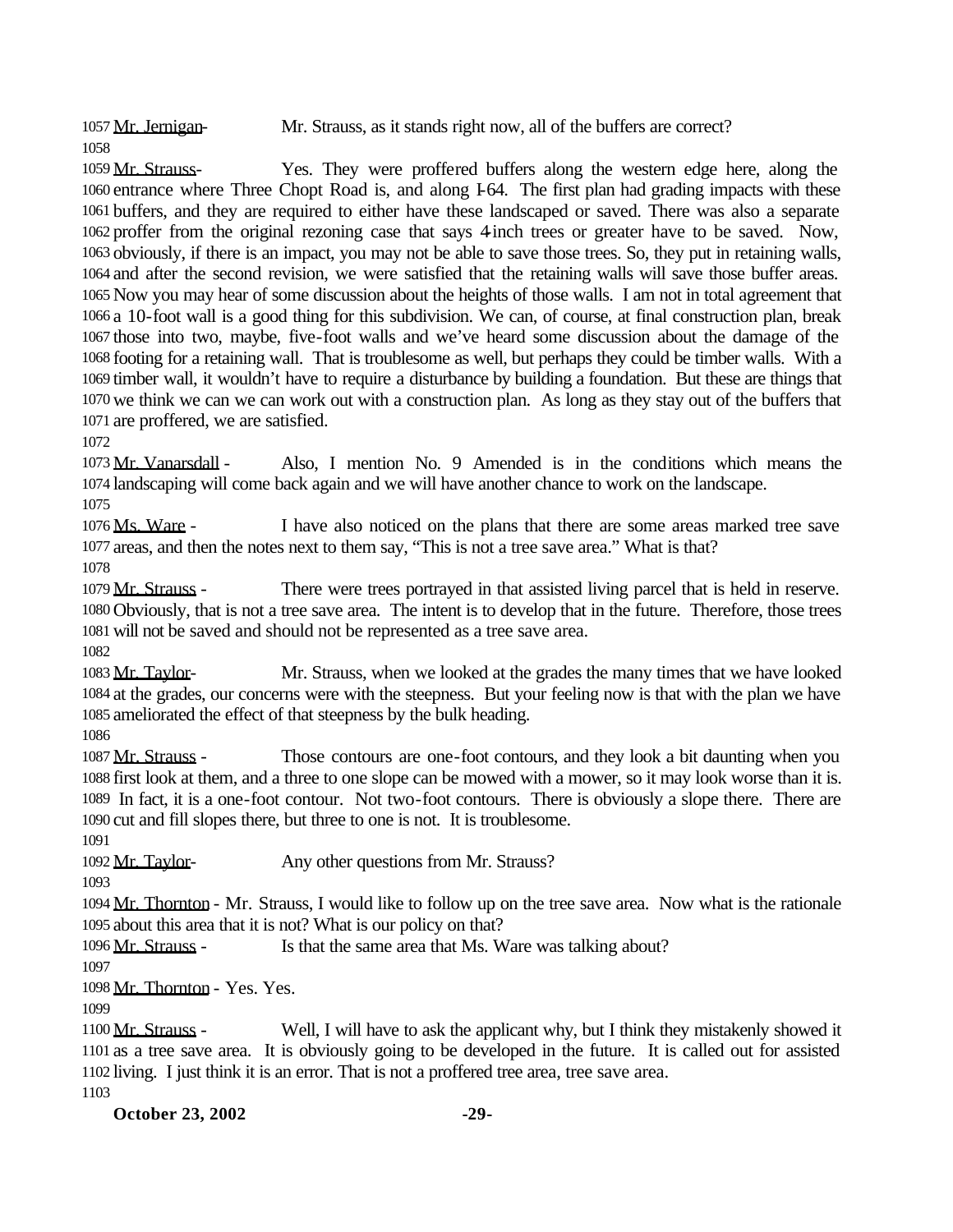1104 Mr. Thornton - Well, the reason I bring this up is because I think at a meeting we had not too long ago, we mentioned, and I was hoping that this whole Commission is going to encourage developers like Mr. Wilton and others to do what they can to keep as many trees as we can. And so, just because, you know, it may have been put down erroneously, I would hope that some creativity can come up somewhere where we can keep as many trees as we can. And I am sure that this is the spirit of this, but I am hoping also that the staff is going to be a little bit more assertive in this area, but particularly the developers. I think that they want to show a little bit more creativity in order to keep the trees, and this type of thing.

1113 Mr. Strauss- And that area will be subject of a future plan of development and we will certainly take your advice to heart. We will be looking for tree save areas between the town house portion of the project and the assisted living, although it is not a proffer for him.

Mr. Thornton - Thank you.

1119 Ms. Ware - Mr. Strauss, I just wanted to ask, were you in attendance at any of the neighborhood meetings?

1122 Mr. Strauss - I was at the meeting last Thursday night. Ms. Ware- OK. 1126 Mr. Taylor - Mr. Mistr.

1128 Mr. Mistr - Once again, I am Spud Mistr, representing the applicant. The question about the tree save area, we had shown the assisted living facility to have trees saved now because it is for a later development. It was not the intent to mean that was a permanent tree save area, and since we don't have a tenant or a user for that site, we don't know the extent of what they are going to do on it. So, we could certainly save that to show it is for future development, and even though the trees will be saved during most of the townhouse construction, except for the road that will go through it with Phase B. The other thing about the grading, this site falls 45 to 50 feet from the west end down to the center of the project. It is very steep, so it is almost impossible to develop a site like this and still save trees within the middle of it. Now we can certainly save them around the perimeter. We can save them all within the wetland areas that run down on this stream in the middle. One of the things that we had done initially, we had graded into the buffers because the buffers are called either landscaped or save the natural tree, so I think the proffer allows grading in the buffer, but at the end of the proffer it says, the last sentence says you have to save trees 4-inches in diameter, and greater. So, granted we are in the process of doing a tree survey now. That has not been completed, so to alleviate the concerns, we said if in the event there are 4-inch trees on the inside edge of that buffer, we can save them by putting up these retaining walls. So we redid the plan to show several retaining walls on various areas of the project along Greenair Woods, along Three Chopt Road, along Interstate 64, and then some down along the wetland areas behind these buildings. In doing this, these are not final grades; the retaining walls are not written in stone. We can still, as Mr. Strauss said, maybe change some of these walls. We certainly do not want to have an 11-foot retaining wall if we don't have to. Two smaller ones would probably be much better suited, you know, for this site, but the proffer does require that we, if we do disturb in these buffers that we replant them, and on the Greenair Woods with a transitional 25-buffer, which I think was the intent of the zoning case. One of the things about the grading, the building

**October 23, 2002** -30-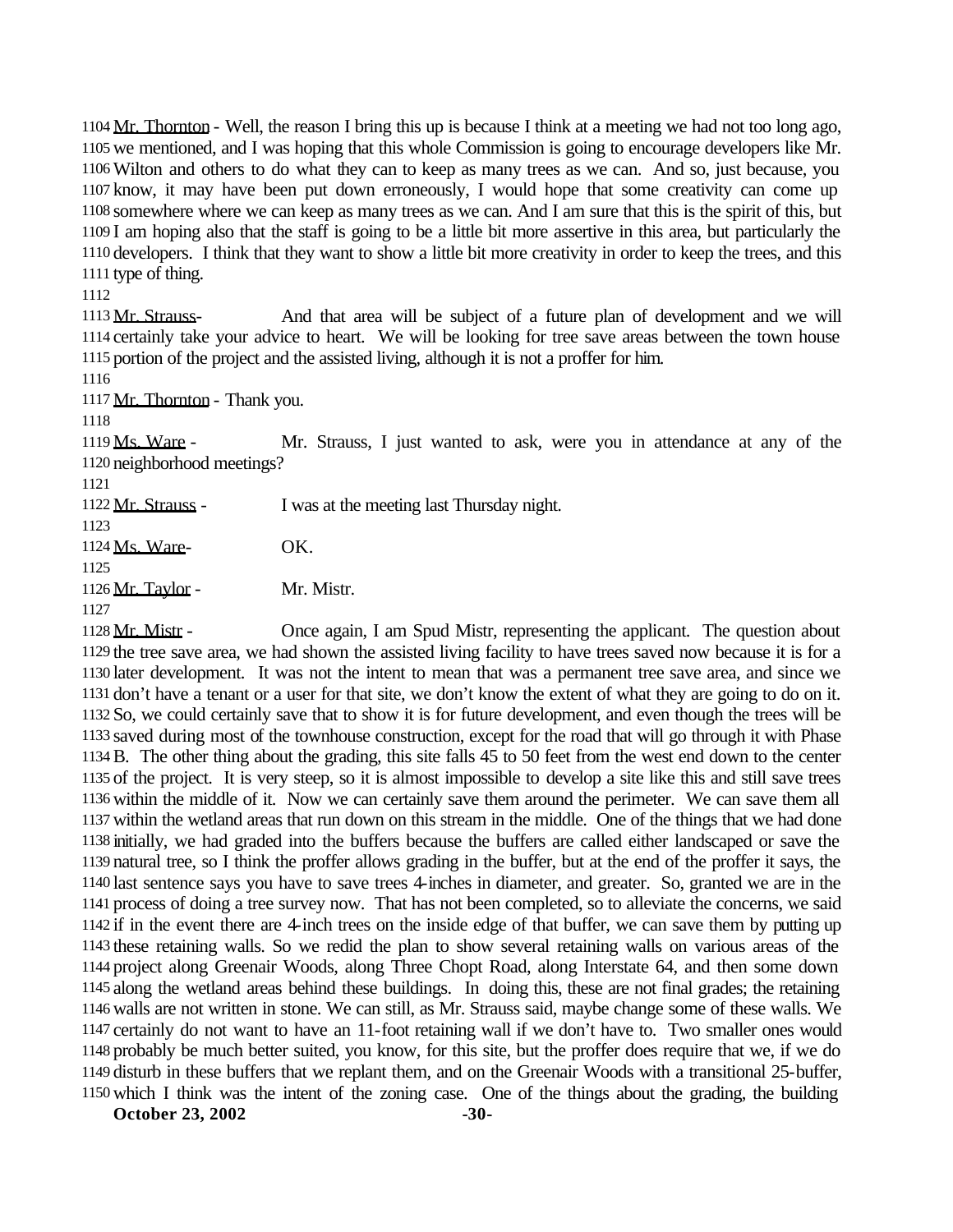inspectors have requirements about fall outside of the buildings, and you try to keep the finished floor above the curb elevation, in front of it, so when the site slopes the way that it does, it does require much more grading. We would prefer not to have nearly the amount of grading that we do, but we do have substantial grading. And we are still working on that, trying to minimize it and trying to minimize these retaining walls, and still save the buffer areas. One of the things that was brought up about these meetings, one of the things that they asked us to do was show the traffic patterns, which we had two different layouts at the last meeting, that showed how the traffic was going to work. We have met with Tim Foster and Todd Eure and Bob Thompson and Lee and determined the ultimate center line or the best that they think it is now of Three Chopt Road and done the road widening and the turn-lanes to the satisfaction of the traffic engineer. Now, the layout we brought – we had done this on a colored aerial photograph that we got from the County's GIS system and we take and showed all the existing homes, existing roads, existing driveways, where the ultimate road would be, where the existing road would be, and the turn lanes and where the right–of-way widening would be. Now, it didn't have dimensions on everything because we don't know the ultimate dimensions of that yet, but in our opinion, the plan about the traffic patterns along Three Chopt Road and the frontage of this project were fairly clear. 

 Now at that point in time, also, we were working on the grading plan with these walls. This was Thursday evening of last week. I had met with the staff Tuesday. They agreed with the concept. We were still working on the plans. We finished them Thursday night. We delivered them to Mr.Wilton's office Friday morning. I delivered two copies to the staff and a copy to Mr. Taylor, so everybody could look at it, and Mr. Wilton's office delivered them to one of the neighbors, who said they would distribute them to all interested parties within the neighborhood. That is typical when we revise these plans. We certainly like to get them to the Commission and the staff before we distribute them to the neighborhood, because with questions we would like for the staff and the Commission to be looking at the same plan that everybody is. So, that is why they were all delivered last Friday, but the plans that were delivered Friday were reviewed this past weekend are all the same plans that the staff has made comments on, and that you are looking at this morning. And, if you have any questions, I will be glad to answer them

1179 Mr. Taylor - Are there any questions from the Commission?

1181 Ms. Ware - Show me exactly where the walls are. Are the walls out behind these units on the plan toward the common area?

1184 Mr. Mistr - There is a wall along the Greenair Woods side. And it turns down and runs along Three Chopt Road. On the other side of the entrance, there is a wall on either side of the buffer. 

 Mr. Vanarsdall - What is the material of the wall? You keep saying wall. What is it made of? 

1189 Mr. Marlles- Mr. Strauss, can you show that on the projector?

1191 Mr. Vanarsdall-<br>
Spud, what is the material of the wall?

1193 Mr. Mistr- We haven't determined that yet. It could be anything from landscaped timbers, railroad ties, to concrete or stone. I would expect it is going to be some type of landscape timbering. 

1196 Mr. Taylor - Following up that question with regard to landscape timbering, the overall total height of that wall I understand is going to be eight to 11 feet.

**October 23, 2002** -31-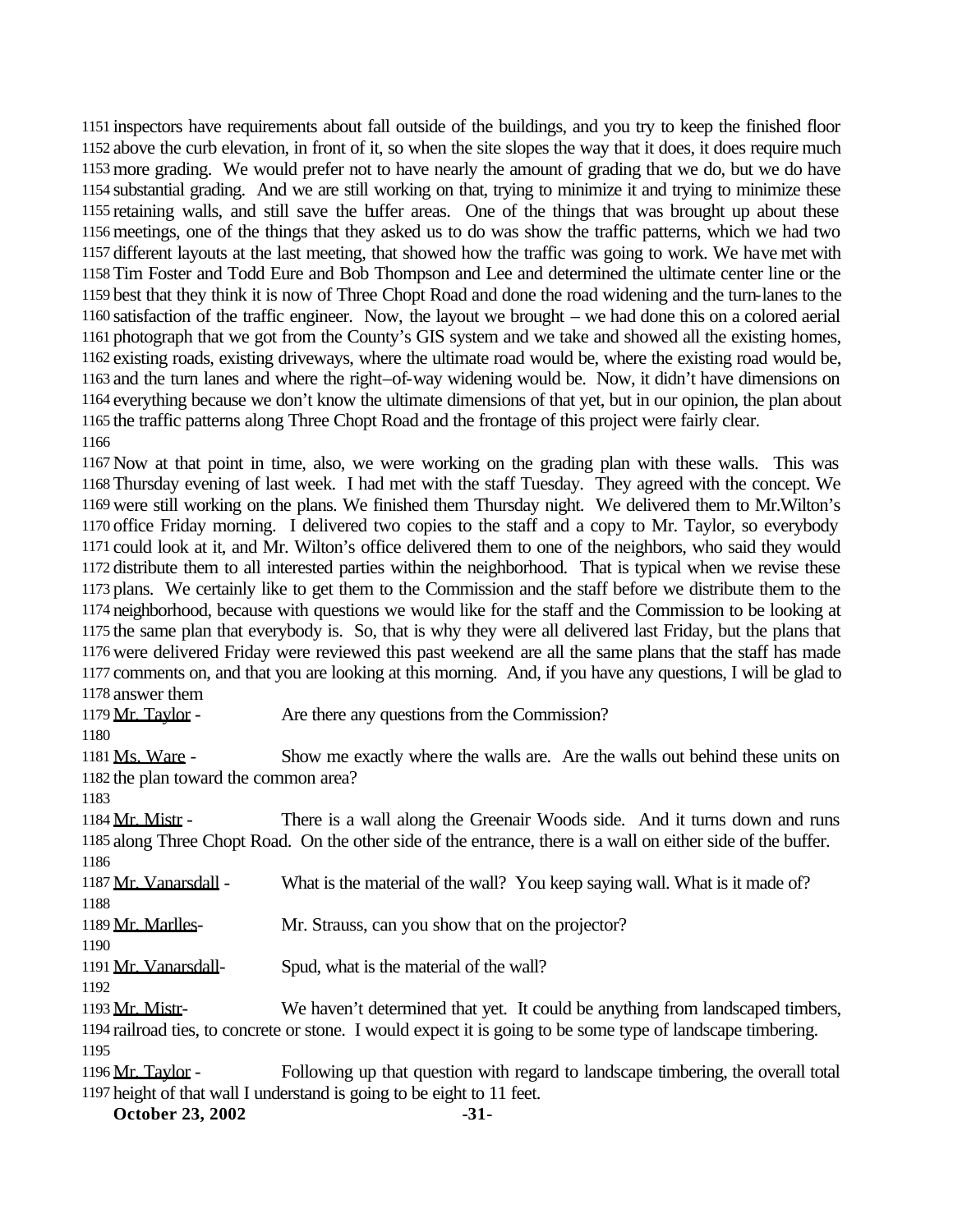1199 Mr. Mistr - At the maximum, the way we have it now, but we are certainly going to try to reduce that some.

1202 Mr. Taylor - Is there an opportunity to hold with your three to one slope and terrace that as it goes down, so that it is not one vertical element?

1205 Mr. Mistr - We can terrace it down in two or maybe three steps and it just depends on how close to the back of these, there are one or two lot lines and we'd be right at their back yard, but yes, we there is an opportunity to do that.

1209 Mr. Taylor- Would that save additional trees or would those trees within that slope have to be removed, my thought being if we go 11 feet vertical and we cut that wedge out, all of those trees are going to be eliminated.

1213 Mr. Mistr - It might help save the trees in the buffer area, because we are going to come close to the edge of the buffer, and obviously if there is a four-inch tree right on the buffer line, it could suffer some damage, which would have to be replaced, or any tree if it is close to the wall. But the area from that buffer down to the grade is all going to have to be disturbed. The existing grade just doesn't allow, if we could save the existing trees we wouldn't have to put retaining walls in.

1219 Mr. Taylor - In other words, every area, within the area of that contour, those major contours, that entire area will have to be clean?

1222 Mr. Mistr - That is correct. Yes.

1224 Mr. Taylor - And trees removed in there and along the road, is it a 50-foot buffer?

1226 Mr. Mistr- It is a 50-foot buffer along Three Chopt. We've got a little bit more there saved on the western side of that entrance.

1229 Mr. Taylor - At the - I guess it would be the northwest apex close to the road - it shows those contours. Will the trees be removed to that point?

1232 Mr. Mistr- I am not sure where you are speaking of – at the top of the plan?

 1234 Mr. Taylor- If it were shown on the screen, it would be the uppermost leftmost corner.

1236 Mr. Mistr - Yes. All of that triangle up there will be saved. The only thing in there is we had the nature trail, and we are going to put a gazebo in. 

1239 Mr. Taylor - Are there any other questions from the Commission? Thank you, Mr. Mistr.

 Mr. Marlles - Mr. Mistr, you have about five and a half minutes for rebuttal. 

 $1243 \text{ Mr. Mistr}$  - Thank you.

**October 23, 2002** -32-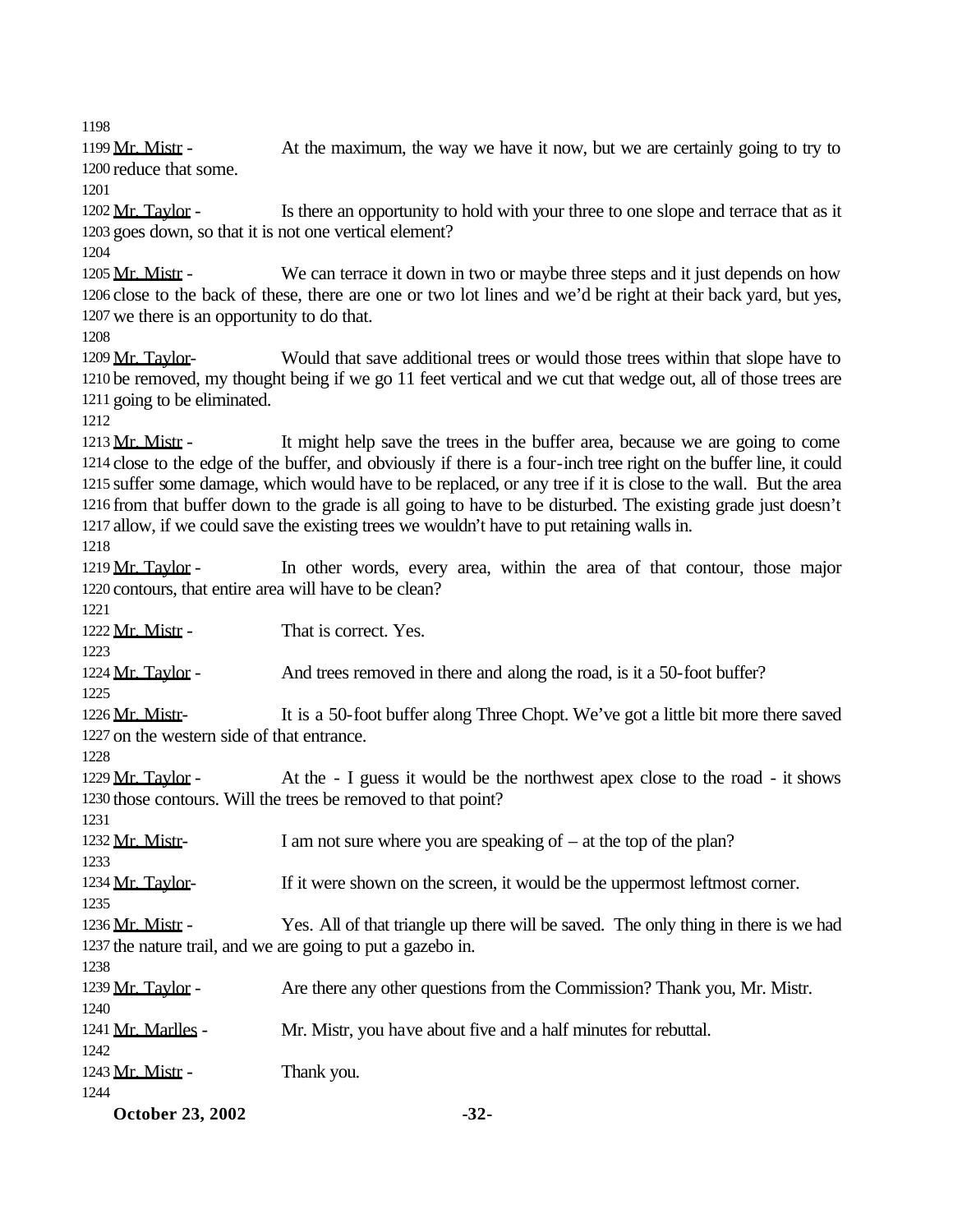| 1245 Mr. Taylor -         | Mr. Kovacs, would you like to speak for the opposition again on this case?                                   |
|---------------------------|--------------------------------------------------------------------------------------------------------------|
| 1246                      |                                                                                                              |
| 1247 Mr. Kovacs-          | We only have 10 minutes together?                                                                            |
| 1248                      |                                                                                                              |
| 1249 Mr. Marlles -        | You have a total of 10 minutes, not including questions from the Commission. A                               |
| 1250 total of 10 minutes. |                                                                                                              |
| 1251                      |                                                                                                              |
| 1252 Mr. Taylor -         | From this point in time, 10 minutes.                                                                         |
| 1253                      |                                                                                                              |
| 1254 Mr. Kovacs -         | Just briefly, this isn't the first time I've talked, so I understand how it goes. We                         |
|                           | 1255 have about 15 specific items. I can just run through them all within my 10 minutes and then pick up any |
|                           | 1256 questions later, or do you want to have them and then have questions on them?                           |
| 1257                      |                                                                                                              |
| 1258 Mr. Taylor -         | No, I think Mr. Kovacs, let us have all 15 items.                                                            |
| 1259                      |                                                                                                              |
| 1260 Mr. Kovacs -         | OK. I will go real quickly then.                                                                             |
| 1261 Mr. Taylor -         | Do you have those written down that we might read them as you present them?                                  |
| 1262                      |                                                                                                              |
|                           | $\mathbf{r}$ and $\mathbf{r}$ are the set of $\mathbf{r}$                                                    |

1263 Mr. Kovacs - No. I have just been taking notes. First of all, even if it takes some time, thanks to Tim Foster, Todd Eure and Jim Strauss for doing good work on this and helping us understand the process and how it came forth. Real quickly, Section 104.26(g) under your POD, there is one very specific thing that you are to look at, and that is access and safety, and that is the one thing that can really reject or defer a project on, and Condition #23 from Public Works and the stuff that they want to see, is to see the sight distance at the access points, and we certainly have a concern with the westerly access points. If you go out there today, it doesn't necessarily reflect the grades that are going to be there, and I think, without having that information, particularly in the past history of this project, we certainly have a concern there. POD submission, Item #5, location, type, size and height of retaining wall. Certainly you don't have that information in your questions today, and the retaining wall idea just coming up last month, I mean last week. And also one retaining wall is on a sewer line. Also, where is the balance of the open space area – the recreational open space area? There is 18,750 s. f. required and there is only a gazebo shown. Condition #9 at P.C. Review should occur prior to landscaping as part of site grading. I mean prior to occupancy permits. Certainly you should see that, at least in these critical areas before they are able to go to their site grading. What good does it do to look at a landscaping plan when the destruction has already occurred? There is talk about phases, but yet I see nothing in the submission about phasing. There is supposed to be a Phase A, Phase B. There is supposed to be road phasing. The question is why is the road phasing, why tear up the road twice instead of – having disruptions twice instead of just once. There is a condition #27 that parking shall be behind the right of way. Well, there is a 75 ft. buffer zone along the site here. Parking ought to be behind those. And even though that might be covered somewhere else, why the inconsistencies in the conditions that are being proposed. We have been inconsistent on this project already, as you have heard the guy talk about earlier.

 Also, inconsistencies that Mr. Wilton said the care facility site will be used for a fill when the townhouses go. This gentleman just said they won't be touching it. The retaining wall – we can certainly say how can you put in a retaining wall and be able to save the trees, large trees that have root systems, that have drip lines that go over those certainly between the wall and make tree problems unless there is a tree survey. We just heard that there is a tree survey being done. We were told last week that there would

**October 23, 2002** -33-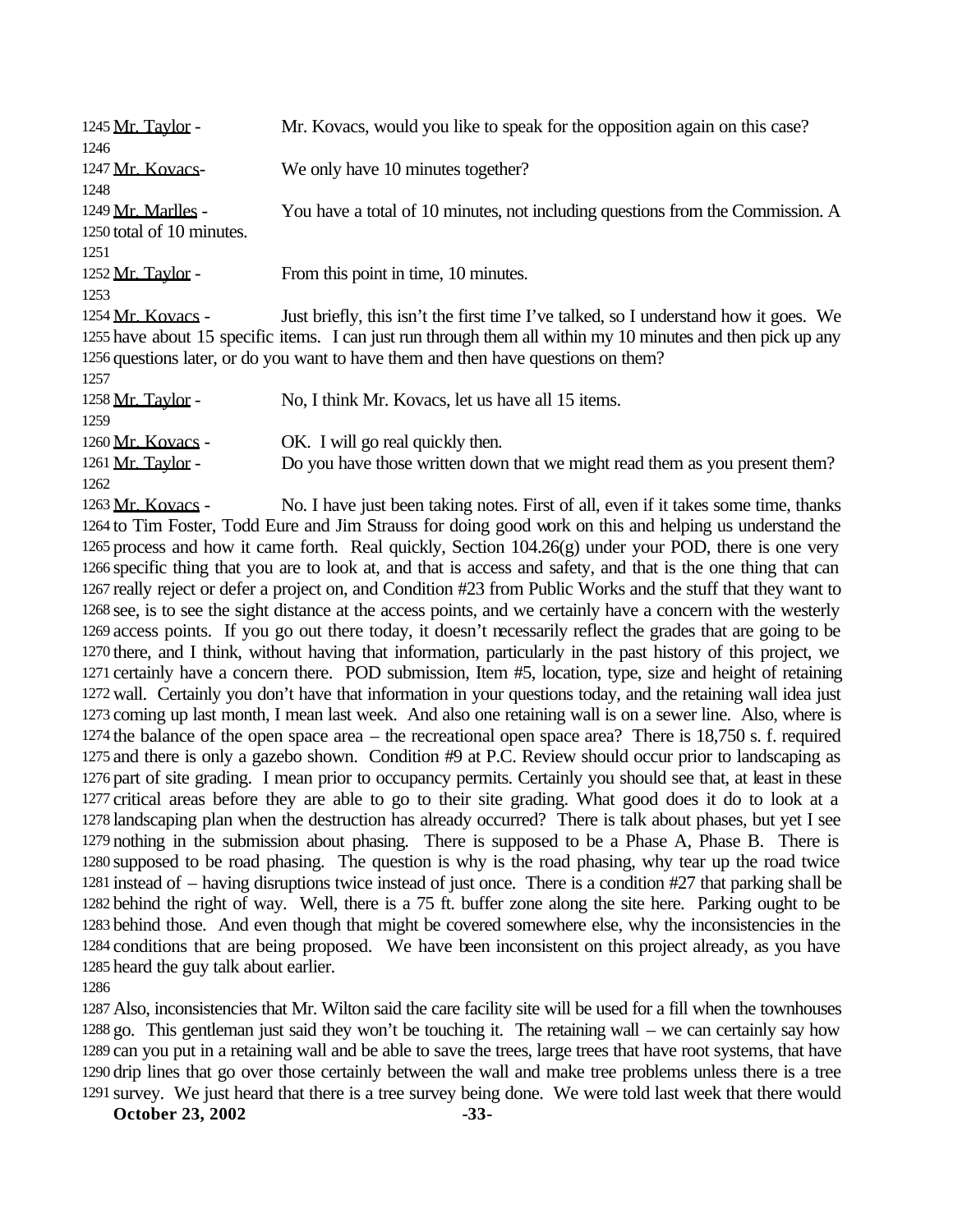not be a tree survey being done.

 The total slope with the wetland #3 goes right down to those. How do stabilize this slope without going into the RPA or the wetlands?

 The applicant's engineer said, "You know, this site really doesn't allow us to do what we want to do, unless we go in and destroy the site." And some of you haven't been out here for the four years we've been saying that the intensity always proposed for this site, and for those of us who could never have been opposed have said, "It can't be done. It can't be done and keep loyal to your environmental element and to many of the programs that you propose and you promote." And you have even said, "You will see more at POD, you'll see more at POD." We are seeing more at POD and even the applicant's engineer says "You really can't do it without destroying the site."

 So, I think you ought to just go back and reject it. Time and time again you have told me, "At the zoning level, we are not looking at the details. We are only talking about maximums. When we get to POD we can what the real impacts are, and they are not entitled to 75, only if it really works on the site." I think you have misinformation, conflicting information, I don't know what this phasing comes from, and all. I would think that is all a part of what should be part of what is written up and that you really know what this project is in front of you before you act on it.

 So, one, I think you ought to reject it and let's get on with our lives, and secondly, a continuation would be appropriate.

1315 Mr. Taylor - Any questions for Mr. Kovacs?

1317 Mr. Jernigan - With all of these inconsistencies, how could it pass our staff if we have got all of these problems? Apparently our staff seems to be content with it, but you say we have got a lot of problems.

1321 Mr. Kovacs - It is put it off. Put it off. We will pick it up later. We will pick up the issues later. And there is at least 81 conditions from Public Works, stuff that we had talked about, that we would like to see at POD level. The engineer for the project, when he came to the pre-submission meeting where they bring their submission plans to us. We said you are supposed to have all of this traffic information here. And all of the stuff that he said that they did. We said you are supposed to have this here. This was the beginning of September, and he said, no, we will be told by traffic where the access will be and what will be done, and that is it. They make the decision. That is totally contrary to what Tim Foster, Mr. Taylor, Mr. Kaechele, and Mr. Wilton all discussed at the zoning level. So after that meeting, our neighborhood called Mr. Taylor. We called Mr. Kaechele and we called Mr. Brown, and then a month later that information showed up. So, while it sounds like they are magnanimous in bring this stuff, and that is the inconsistencies that go. So, traffic has had to go out there and stand at about the point of access, and say, "Well, we think this will work, but we will get the more detailed information later." So there is still more detailed information later. If this is a flat fight, if there wasn't the grading that the engineer says just has to be done because the site is so bad. If we could take the grading plan and walk out there, and you can places on the grading plan where you just walk from the street into the woods, but you've got to go up this 10 ft. tall debris mound that was probably put there 15 years ago, and you just can't figure out really where you are on the site. It is a real difficult site. It is real difficult. But this is a race to build. A race to build. Submission plans come in. And we

**October 23, 2002** -34-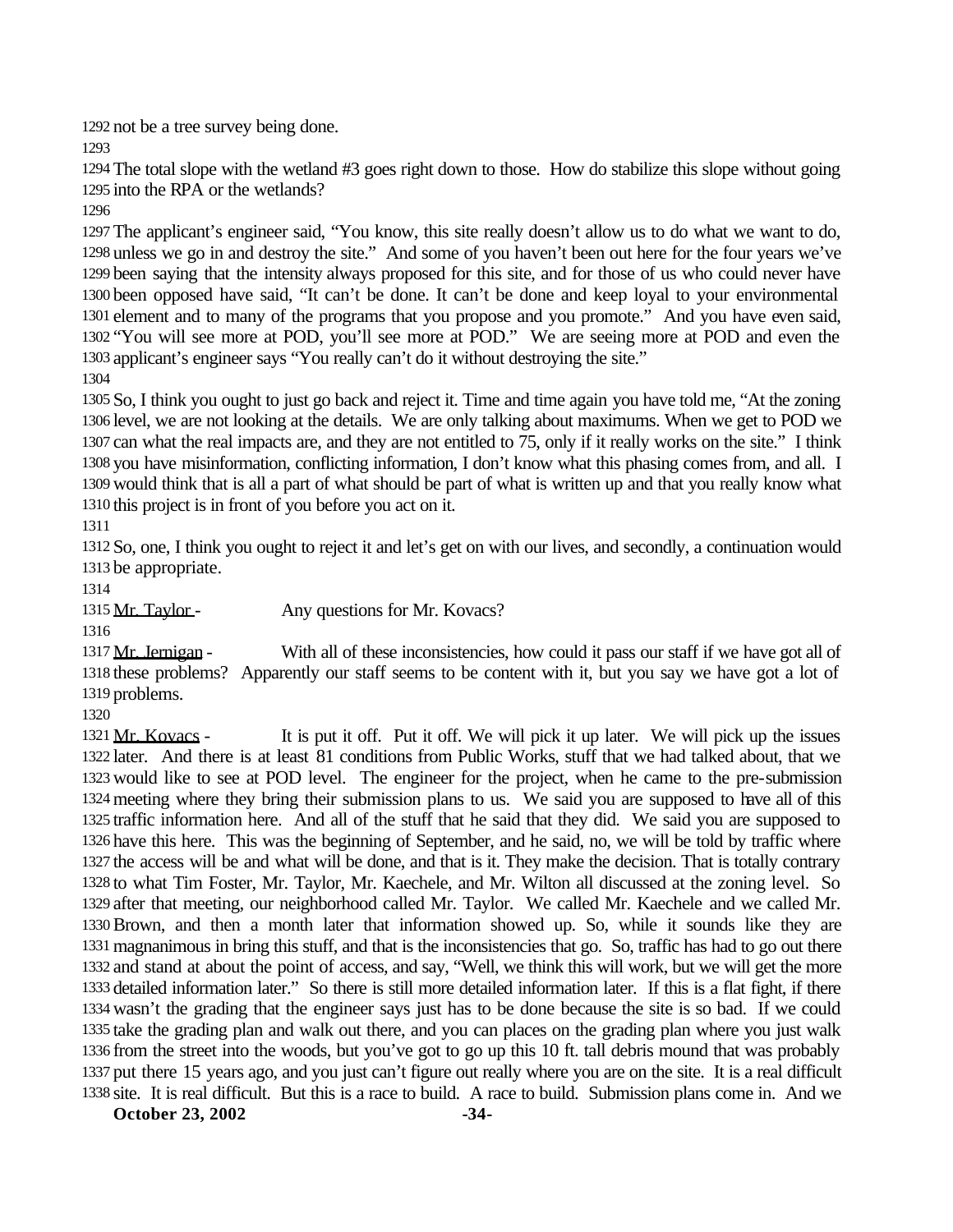didn't comment on stuff like arrows going the wrong way on flows and pages numbers and scales and all of that stuff, you know. But this is just pushing it. I hate to get on a soap box to relate this, but there is just, when I looked at your agenda, do you know how many things on your agenda say, "We haven't received the plans yet, but we will have something for you later."

| 1343                |                                                               |
|---------------------|---------------------------------------------------------------|
| 1344 Mr. Jernigan - | And you are an engineer, right?                               |
| 1345                |                                                               |
| 1346 Mr. Kovacs -   | No. I am nothing. I am a planner.                             |
| 1347                |                                                               |
| 1348 Mr. Jernigan - | I wouldn't say that is nothing.                               |
| 1349                |                                                               |
| 1350 Mr. Kovacs -   | I am the old-fashioned community planner.                     |
| 1351                |                                                               |
| 1352 Mr. Jernigan - | I phrased that wrong. Do you do this everyday?                |
| 1353                |                                                               |
| 1354 Mr. Kovacs -   | No. Not anymore. I used to. In my past life I have.           |
| 1355                |                                                               |
| 1356 Mr. Jernigan - | Did you bring these concerns up at the neighborhood meetings? |
| 1357                |                                                               |
| 1358 Mr. Kovacs -   | Yes, sir.                                                     |
| 1359                |                                                               |
| 1360 Mr. Jernigan - | And they weren't addressed at that time?                      |
| 1361                |                                                               |

 Mr. Kovacs - Well, like the traffic stuff was all addressed at the last meeting, but it was supposed to have been addressed before the submission, and you know, Tim Brown, Todd Eure, Jim Strauss, they are great. They have taken the brunt of this. What are they doing now? They tell us one thing and we've got to beat everybody up on everything else, Commissioner Kaechele and Mr. Taylor. We called them and said, "Look, we get told we are going to have this information and we don't have it until the last minute." 

| <b>1200</b>            |                                                                           |
|------------------------|---------------------------------------------------------------------------|
| 1369 Mr. Marlles -     | Mr. Chairman, there is still five minutes and 40 seconds left.            |
| 1370                   |                                                                           |
| 1371 Mr. Taylor -      | Mr. Lewis, would you like to come up and speak?                           |
| 1372                   |                                                                           |
| 1373 Mr. Vanarsdall -  | He has already been up here twice.                                        |
| 1374                   |                                                                           |
| 1375 Mr. Taylor -      | That was the last case though.                                            |
| 1376                   |                                                                           |
| 1377 Mr. Vanarsdall -  | Oh, I am sorry.                                                           |
| 1378                   |                                                                           |
| $1.200 \times 10^{-1}$ | $\mathbf{m}$ 11 $\mathbf{r}$ , $\mathbf{r}$ , $\mathbf{r}$ , $\mathbf{r}$ |

1379 Mr. Todd Lewis - Again, my name is Todd Lewis from Cross Keys Association. The area that is set aside for the assisted living facility, it is my understanding from the applicant, that at a period in the not too distant future that the applicant intends to remove trees from that area and grade it for the purpose of demonstrating to a potential buyer the viability of the site, and it is my concern that that needs to be represented on this plan if that is something that is going to be undertaken in the near future, because that is grading. That is clearing. That is going to have some impact on the plan. So, that is actually just the only thing that I wanted to add and to concur strongly with Mr. Kovacs' comments.

**October 23, 2002** -35-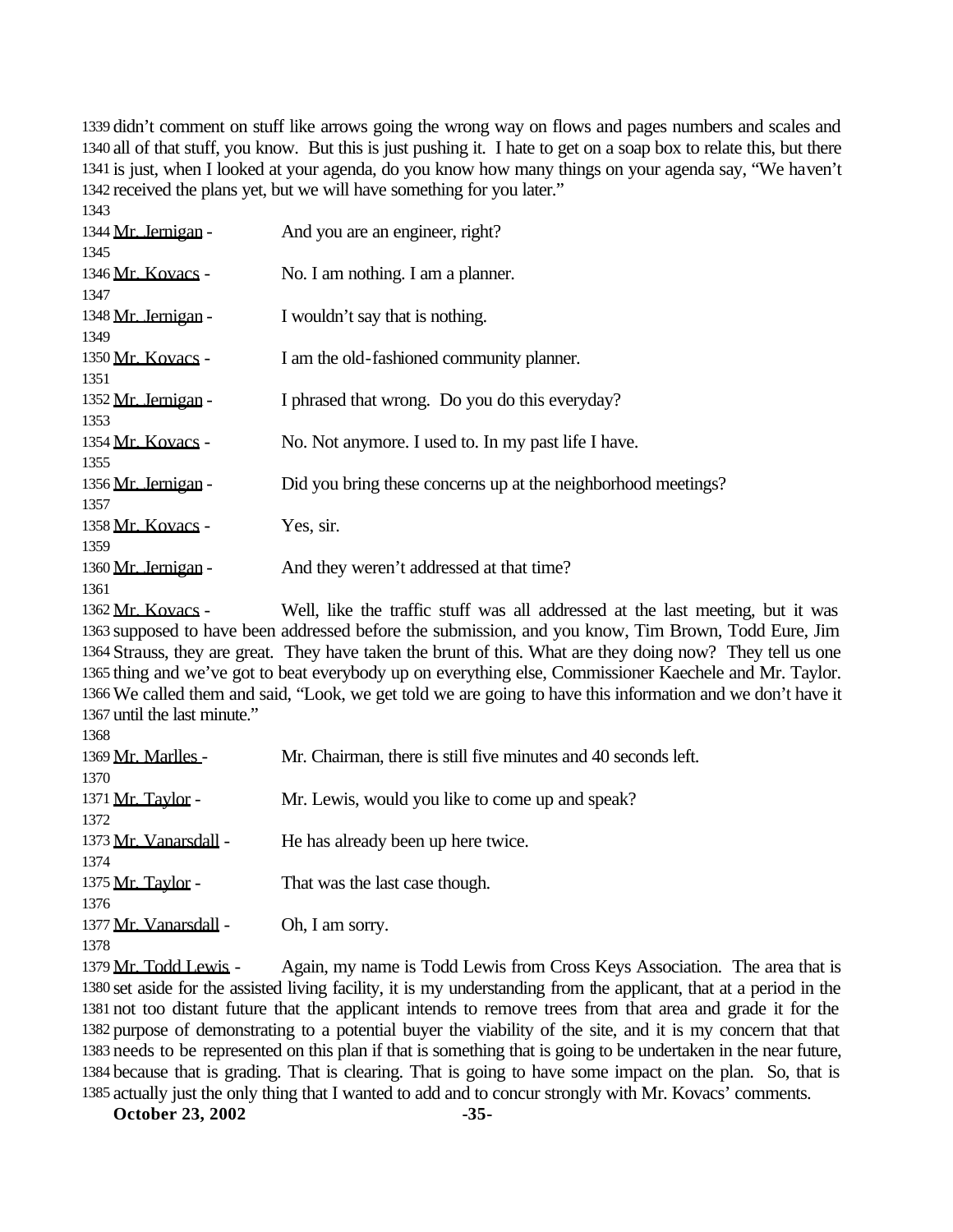| 1386                     |                                                                             |
|--------------------------|-----------------------------------------------------------------------------|
| 1387 <u>Mr. Taylor</u> - | Are there any other questions for Mr. Lewis from the Commission? Thank you. |
| 1388                     |                                                                             |
| 1389 Mr. Lewis -         | Thank you very much.                                                        |
| 1390                     |                                                                             |
| 1391 Mr. Taylor -        | Any questions from the Commission at all?                                   |
| 1392                     |                                                                             |
| 1393 Mr. Marlles -       | Mr. Chairman, the applicant has the opportunity for rebuttal.               |
| 1394                     |                                                                             |
| 1395 Mr. Taylor -        | Oh, that is correct. Would you $-1$ think we'd enjoy having you speak.      |
| 1396                     |                                                                             |
| 1397 Mr. Vanarsdall -    | Your rebuttal? I don't know what you are going to rebut.                    |
| 1398                     |                                                                             |
| 1399 Mr. Taylor -        | Well, I think he is free to speak.                                          |
| 1400                     |                                                                             |

1401 Mr. Henry Wilton - For the record, my name is Henry Wilton, and I will just make this short. Again, I think the staff has done a real good job as far as the plan, and I just have to reiterate what I said before. It is a work in process and the issues about the retaining wall. Certainly it is not going to be an 11 ft. retaining wall. We will work with the staff on that. The traffic has all been taken care of in regard to the County being satisfied with site distance, and Tim has done job along with Todd on that, so I have to also just say that, and David Kovacs, I would say has brought a lot of attention or a lot of points in regard to the plan, and all of those points will be signed off on by your department heads before it is an approved plan, which is going to take some time. And we will continue to work with the community and have another meeting with them and give them the final set of plans, and go over that when, and also meet with them in regard to, we have to meet with them in regard to the landscaping. So, again, we will continue working with them and again we want to thank the staff for what they have done on the site there. It is a difficult site. That is why five developers have passed on it and gone through the review, so we all know it is a tough site and I think we will do a good job with it, and I think the County staff has really helped us in doing what we can with the site. Thank you.

1416 Mr. Archer - Mr. Wilton, may I ask you one question, please? One of the gentlemen spoke about the fact that the retaining wall will be built on a sewer line. Is that correct?

1419 Mr. Wilton - No. That will be..process in regard to that, so that will be moved when the plan is fine tuned and goes back to the staff for their review.

Mr. Archer - So in that case then it won't be over.

 Mr. Eure - Oh, yes, sir. They have already made that notation, and again, Mr. Kovacs did bring a lot of issues, but those issues would be taken care of during the staff level review anyway. All right, thank you.

1428 Mr. Taylor - Any other questions. No questions. Mr. Eure, do you have anything to add? Does the staff have anything to add at this point that they would like to discuss? What I would like to do is just talk about the road phasing and the traffic, and your assurance that the road issues are, I believe, at this point resolved.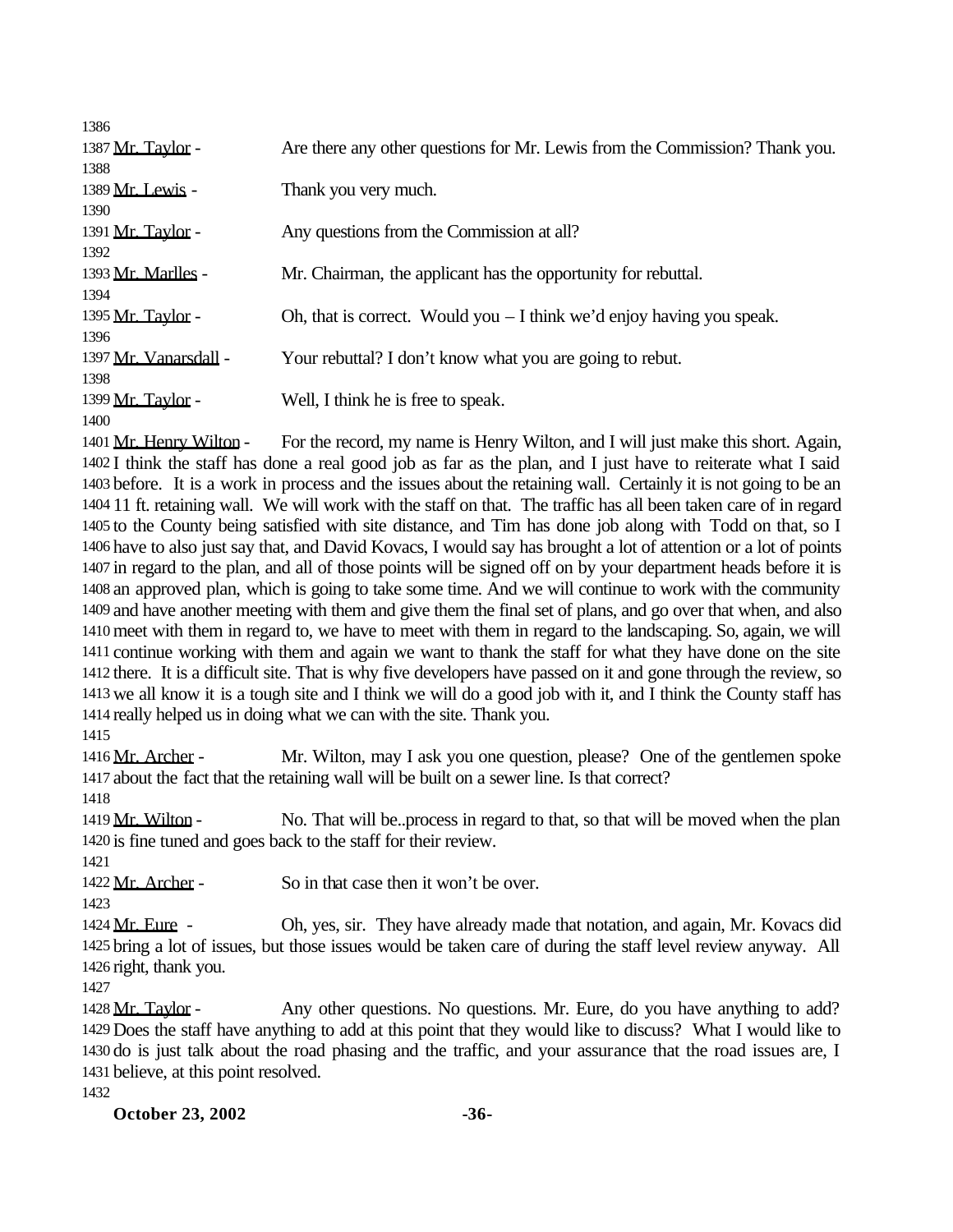Mr. Eure - Good morning, Mr. Chairman, and members of the Commission. My name is Todd Eure. I am with Henrico Traffic Engineering. Regarding the phasing of improvements on Three Chopt, the meeting that we had last week on Tuesday with Bob Thompson, Director of Public Works, Mr. Wilton of Wilton, Spud Mistr and myself, Tim Foster and Lee Priestas. Bob Thompson agreed to phasing the improvements on Three Chopt to be consistent with the way the entrance is going to be built. The westernmost entrance is what is going to be proposed to be built with Phase A for the first 34 or 35 units of the townhouses and the improvements they are putting in with that phase will provide room for a right-turn lane into the site, a left-turn lane into the site, as well as an adequate taper of the westbound three-lane back to the existing exit. They are going to have to go across the parcel to the west in order to do additional road improvements to accomplish that. The balance of improvements on Three Chopt would be done with the construction of the second entrance, which will be done with Phase B. To be honest, if all of the improvements were put in with the initial phase, we would have basically too much pavement out there and wouldn't probably be able to safely stripe it to function the way we would want it to function. So, from an operation standpoint, with only one entrance going in, we would prefer only to have the road improvements on the western end of the property put in initially. 

With regard to sight distance, we have not seen any site lines on the plans as of yet. That is something that we do require the applicant to put on before we sign off on a construction plan. We need to see that in great detail to assure that with any proposed grading they do on the site that site lines are adequate for the prevailing conditions on the roadway. We have been out and field checked the location of the westernmost entrance as well as the eastern entrance to assure that we feel comfortable that an entrance can safely go in there, and we are comfortable with that location that they are proposing, based on existing conditions.

#### 

1457 Mr. Taylor - Are there any other questions for Mr. Eure? No questions. Thank you, Todd. Well, this is truly a tough, tough case, and I want to thank the staff, the environmental people, planning, as well as traffic for reviewing all of the work and looking over the site. This is one site that I have visited and walked with the staff, Mr. Kovacs, myself, Mr. Wilton, more than a handful of times, and it truly is a bear in terms of development. Issues are roads, topography, drainage, wetlands, trees, neighbors, and the density of the site. And none of these are easy to solve. Access and safety is an issue for the roads and we still have issues of assisted living to resolve, retaining walls, the phasing, road phasing as well as construction phasing, and an elimination of some of the inconsistencies on the plan. As Mr. Kovacs stated, looking at the plan there are just lots and lots of contours, and it is not clear if within those contours if we could achieve those contours without mass destruction of all of the trees and the landscaping that is in there, and that, I think, is both a concern that I have an it is a concern that the neighbors have, and a concern that the county has, because we would like to keep some trees. Then the issue of just exactly how it is to be constructed with the retaining walls to resolve those contour problems. In addition, the wetlands and the resource protection areas still are difficult to build around. They are difficult to demarcate and they are going to, and it is going to be necessary to do some mitigation type of work to protect the destruction of the site. And while I am in favor of the development there, the development really has to be carefully planned, carefully detailed, coordinated with the neighbors and have the acceptance of both the developer and the neighbors and all of the staff people before we go ahead.

 So, with that statement, I think that more detail is needed because of the complicated nature of the site, and the environmental sensitivity of the site, and while I am in favor of the site being developed, the question is how it can be developed to both be a credit to the developer as well as to the County. I

**October 23, 2002** -37-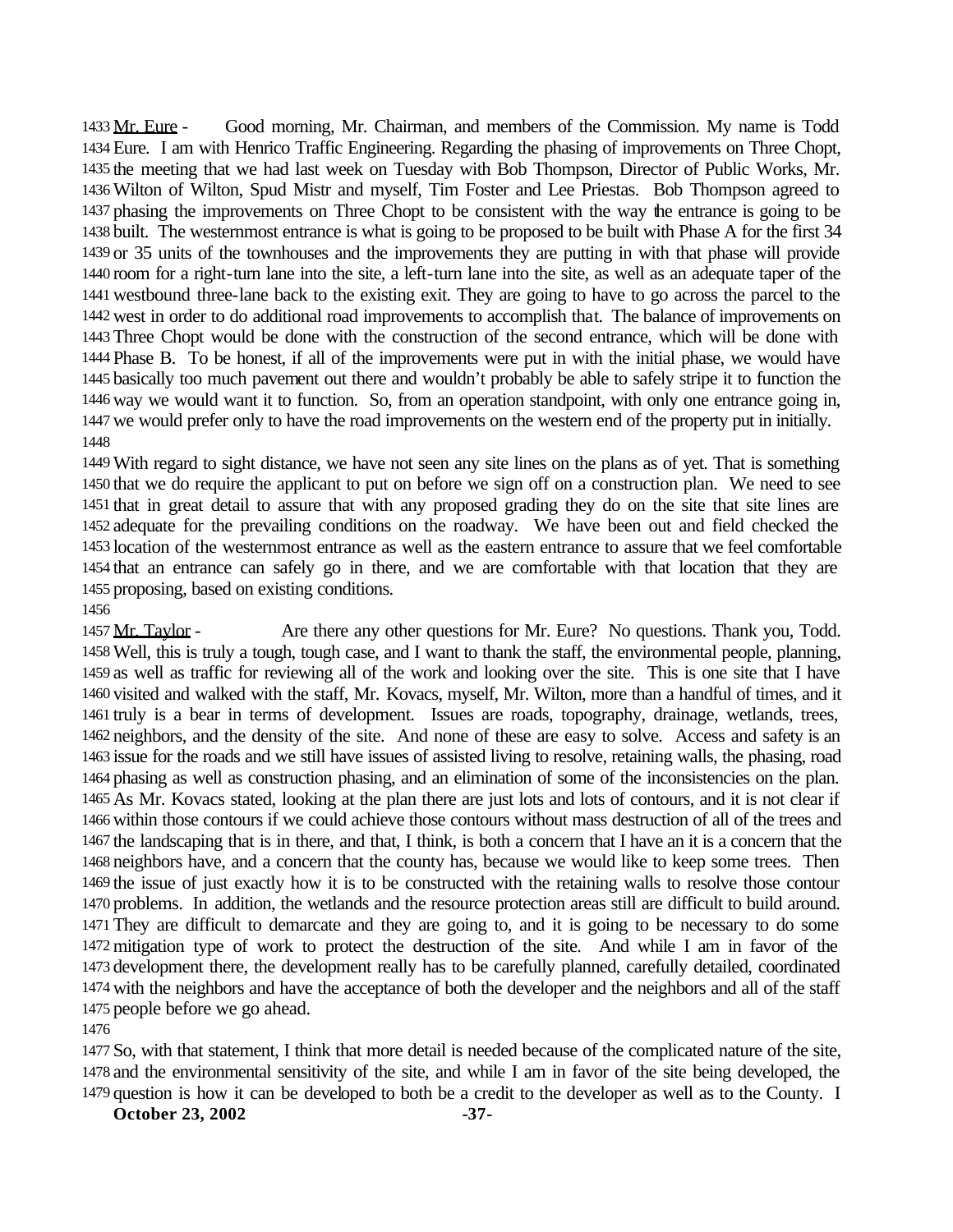can't really at this point find that true, so what I am going to do is I am going to use my 30-day deferral and defer this for 30 days at the request of the Commission.

 Mr. Vanarsdall - Mr. Chairman, before you make that motion, what on earth do you think we are going to solve by waiting 30 days from now when staff has recommended it, there is nothing wrong with it. It is all legal and above board. What are we going to get other than to inconvenience the applicant out of the 30-day deferral. I am just asking as a Commission member. I don't understand what more we can do.

1489 Mr. Taylor - That is a very fair question, Mr. Vanarsdall. One of the things that we are hoping to do is frankly, since Mr. Kaechele has been out of town since the last meeting, and a lot of these negotiations have occurred within the last week, and I think the speed of that is such that we probably overlooked a few of the issues that we need to talk about.

1494 Mr. Vanarsdall - Who overlooked them? The staff didn't. Who overlooked them? Staff recommends approval, so who overlooked them and if he was out of town and you couldn't get to him, why wasn't it deferred up front and not have to go through this for an hour.

1498 Mr. Taylor - Well, I think that that is a fair question, but the amount of details that we are looking at is such that even with the work that has been done.

1501 Mr. Vanarsdall - I must be dense, but I don't see any difference other than having opposition, and we have had it on PODs before. I don't see any difference in this and anything else we have ever handled. I just don't get it. I hate to butt into your business, but it is part of my business to know why we are doing it. I don't understand it.

Mr. Taylor - Let me see if I can be a little clearer.

1508 Mr. Vanarsdall - Go ahead and make your motion. I am not going to vote on it.

1510 Mr. Taylor - I want everybody to understand what I think we need, and the one thing that I had hoped to get was because of the contours that are shown on the plan relative to the building, I had hoped to see a cut-through – a sectional diagram – of what those slopes would be. They are apparently three to one. But that means within that entire area that is three to one, Mr. Vanarsdall, we are going to have to take down all of those trees no matter what the caliper is, and when we do that, we are going to come up with a site that, while it sounds easy to just achieve one in three, we are going to have to really take down a large amount of trees, and I am not sure that when you look carefully at that, that amount of cutting is going to be acceptable. The roads we have looked at, and I think we have cleared the roads. The wetlands, I think at this particular point, we have resolved the wetlands, but there are on a couple of the drawings, some inconsistencies that I think 30 days - a 30-day deferral at my request - would allow us to insure that everybody had looked at this. We have had one more review. All of the inconsistencies and shortcomings are resolved, and then we can proceed to really look at it, knowing full well what the final outcome is going to be. So I would simply ask the indulgence of one month to take a look at this. And that is one month that I feel, looking at the life span of this project and this goes all the way back to Care Metrix and I think that was the case that we looked at four years ago, if my memory is correct, when we first started looking at that site. And I have gone over that site, walked over that site for four years, and frankly it hasn't gotten any better in the four years, and with just looking at it, I

**October 23, 2002** -38-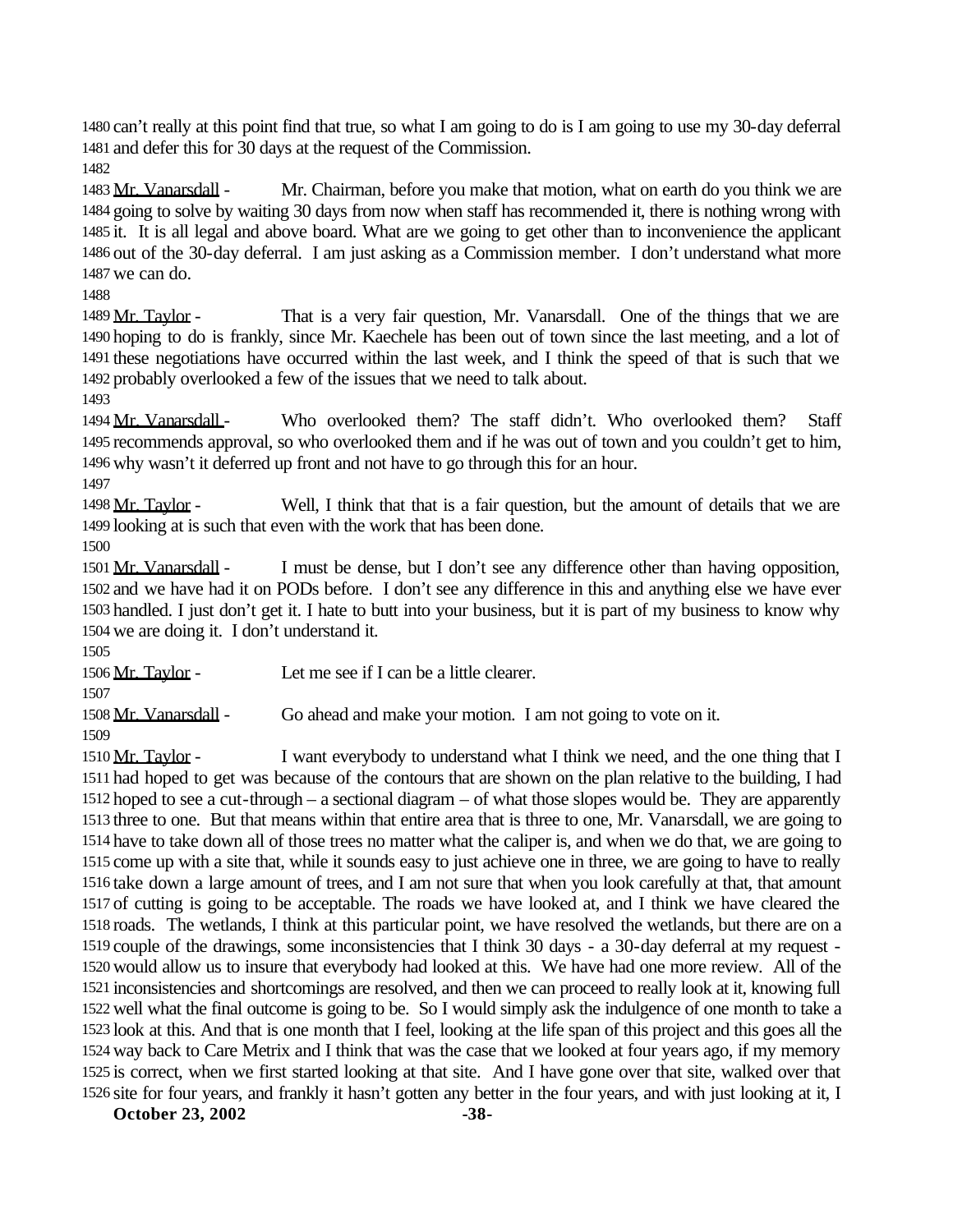am concerned that one more look, one more review, and attention to the detail would, perhaps, take one month, but I think it might satisfy everybody that we have cleared all of the obstacles and we have looked at all of the details.

1531 Mr. Vanarsdall - I have one more comment. Then what you are saying is this case wasn't ready to be heard today, and it shouldn't have been on the agenda.

1534 Mr. Taylor - Sir, I can't really be the judge of that, because sometimes we never know. And on this particular one, some of…

1537 Mr. Vanarsdall - Go ahead with your motion. I don't have anything else to say about it.

1539 Mr. Taylor - All right. Then I will repeat my motion that I would move for a 30-day deferral at the request of the Commissioner. Is there a second? No second. Then I will move to disapprove Case TC-11.

 Mr. Vanarsdall - All right, Mr. Secretary. We need a motion to approve it, don't we, or do we just let it go like it is.

1546 Mr. Marlles - Well, the motion on the floor is to deny the POD. Is there a second to that?

1548 Mr. Vanarsdall - I thought the motion on the floor was to defer.

1550 Mr. Jernigan - You didn't get a motion to defer it, so you made a motion to deny it.

 Mr. Taylor - Oh, I didn't mean to do that. I meant to defer it and I am glad that you corrected me. I move to defer this 30 days at the request of the Commissioner. Is there a second to that one?

1556 Mr. Jernigan - I want to say something. You have been walking this site for four years. It is not going to change?

1559 Mr. Taylor - No. It is not going to change. It is tough. This is the toughest site that I have seen, and I do admire Mr. Wilton for even undertaking it, but he undertakes some of the toughest sites, and I think you would agree that of the sites that he has undertaken, this is one of the toughest. I cannot see, if I look ahead in my mind how we are going to get around some of the sharp construction corners that I see from my review of that site, even though I think we could work that site, and I think we can do, but it has to be done very sensitively and very carefully.

1566 Mr. Vanarsdall - Well, Mr. Chairman, you have a motion to defer the case. You didn't get a second. So what are you going to do from there?

1569 Mr. Taylor - Well, I am kind of running out of arrows here, Mr. Vanarsdall. I think I have deferred. I think I have moved to approve it.

1572 Mr. Archer - Mr. Chairman, if I might interrupt, I don't know why I am interrupting. The deferral would naturally be for three weeks actually anyway, because we meet early next month. Do we

**October 23, 2002** -39-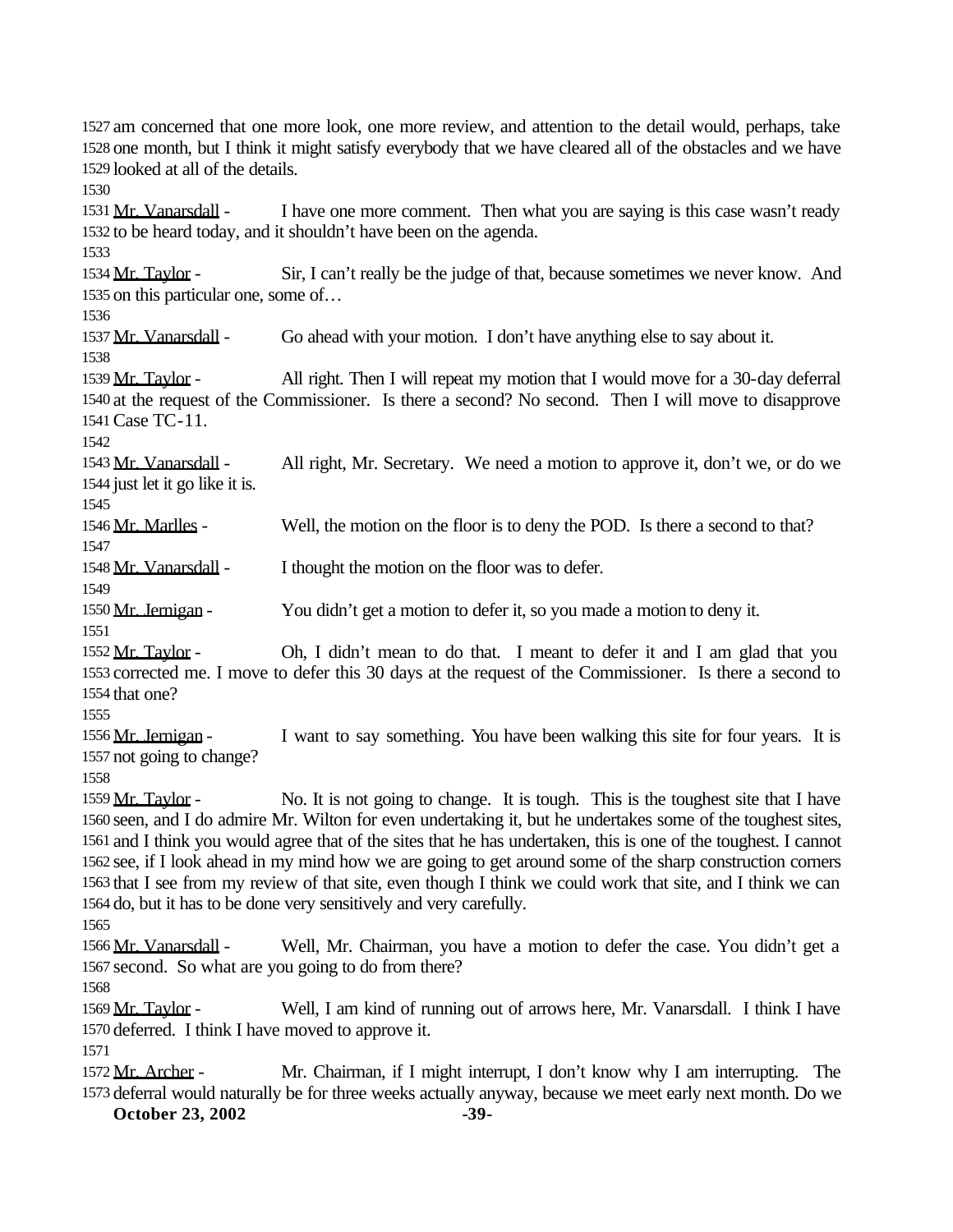| 1574 not?                   |                                                                               |
|-----------------------------|-------------------------------------------------------------------------------|
| 1575                        |                                                                               |
| 1576 Mr. Taylor -           | Well, I could defer it, we could defer it for longer.                         |
| 1577                        |                                                                               |
| 1578 Mr. Archer -           | I wanted to clarify that. I think that would be                               |
| 1579<br>$1580$ Mr. Taylor - | Mr. Vanarsdall is perhans right. This site is so complicated that it may take |

anarsdall is perhaps right. This site is so complicated that it may take more than my 30-day period would allow.

1583 Mr. Archer - Well, I wasn't suggesting a longer period of time. I really just want to clarify that, but are we trying to, in view of what the staff has reported on, and their recommendation, are we trying to get to a point where we can get more information to the people who are opposed to this case, and trying to make a more comfortable decision on it? Is that what we are trying to achieve? You know, from listening to what I have heard today, we probably, I have asked a couple of questions has responded to in a way that I think is favorable, but Mr. Lewis and Mr. Kovacs seem to have not had enough time to digest some of the information that has been given here today, so is that what we are trying to achieve? Are we just trying more time to get information?

 Mr. Taylor - Yes. The short answer to that is there are four or five issues that I enumerated that I think we need to work on, and I frankly think we could do that in 30 days, because Commissioner Vanarsdall has got some points. We have been looking at this for a long time. Whether or not we can do this remains to be seen.

1597 Mr. Vanarsdall - I would be for it if you could answer the simple questions as to what will be any different 30 days from now than it is today. Nothing. There is no more staff can do. The applicant can get together with the two opposition, so…

 Mr. Taylor - Well, as I said Mr. Vanarsdall, I wanted to get some cut-through, some sectional diagrams I didn't get yet. I am even thinking that there may be a way that that could be developed other than by using a townhouse. I just don't know.

1605 Mr. Vanarsdall - Why don't we do something with it? Because we have got other cases to go over this morning.

Mr. Taylor - We do.

 Mr. Marlles - Mr. Archer, I think there was a concern expressed by the citizens that the developer did not have the grading plans at the community meeting that was held last Thursday. I think that was one of the concerns that was expressed, so I think perhaps a deferral, in order to make sure that the neighborhood has the information, that information, and it is particularly important here, because of the impact that the grading plans have on the tree coverage, have on the wetlands on the site. I think that is at least one of the reasons I heard, perhaps, for deferral of this.

1617 Mr. Archer - OK. Well, I guess what I am trying to get at... 

| 1619 Mr. Vanarsdall - | It is going to be worked out, Mr. Marlles? Do you really believe that? |  |
|-----------------------|------------------------------------------------------------------------|--|
| 1620                  |                                                                        |  |

**October 23, 2002** -40-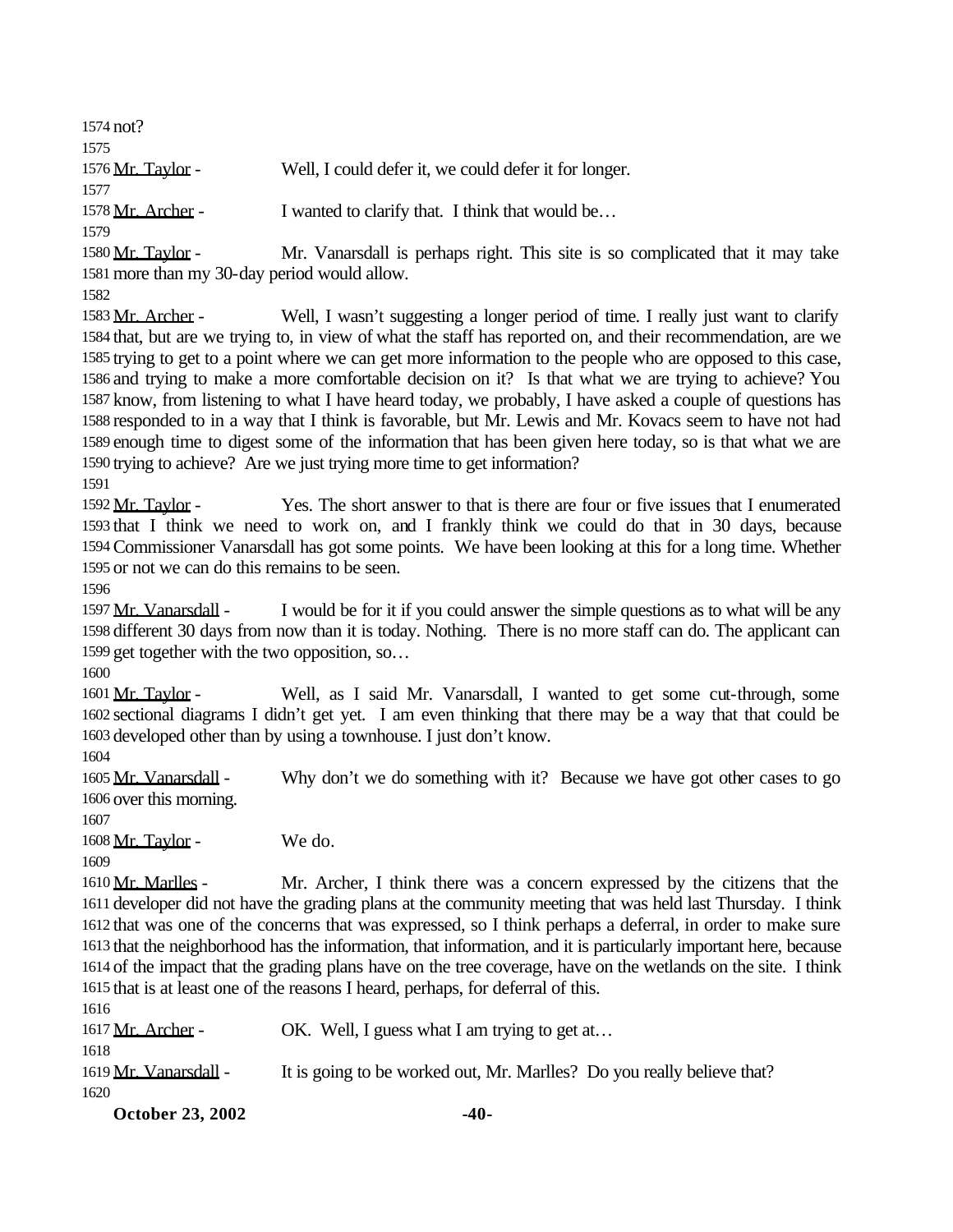Mr. Marlles - I think it, I think maybe there are some issues, additional issues that could be clarified or worked out, but I think getting the information to the neighborhood, making sure that they have those grading plans and that they are explained to the community was one of the valid issues that I heard as part of the reason for the deferral.

1626 Mr. Vanarsdall - What Mr. Archer was suggesting was a two-week deferral rather than 30 days. Isn't that right?

 Mr. Archer - Yes, well actually a three-week deferral until our next meeting, anyway. It would not be 30 days anyway. I just wanted to clarify that point, unless we wanted to defer it to the Zoning meeting, which we don't generally like to do.

1633 Mr. Taylor - The problems that I have is to try to allow enough time to allow Mr. Wilton to work with the neighbors and the staff and resolve a few of the remaining issues. The difficulty that comes up is that with the holidays coming and the next opportunity, I would only get a three-week deferral and it may take more time than that, and I think Mr. Wilton has deferred this twice. 

1638 Mr. Archer - Well, Mr. Chairman, my only assertion is that this is a public hearing, and there are people from the public who've come down to speak in opposition. Mr. Vanarsdall has clearly pointed out that staff has apparently done all of the things that we can do as to whether or not we would be willing to make changes in anything. But I am concerned that members of the public have not had ample opportunity to have all of their questions answered officially, and for that reason I could support the three-week deferral. I don't think we need to go any longer than that. I think the applicant has had this case to work with long enough.

| $\mathbf{1} \mathbf{1}$ |                                                                   |
|-------------------------|-------------------------------------------------------------------|
| 1646 Mr. Vanarsdall -   | I agree with you. I don't either. Could you all stand a two-week? |
| 1647                    |                                                                   |
| 1648 Mr. Archer -       | Three weeks, actually.                                            |
| 1649                    |                                                                   |
| 1650 Mr. Marlles -      | That next meeting would be November 20, the next POD meeting.     |
| 1651                    |                                                                   |
| 1652 Mr. Archer -       | If that is what it would take to resolve the issues               |
| 1653                    |                                                                   |
|                         |                                                                   |

1654 Mr. Wilton - We are going to continue working with the neighbors and the staff, but again, I don't think we are going to, we are not going to be able to finish our plans in order to go ahead and really take care of every situation until we go ahead through the POD approval process, in order to get the plans right. The specifics that they are talking about are done again after you all get the approval, so I don't know. Except for again deciding that if it is going to be a three-step retaining wall made out of timbers versus having the footing put in, that issue would be resolved and that is one of the few, I think, that would be resolved until the Planning Commission would give the approval, and then it is up to Spud and the engineers to do the final plan, and then at that point, you know, we should meet again with the people to make sure they are OK with the final plan. That would, obviously, be my preference. If you gentlemen want to take, I've been working on this case for over a year now. And we have come a long way. I don't think there is going to be a lot; we are working with the County and the staff and Mr. Taylor and the neighborhood going through this process continuing on. I don't know if three weeks; I don't think it is going to make any difference in regard to that process. I am going to do what the County and the staff tells me what to do.

**October 23, 2002** -41-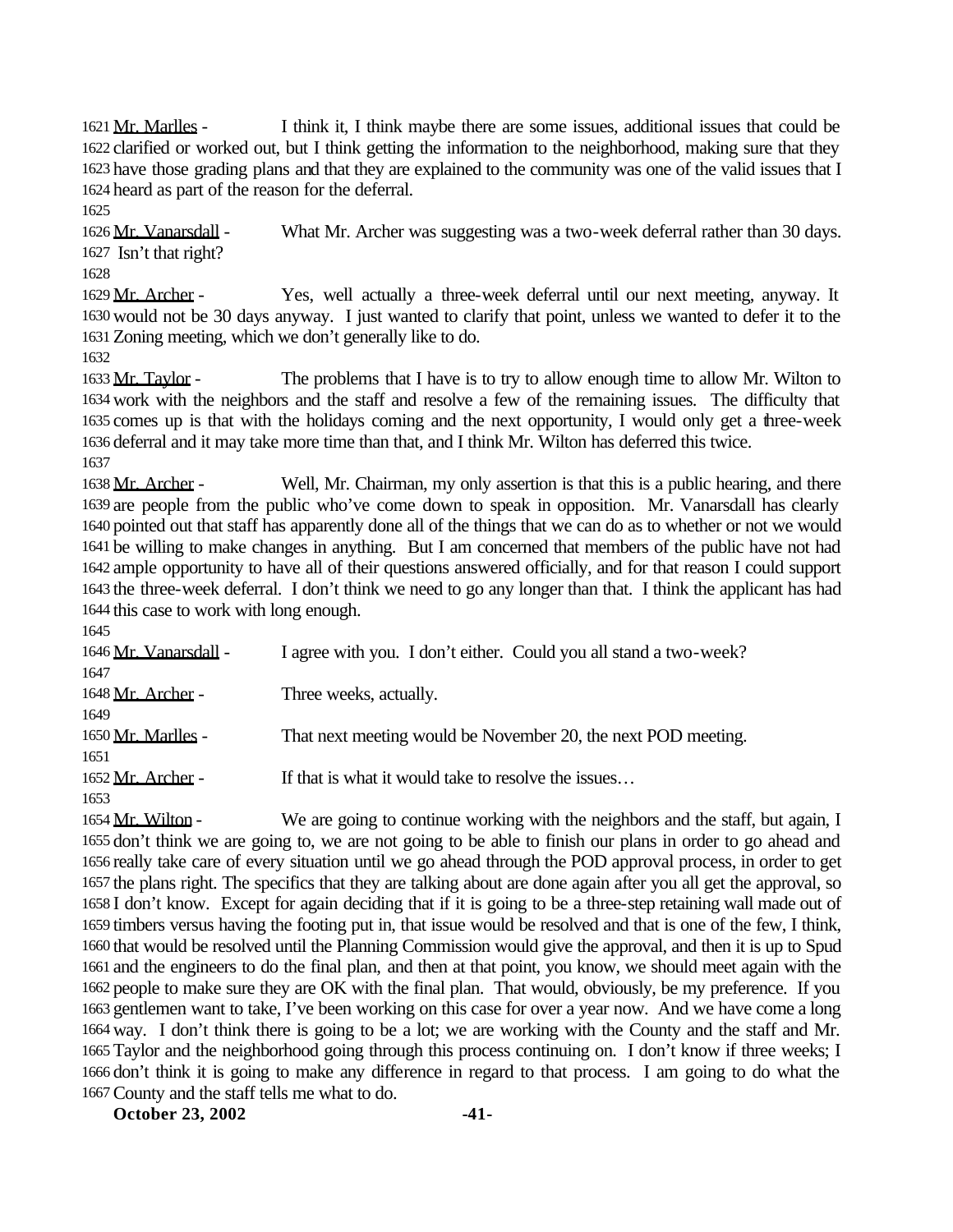**October 23, 2002 -42-** 1669 Mr. Vanarsdall - Well, I think the question from Mr. Archer was can you get by with, what to go 1670 over to the  $14<sup>th</sup>$ ? 1672  $Mr. Taylor -$  It would be November  $20<sup>th</sup>$ . 1674 Mr. Archer - I will say it again, I am not trying to delay the case, Mr. Wilson, but we are sitting here. We've got two motions and can't get a second on either one. 1677 Mr. Wilton - The only thing I can tell you is that I have a campaign party, political campaign 1678 party that I am giving for a candidate at my house on the  $20<sup>th</sup>$  and I think I've got to be there for that. I am not going to say what party it is with. 1681 Mr. Archer - Maybe we can get it to the Expedited Agenda. 1683 Mr. Wilton - But, I cannot be here for that deferral, so I would rather not take that deferral. I would rather not take a deferral if I can. I will work with Mr. Taylor. I will work with the staff and we will resolve everything, and I think you all know that I can do that. This is a tough site, but we will go ahead and resolve all of the issues. And, we will do that between now and when we come back before this Board (sic). Mr. Vanarsdall - Well, the issue is on deferral now, it is not on what you work with or who or anything else. The issue is on a 30-day deferral. 1692 Mr. Wilton - And I can't be here for that deferral date. So, my preference is to not have a deferral if I can work around it. 1695 Mr. Vanarsdall - Do you agree to defer it? 1697 Mr. Archer - I thought he was going to do it. 1699 Mr. Vanarsdall - I am asking him. 1701 Mr. Wilton - I am trying not to agree to defer it. I am trying to agree to work with the neighborhood and with the staff and with Mr. Taylor to take care of the problems that everybody has with this site. It is a tough site and I think we can do it, but I don't know how a deferral is going to make any difference on how I work with the County. I am going to work with the County. I am going to work with the County if I get a deferral or if I get it approved. 1707 Mr. Archer - It would make Mr. Taylor feel better if you defer it. OK. And he is the Commissioner for the District. 1710 Mr. Wilton - Yes, and in that respect, I will do what Mr. Taylor wants me to, but again I am 1711 already, I will not be here November  $20<sup>th</sup>$  but my staff can be here. 1713 Mr. Vanarsdall - Spud will be here, won't he?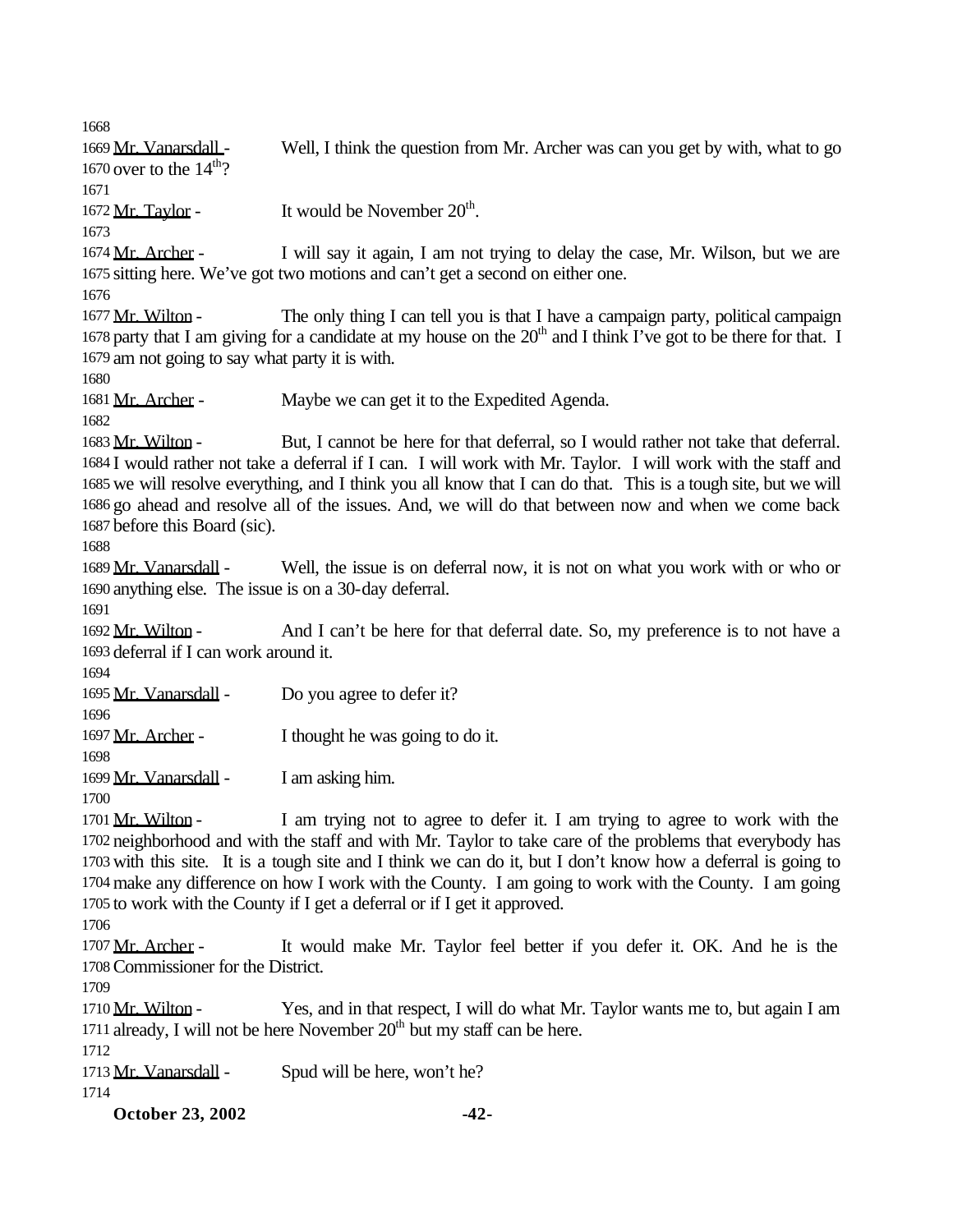| 1715 Mr. Wilton -<br>1716                                                                                                                                                                                                                   | Well, Spud can handle it, I guess.                                                                                                                                                                                                                                                                                                                                                                               |  |
|---------------------------------------------------------------------------------------------------------------------------------------------------------------------------------------------------------------------------------------------|------------------------------------------------------------------------------------------------------------------------------------------------------------------------------------------------------------------------------------------------------------------------------------------------------------------------------------------------------------------------------------------------------------------|--|
| 1717 Mr. Vanarsdall -<br>1718                                                                                                                                                                                                               | I think we have fooled with this long enough, personally.                                                                                                                                                                                                                                                                                                                                                        |  |
| 1719 Mr. Wilton -<br>1720                                                                                                                                                                                                                   | Yes and I would like to get it out of your way.                                                                                                                                                                                                                                                                                                                                                                  |  |
| 1721 Mr. Vanarsdall -<br>1722 done with it.<br>1723                                                                                                                                                                                         | Why don't you go ahead and make a motion and we can defer the case and be                                                                                                                                                                                                                                                                                                                                        |  |
| 1724 Mr. Taylor -<br>1728 the staff.<br>1729                                                                                                                                                                                                | Mr. Marlles and I have come up with another approach to the motion and<br>1725 because of the way the calendar sits this month and we don't get 30 days, the one option that we have<br>1726 is extend it all the way to December 12, which is the rezoning meeting, and we have put it before the<br>1727 rezoning meeting, which allows you to miss, to go to your party, allows us to review it and work with |  |
| 1730 Ms. Ware -<br>1731                                                                                                                                                                                                                     | I think November would be sufficient.                                                                                                                                                                                                                                                                                                                                                                            |  |
| 1732 Mr. Archer -<br>1736                                                                                                                                                                                                                   | Mr. Taylor, we've had occasions before where we have had ample discussion<br>1733 on cases, and we know we can't discuss it anymore. Would you be amenable then in light of your<br>1734 motion to just deferring it for three weeks for a decision only, with no discussion. Just have a meeting<br>1735 and get all of these things worked out with Mr. Kovacs and Mr. Lewis.                                  |  |
| 1737 Mr. Wilton -<br>1738                                                                                                                                                                                                                   | That will be fine and that way it will give us three weeks to work it. Certainly.                                                                                                                                                                                                                                                                                                                                |  |
| 1739 Mr. Marlles -<br>1740                                                                                                                                                                                                                  | It will be November 20 and it will be just for decision.                                                                                                                                                                                                                                                                                                                                                         |  |
| 1741 Mr. Vanarsdall -<br>1742                                                                                                                                                                                                               | November 20.                                                                                                                                                                                                                                                                                                                                                                                                     |  |
| 1743 Mr. Taylor -<br>1744 request of the Commissioner.<br>1745                                                                                                                                                                              | I go with my first motion, so moved to defer this case to November 20 at the                                                                                                                                                                                                                                                                                                                                     |  |
| 1746 Mr. Archer -<br>1747                                                                                                                                                                                                                   | I will second the motion.                                                                                                                                                                                                                                                                                                                                                                                        |  |
| 1748 Mr. Taylor -<br>1750                                                                                                                                                                                                                   | Motion made by Mr. Taylor and seconded by Mr. Archer to defer this case to<br>1749 November 20. All in favor say aye. All opposed say no. The motion passes.                                                                                                                                                                                                                                                     |  |
| 1751 Mr. Archer -<br>1752                                                                                                                                                                                                                   | And this will be for decision only, is that correct?                                                                                                                                                                                                                                                                                                                                                             |  |
| 1753 <u>Mr. Taylor</u> -<br>1754                                                                                                                                                                                                            | Yes, for decision only. We will take a 10-minute break.                                                                                                                                                                                                                                                                                                                                                          |  |
| 1755 The Planning Commission deferred POD-78-02, Three Chopt Village, Sections A and B, to its<br>1756 November 20, 2002, meeting for decision only. Mr. Thornton left during this case and was absent for<br>1757 the rest of the meeting. |                                                                                                                                                                                                                                                                                                                                                                                                                  |  |
| 1758<br>1759                                                                                                                                                                                                                                | <b>THE PLANNING COMMISSION TOOK A BREAK AFTER THIS CASE</b>                                                                                                                                                                                                                                                                                                                                                      |  |
| 1760<br>1761                                                                                                                                                                                                                                |                                                                                                                                                                                                                                                                                                                                                                                                                  |  |
| October 23, 2002                                                                                                                                                                                                                            | $-43-$                                                                                                                                                                                                                                                                                                                                                                                                           |  |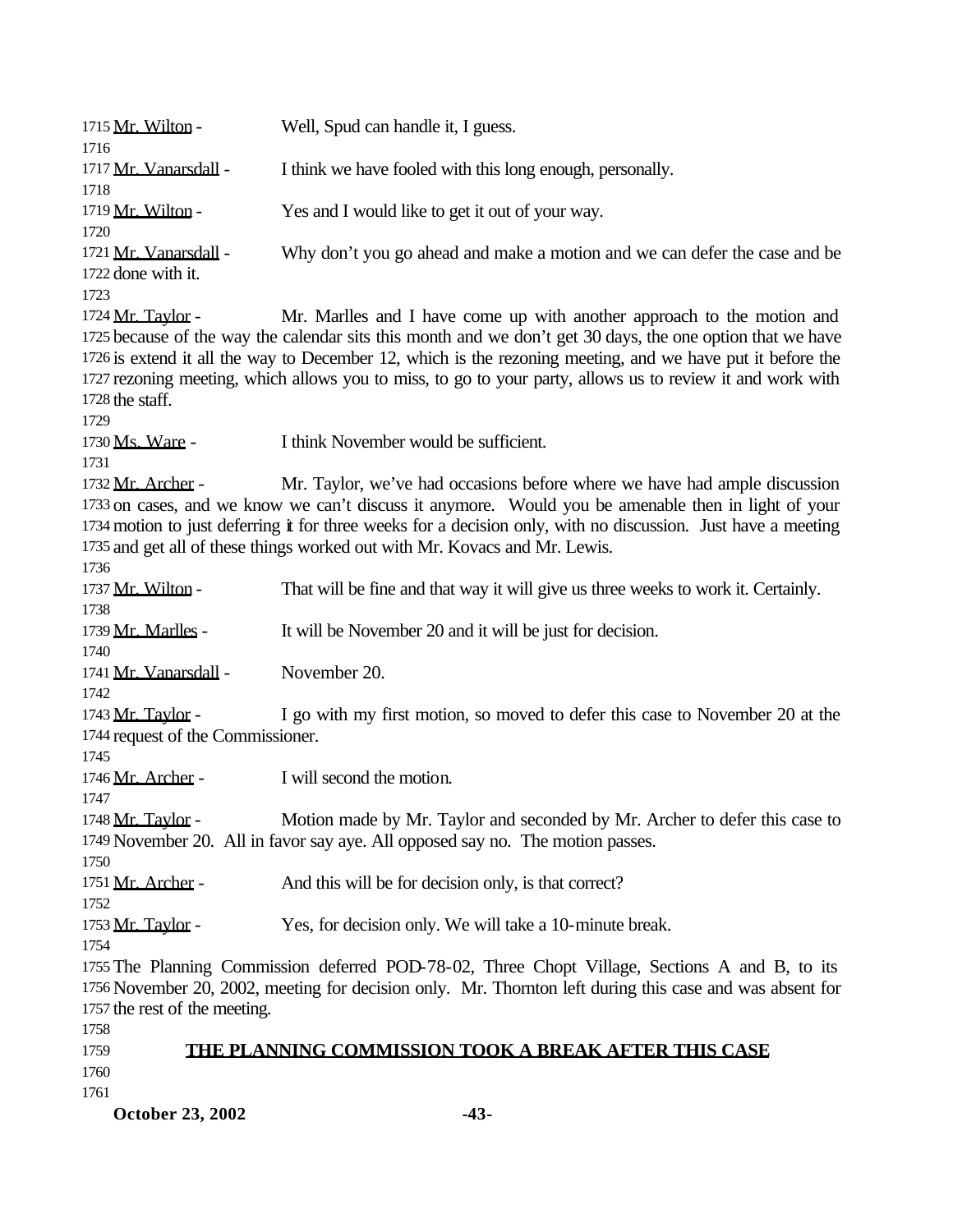1762 Mr. Taylor - The Planning Commission will now reconvene at 11:20 a.m. and I will turn the 1763 microphone over to our Secretary, Mr. Marlles. 1764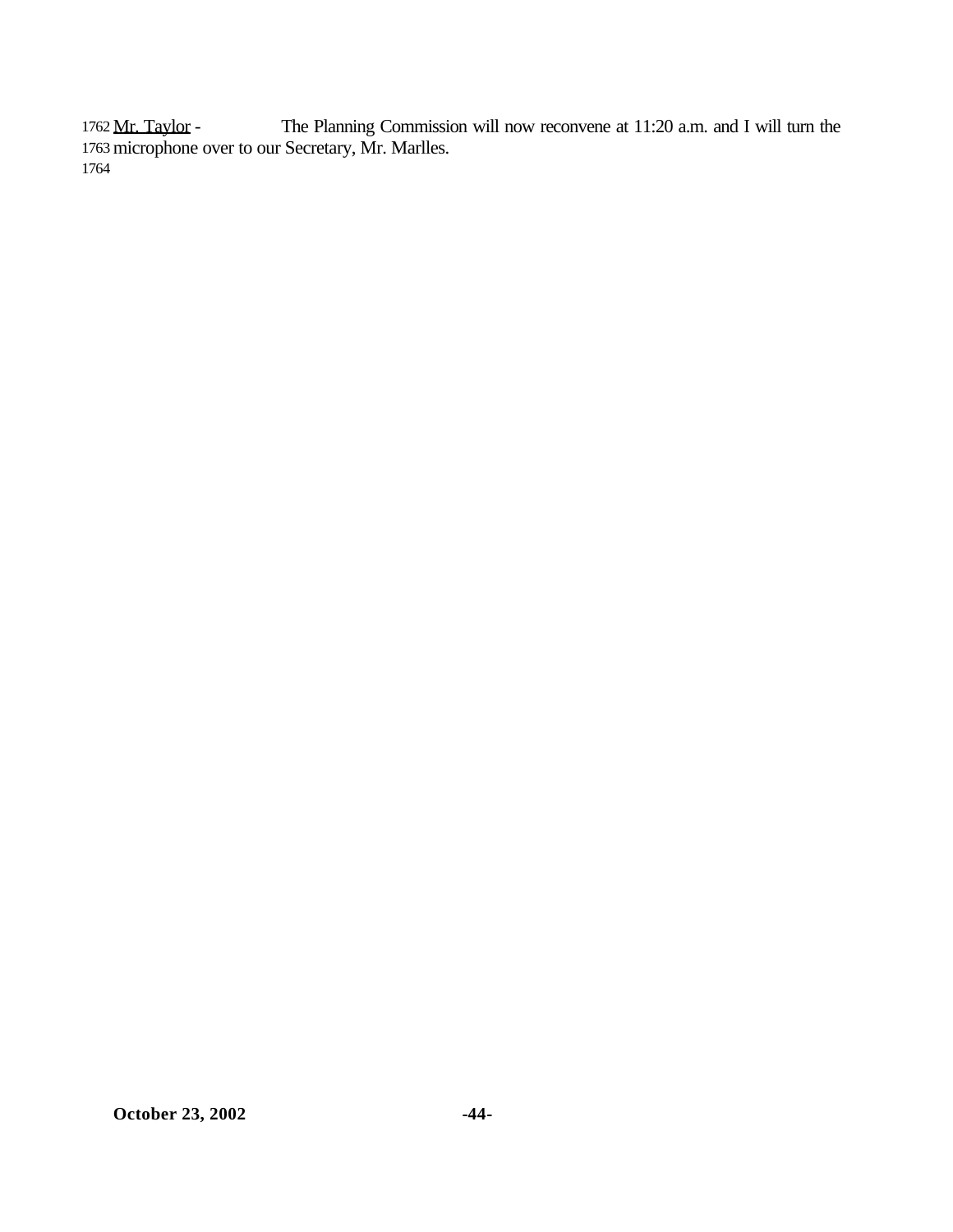1764 Mr. Marlles - Thank you, Mr. Chairman. Our next case is on page 14 of your agenda,

LP/POD-83-01, The Lodge @ Hunton Park.

#### **LIGHTING PLAN (Deferred from the September 25, 2002, Meeting)**

| $LP/POD-83-01$          | Foster & Miller, P.C. for Lodge @ Hunton Park, L.P.: Request            |
|-------------------------|-------------------------------------------------------------------------|
| The Lodge @ Hunton Park | for approval of a lighting plan, as required by Chapter 24, Section 24- |
|                         | 106 of the Henrico County Code. The 30.00-acre site is located on       |
|                         | the north line of Hunton Park Boulevard, approximately 1,200 feet east  |
|                         | of Staples Mill Road (U.S. Route 33) on parcel 762-775-1005. The        |
|                         | zoning is R-5C, General Residence District (Conditional) and $C_1$ ,    |
|                         | <b>Conservation District. (Brookland)</b>                               |

1770 Mr. Taylor - Is there anyone in the audience in opposition to LP/POD-83-01 The Lodge @ Hunton Park lighting plan? No opposition. Ms. News.

 Ms. News - Good morning, Mr. Chairman and members of the Commission. The revised plans which have just been distributed address staff's concern regarding the use of unshielded wall pacs. After many discussions and several plan revisions, the applicant has agreed to use a fully shielded fixture. Staff had also requested that the applicant add additional light poles to provide a better distribution of light and better quality lighting project. Staff generally does not permit the use of wall- mounted lights as a primary light means for lighting a parking lot, particularly in a residential development. Additionally, the Division of Police has indicated that the light levels are inadequate in many areas. The revised photometrics indicate the shielded wall pac fixture actually provides a better distribution of light than the previous fixture. Just this morning the applicant's representative indicated that this increased lighting level is due to the fact that the photometrics were run originally at a lower fixture mounting height.

 The wall pacs currently are mounted at a 15-foot height for this submission, which is the maximum height allowed by the proffers. I would note that this is a revision to the 13-foot height that's shown on your plans. The lighting level however is still not in accordance with the Police recommendations. The applicant feels that the lighting levels are adequate and does not wish to add any additional poles. The applicant has submitted a letter for the record acknowledging the Police concerns but indicates they are of the opinion that the current lighting plans are sufficient with regard to illumination. Although, the staff attempts to work closely with the Division of Police in the implementation of lighting plan approvals, current policy does not address minimum lighting levels required for a project. The light levels have been increased from the original review. And, because the applicant has agreed to provide shielded fixtures and the light levels do meet the Planning Office requirements for control of spill light at the property lines, staff can recommend approval of the revised plan No. 2, which has just been distributed. 

 The plans were received after the deadline so it will be necessary for the Commission to waive the time limit to act on this plan, and the applicant's representative is here to answer any questions if there are no questions of staff.

1802 Mr. Taylor - Are there and questions of Ms. News by the Commission? 

**October 23, 2002** -45-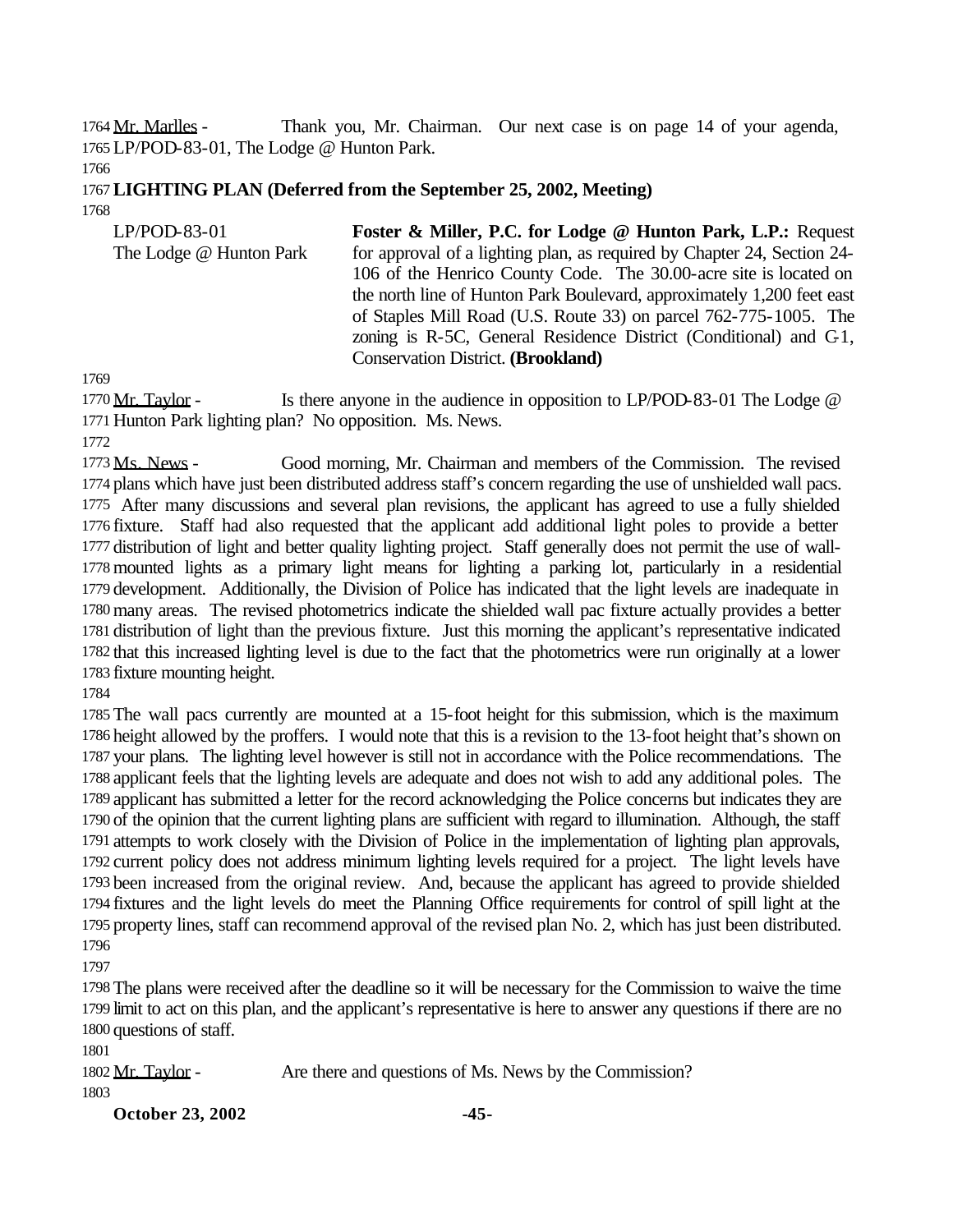**October 23, 2002 -46-** 1804 Mr. Vanarsdall - I want to ask Ms. News something, Mr. Chairman. In talking about this, you said that the General Assembly comes up with a lighting plan for jurisdictions every year or every couple of years. 1808 Ms. News - Legislation has been introduced for enabling legislation to create a lighting ordinance. Currently, the County does not have a lighting ordinance. We work on policy only. 1811 Mr. Vanarsdall - It usually doesn't get out of the Committee, does it? 1813 Ms. News - That's correct. Every year it's been tabled, that I've seen something come across. 1816 Mr. Vanarsdall - That's what's wrong with the State. Now with the County we don't have a lighting plan, perse. In other words, in this case she wanted over and above of what we have but the applicant didn't have to do it because we have no code and we have nothing to hang our hat on. Ms. News - Right. We have a policy that basically addresses spill light and use of concealed source fixtures, but we don't address minimum lighting levels or maximum lighting levels. It's something we do on a case- by-case basis. 1824 Mr. Vanarsdall - And this is something that staff is aware of and it just takes an awful lot of time and people to bring it together. One thing, for the benefit of the Commission, one thing she mentioned was a letter goes in file that it did not live up to the standards of what the Police wanted. Ms. News - That's correct. 1830 Mr. Vanarsdall - While that doesn't keep anyone from getting attacked or raped, or stumbling over something, it does relieve our responsibility. So, we have the best of everything that we can get on this at the moment. 1834 Ms. News - Yes, sir. Mr. Vanarsdall - Okay. Anybody else have any questions, Mr. Chairman? 1838 Mr. Taylor - Are there any questions on the part of the Commission? No questions, Commissioner. 1841 Mr. Vanarsdall - Then I'll move to waive the time limits on the revised plans dated today, October 23, 2002. 1844 Mr. Taylor - Second. The motion was made by Mr. Vanarsdall and seconded by Mr. Taylor to waive the time limits on LP/POD-83-01, the Lodge at Hunton Park. All in favor say aye…all opposed say nay. There being no opposition, the time limits are waived. The Planning Commission waived the time limits for the revised lighting plan for LP/POD-83-01, The Lodge @ Hunton Park.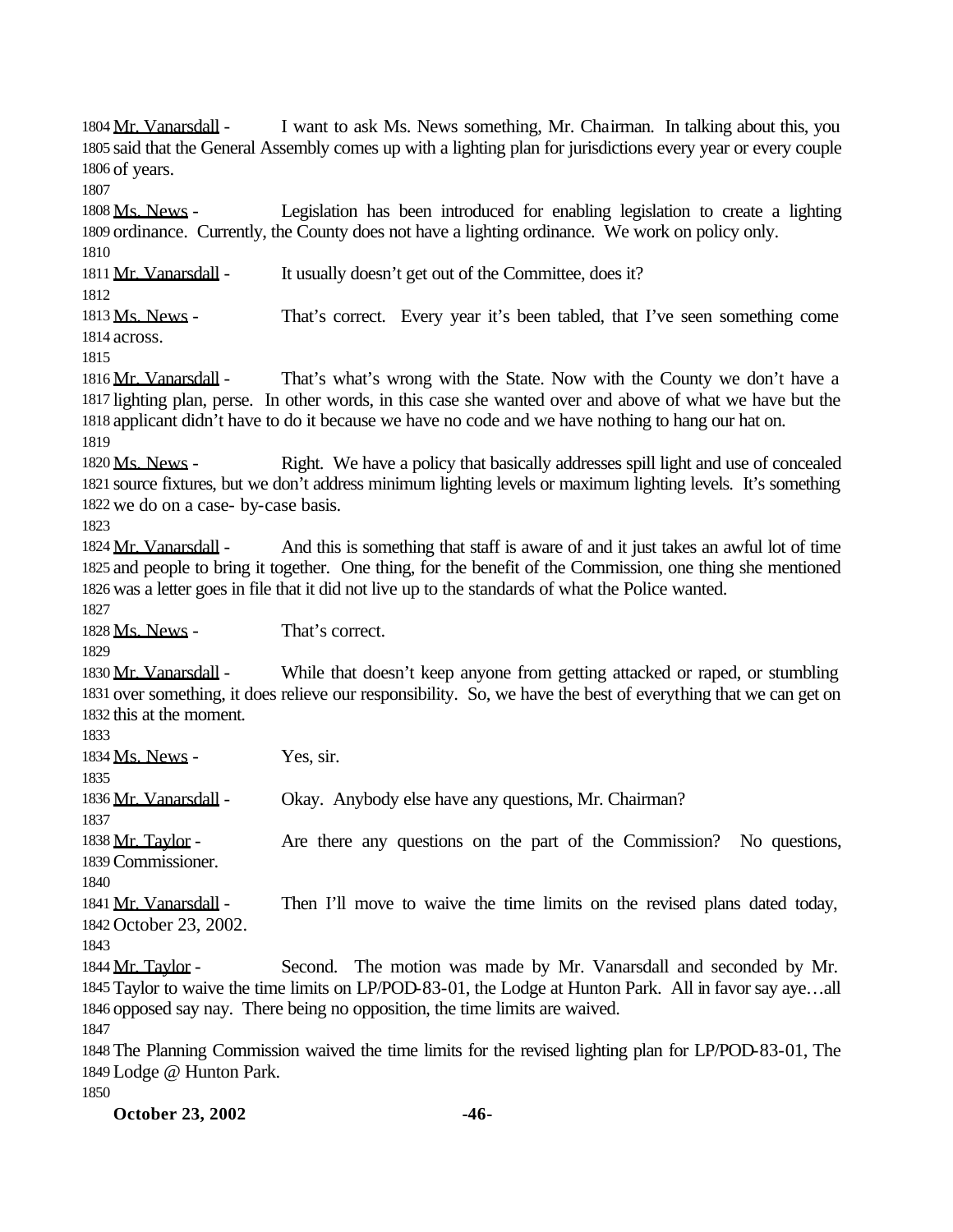1851 Mr. Vanarsdall - I move LP/POD-83-01, the lighting plan for The Lodge at Hunton Park be approved with the annotations on the plans, the standard conditions for lighting plans and as presented by staff.

1855 Mr. Taylor - Second. The motion was made by Mr. Vanarsdall and seconded by Mr. Taylor to approve LP/POD-83-01, the Lodge at Hunton Park. All in favor say aye…all opposed say nay. There being no opposition, LP/POD-83-01 is approved.

1859 Mr. Vanarsdall - Ms. News, I want to thank you because I know you wrestled with this for a pretty good while and I want to thank you for your patience.

 The Planning Commission approved the revised lighting plan for LP/POD-83-01, The Lodge @ Hunton Park, subject to the standard conditions attached to these minutes for lighting plans. Mr. Thornton was absent.

### **PLAN OF DEVELOPMENT & TRANSITIONAL BUFFER DEVIATION**

POD-64-02 Wawa - 5221 Brook Road Wilmer & Brook Roads (POD-45-75 Revised) **Jordan Consulting Engineers, P.C. for Francie & Angie Makris and Wawa, Inc.:** Request for approval of a revised plan of development and transitional buffer deviation, as required by Chapter 24, Sections 24-106, 24-106(3)a and 24-106.2 of the Henrico County Code to construct a 5,913 square foot convenience store with gas pumps. The 1.755-acre site is located at the southeast corner of Brook Road (U. S. Route 1) and Wilmer Avenue on parcel 785-745-8737. The zoning is B-3, Business District. County water and sewer. **(Fairfield)**

1869 Mr. Taylor - Is there anyone in the audience in opposition to POD-64-02, Wawa on Brook Road? We have opposition. Mr. McGarry.

1872 Mr. McGarry - Good morning, Mr. Chairman and members of the Commission. The site in question is here at the corner of Brook Road and Wilmer Avenue, and I believe the opposition comes from the BP at that location and the Texaco at that location. There is a revised plan being handed out to you now. Based on that revised plan, VDOT can recommend approval because the two roads at this intersection are controlled by VDOT. There are no County roads involved. VDOT's primary concern was that the Wilmer Road widening and the left-turn storage lane was not going to be adequate. This plan shows a left-turn storage lane and a new construction for an eastbound lane for Wilmer provides for that left-turn storage so that the road improvements satisfy VDOT. Staff can recommend approval of the transitional buffer deviation as stated on the staff plan. It's been handed to you. There is only one issue that is not addressed on the plan and it has to do with VDOT's and the County's request for a sidewalk. So, staff is recommending a four-foot sidewalk plus the 10-foot landscape area in front of those 17 parking spaces along Brook Road. The applicant said that they can provide that. Staff can recommend approval of this plan subject to the standard conditions for plans of development plus conditions Nos. 23 through 33. I'll be happy to answer any questions.

1887 Mr. Taylor - Are there any questions for Mr. McGarry.

**October 23, 2002** -47-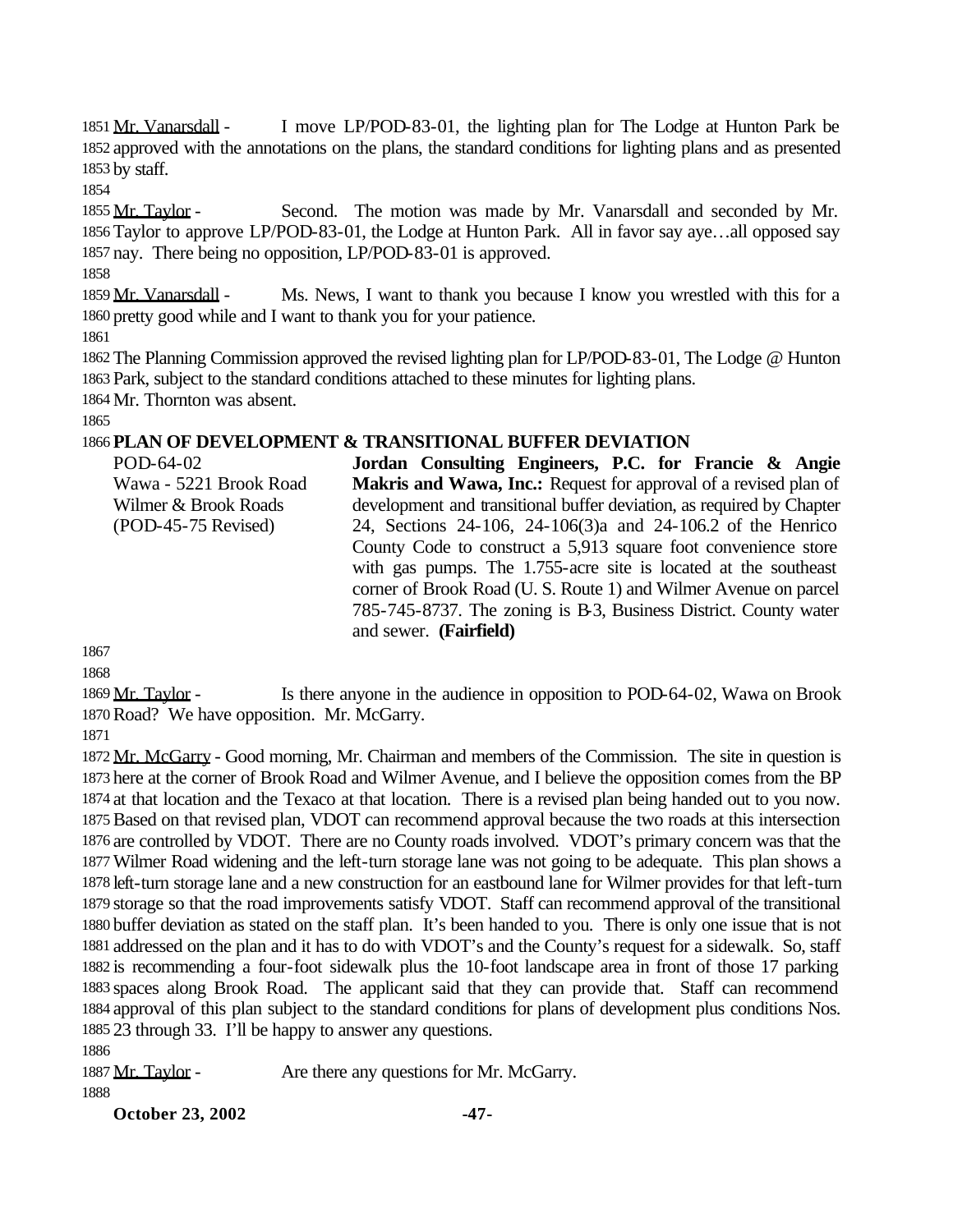1889 Mr. Archer - Mr. McGarry, the sidewalk and the new buffer plan will that need to be a new condition?

1892 Mr. McGarry - That would be an annotation on the plan that I would add after this meeting.

1894 Mr. Archer - So, if you can annotate it with the same thing?

 Mr. McGarry - Yes.

1898 Mr. Marlles - Mr. McGarry, I missed that additional annotation.

1900 Mr. McGarry - The annotation would be there would be a four-foot sidewalk along Brook Road and there will also be a 10-foot landscaped area maintained at a minimum as well. And the engineer indicates that he can adjust his site to handle that extra four feet.

1904 Mr. Archer - Mr. McGarry, is there any way you can show us how we can make a comparison between what exists now? Do you have a picture or anything how the new plan will look? 

1907 Mr. McGarry - I have an aerial photo I can put up.

1909 Mr. Archer - Yes, I think the aerial would probably help us a little bit more to understand what the difference is between the way it is now and what it would be like when it's completed.

1912 Mr. McGarry - All right, we have the aerial photo coming up now.

1914 Mr. Archer - Could you illustrate to the rest of the Commission member, I think I understand it pretty well, what the new illustration will look like.

1917 Mr. McGarry - Wilmer Avenue is currently across the top of your screen (referring to photo on the 1918 screen). That is the two-lane portion of Wilmer Avenue and the off ramp from 195. They are proposing a left-turn storage lane where the entrance will be for this site.

1921 Mr. Archer - Can everybody see the two lanes there? The off ramp is in the circular piece at the top of your screen. Everybody see that?

1924 Mr. McGarry - That ramp will remain, that exists right there (referring to screen) is not a part of the site. The actual new location for the site will be right there. A left-turn storage lane is being provided there. In order to do that, they will have to build a new eastbound lane of Wilmer Avenue and the design is in the plan that has been handed to you.

1929 Mr. Archer - Mr. McGarry, down at the bottom right, well not the bottom right either, but further down Wilmer Avenue there is a little island down there, will that remain? Down there in front of those buses. See that little green patch, there (referring to screen)?

1933 Mr. McGarry - This island will remain. It is going to be reduced in size.

**October 23, 2002** -48-1935 Mr. Archer - I'm just trying to figure out how far the lane is going to run down to that next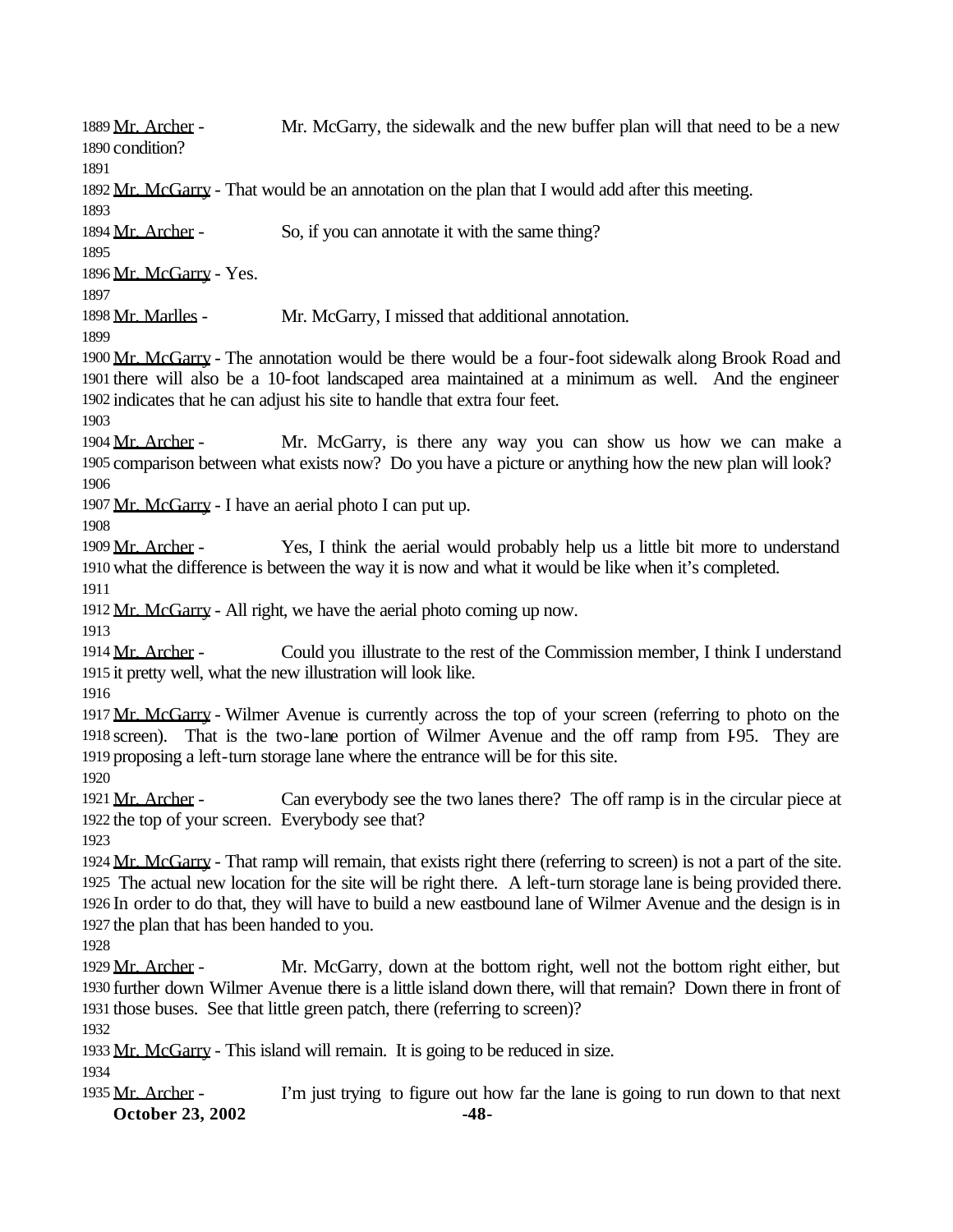cross street that runs behind the site.

1938 Mr. McGarry - That island is going to be reduce by a little bit.

1940 Mr. Archer - But some, right?

1942 Mr. McGarry - Yes. In order to allow for the movement to get past it. A substantial amount will be left in tact.

1945 Mr. Archer - Okay. That's all I have. For the benefit of the other Commission members, those vehicles that you see back there are buses, I believe, aren't they Ted.

1948 Mr. McGarry - Yes, sir, they are. They are not there now but at one point when this aerial was flown they were parking buses back there for the hotel that's on the bottom of your screen.

1951 Mr. Archer - Those are all the questions that I have unless somebody else has some.

1953 Mr. Taylor - We have no other questions? We have this gentleman here in the back who has opposition. But, we need to hear from the applicant first.

1956 Ms. Freye - Good morning, my name is Gloria Freye and I am an attorney here on behalf of Wawa. And also presented here representing Wawa is Terry Levine they are project engineer and John Jordan with Jordan Consulting Engineers. This site is zoned B-3, unconditional, which does permit the Wawa Convenience Store by right on this property. This property has been developed and used as a restaurant for years. I think it was developed late in the 1950's and most recently it was operated as the Brookside Seafood Restaurant. As you can see from the aerial that was up there, previously the property was not developed to the highest of standards at the time. Parking is right up to the edge of the pavement. There is minimal landscaping. The access along Wilmer was undefined. People could pull in and out of that site wherever they pretty well chose to. It really did create an unsafe situation and that traffic circulation has been one of the major concerns that Wawa has been working with about this property. The plan of development that is before you today is a major improvement over the existing conditions at that property. Today's plan will bring the development of that area, or at least that site, up to today's standards and actually exceed a lot of those standards. 

 This is about the fourth version and I guess if you count the one that was passed out to you today, the fifth version of submittal of this plan. Wawa has worked very closely with the staff, which we commend and thank for their efforts in communicating staff agencies concerns, VDOT concerns and the concerns of citizens in the area as well. In addition to the traffic concerns and patterns that we have talked about, the other issues dealt with the road improvements, the left turn lane that Mr. McGarry spoke to, how you control the access from Wilmer, what the Brook Road entrance needed to be realigned, safety concerns and then landscaping concerns as well.

 On the traffic issue, Wawa and it's engineers did work very closely with VDOT as these are VDOT's roads but we also worked with the County engineer who is very helpful with ideas and suggestions in looking at how we could come up with the best plan for this property. VDOT did advise that a left-turn lane would be, in their idea, essential for this property for access from Wilmer. They based that on estimates taking from the Trip Generation Manual and surmised that the traffic from today's

**October 23, 2002** -49-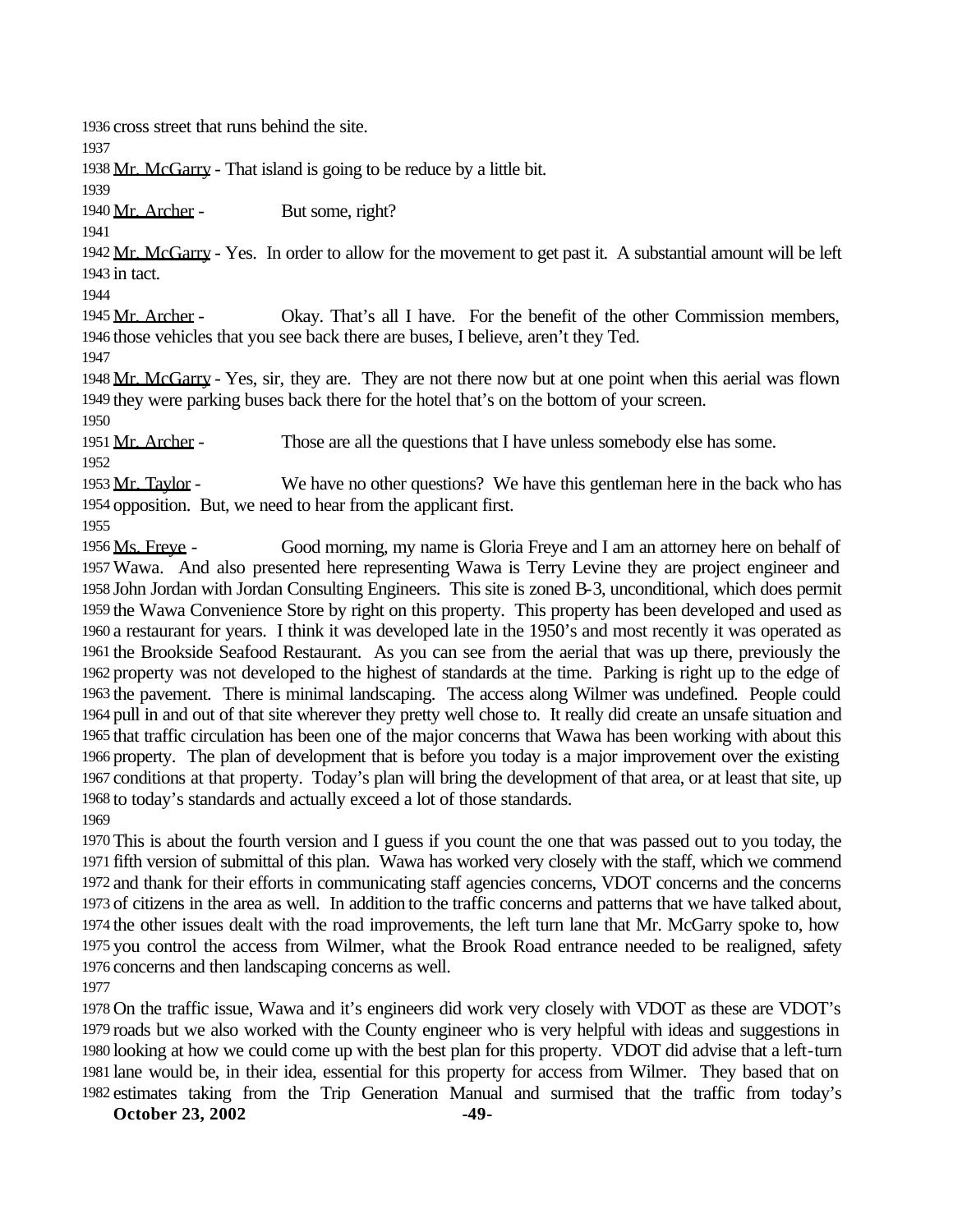convenience stores was actually higher than what was reported in the trip generation manuals. We do not agree with that analysis for that data or their conclusion on that. And the reason why Wawa doesn't agree with those numbers is because in August of 2001, they actually commissioned a traffic study of their convenience stores. The study included seven Wawa's in Virginia. I have a copy of that report that I would like to put in the record and there is a copy for each of you. I don't need you to read or look at it. The important thing is that the average number of trips for morning and afternoon peak hours were actually lower than what was reported in the Trip Generation Manual. But, having said all that, it really doesn't matter because when we had the discussions with VDOT and the County about the traffic concerns that they and the Police had, and what Wawa had for the safety of it's own customers getting in and out of this property safely, they decided the best thing to do was to provide this left-turn lane on Wilmer. So, they are providing that and they are showing that on the site plan. It was very helpful working with VDOT to make sure that the necessary right-of-way would be there so that they could do that lane and do it properly.

#### 

 So, when we look at the traffic situation on this property, what Wawa is providing on this plan is they have eliminated the use of a drive-way that they had the right to use and sharing with the, a driveway that served the hotel. They have given that up. They are not using that. They are restricting their access to Wilmer to one defined location which is shown on the plan. They are providing the left-turn lane on Wilmer Avenue and they have realigned the entrance off of Brook Road so that it is an alignment with the commercial drive on the other side of Brook Road which gives you a safer situation there. So, all told, with those road improvements and the design of their accesses, they have created a much safer traffic pattern on this property that's ever existed before.

 It was suggested by some folks that there should be no access to Wilmer. That was actually looked into and considered. However, if there was no access to Wilmer that would actually mean that traffic wanting to enter the site from that direction would have to go all the way to the intersection, cross two lanes of traffic, make a left turn, come down in front of the site and make a left turn into the site across three lanes of traffic. When we conferred with the Police Department and the engineers about that, it was the consensuses that it was much safer to have one access on Wilmer with one left turn across one lane of traffic than to have those other alternatives where you'd have multiple left turns and multiple lanes of traffic to cross.

 The other issue that Wawa looked into very closely in working with the staff, were the safety concerns that were issued in this area. They have addressed those by providing black wrought iron fencing along the rear of the property that will be six feet high and tapering down to three feet high on the sides of the property. They are providing more glass in the front of their building so that there is better visibility into the store. They are providing interior and exterior cameras on the property and they have provided much better lighting than what's been there before.

Wawa also spent considerable time working with the staff on the landscaping of this property and how they could improve that. I think that some folks would say, "anything is an improvement on this property." But, they were also aware that there is a group of citizens who have formed a committee to look at some higher development standards for Brook Road that would enhance the appearance of that corridor. So, Wawa, with the help of the staff, looked at those, looked at the site plan to see how they could incorporate some of those designs and that intent into their plan. And I think they have done a pretty good job even though those standards are only proposed, they have not been adopted. Wawa gave up some of the parking that they wanted. It relocated some of the parking from the front to the

**October 23, 2002** -50-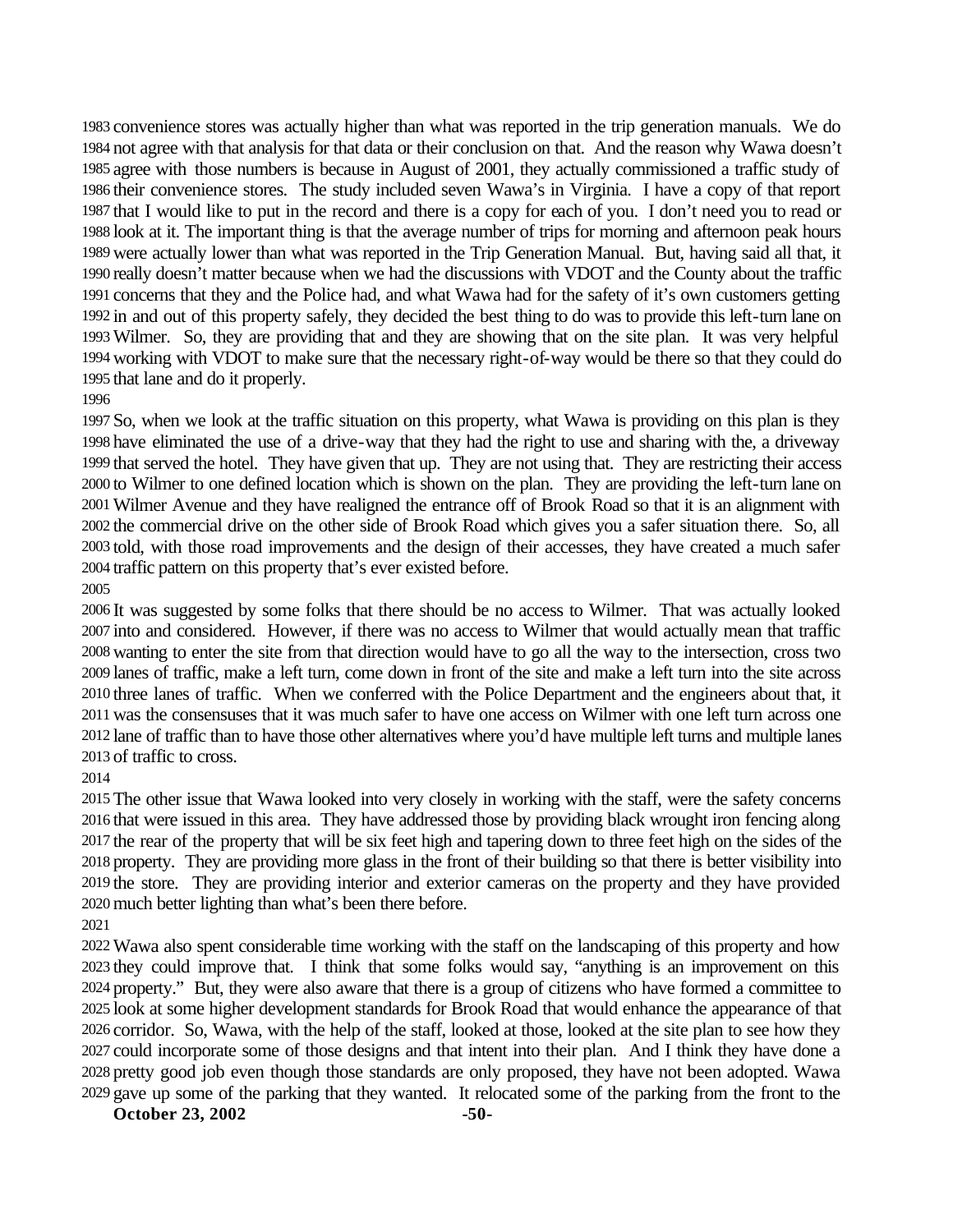back rear side so that they could have larger landscaped areas along Brook Road. And what that resulted in, on the plan, is at the corner at Wilmer and Brook they come up with a landscape area that is over 28 feet wide and about 28 feet wide down at the entrance at Brook Road for those larger areas that tapers down to a 10-foot strip along the frontage of Brook Road, which will be set back from Brook Road so that we can provide the four-foot sidewalk that Mr. McGarry told you about this morning.

 Additionally, Mr. McGarry did talk about the modification that the site needs for their transitional buffer on Wilmer. The transitional buffer requirement there is that when you have B-3 zone property, which is adjacent to A-1 property you need a 35-foot buffer. Well, the A-1 property across the street, I think you saw in the aerial, is the salt dome for VDOT, which is not a very landscaped site itself. But by making the changes that they did along Brook Road and moving the parking that created some issues with providing that 35-foot transitional buffer. So, what they came up with is a transitional buffer that is 30 feet tapering down to 20 feet. The Code requirement for the quantity of plants in the transitional buffer, however, is being provided. They are not being prorated, they are being provided, and they will be dispersed in that transitional buffer and then along the front. So, in addition, to additional plantings that Wawa is going to be doing. So, actually, even though there's a slight modification there on the Wilmer Avenue side, VDOT does not oppose that and the County would end up with actually having more landscaping than the Code requires.

 In closing, we would like to thank Mr. Archer and the staff. VDOT folks for working with us to get the plan that you have before us. It was little tricky because every time we changed one thing it caused a shift in something else, but I think we have come forward with a very good plan. Wawa did defer its consideration of this plan one other time so that they could continue to work on these issues and to address questions that were raised by the citizens. Aside from the transitional buffer modification, this plan either meets or exceeds the ordinance requirements. The design of the site entrances by restricting the access and providing the road improvements that have been presented, you can be assured that the public safety needs are being met with this plan. This site does work well for Wawa. It has the right size, it's the right location, the right configuration that allows them to have higher development standards and go beyond what the Code requires. For all these reasons, we ask that you approve this plan of development and we will be glad to respond to questions that you may have. 

2062 Mr. Archer - Thank you, Ms. Freye. Ms. Freye, you mentioned that you are aware of the standards committee that has been formed for the improvements on Brook Road. Did you all meet with that group?

2066 Ms. Freye - I do not believe so. I think that all of our responses to their concerns were channeled through the staff department.

2069 Mr. Archer - Okay, thank you.

2071 Mr. Taylor - Are there any other questions by the Commission? Thank you, Ms. Freye. Now, sir, if you would come up to the podium and give us your name. We would enjoy hearing your comments.

 Mr. Stahl - Good morning, Mr. Chairman, members of the Commission. My name is Stephen Stahl.

**October 23, 2002** -51-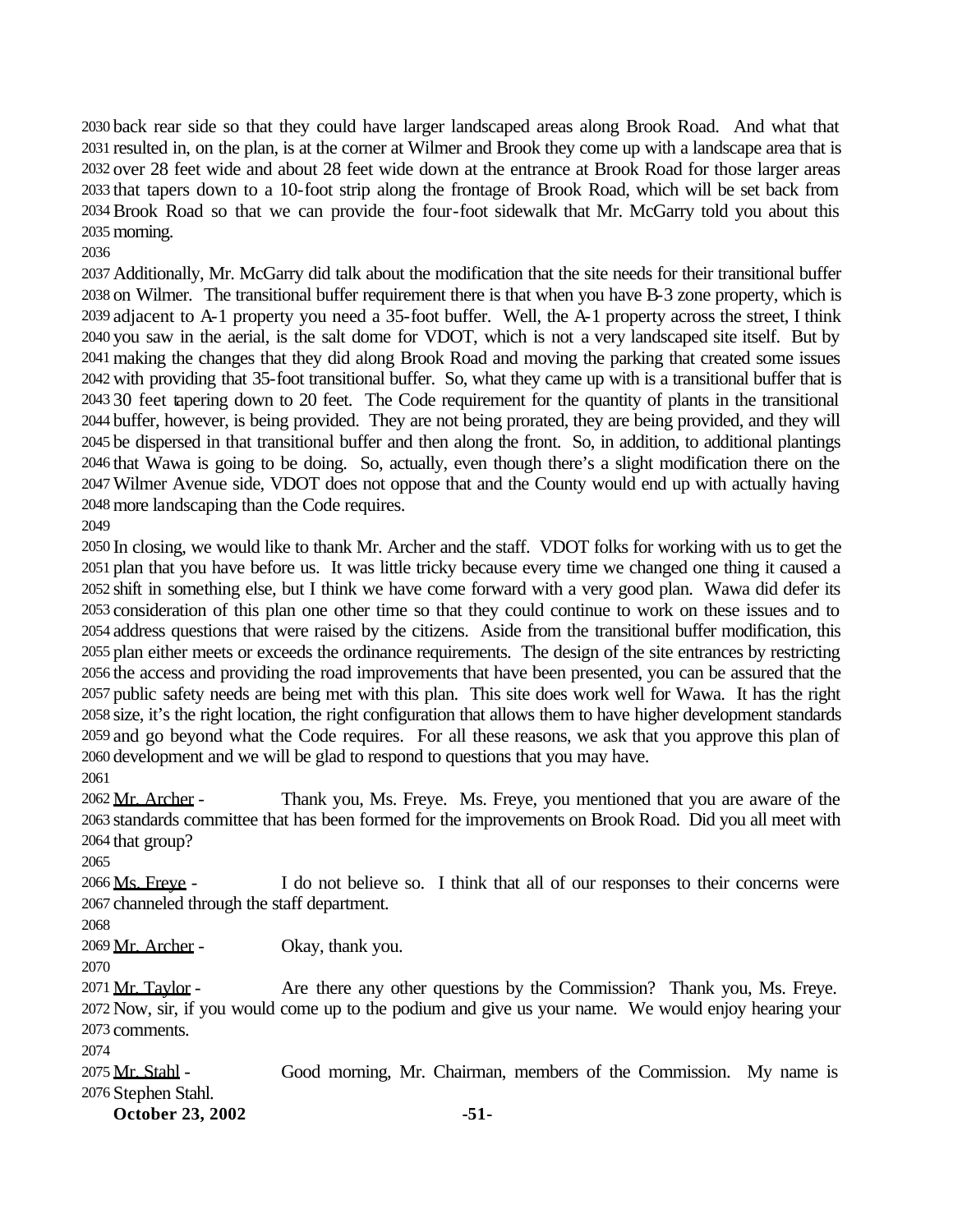Mr. Archer - Good morning, Mr. Stahl.

2080 Mr. Stahl - I'm the owner of Sta-Brite Cleaners located at 5300 Brook Road and I represent, in addition, in absentia of Mr. John Seibert who owns the property on either of me which houses Brook Road Chevron and also Brook Road Texaco. Mr. Seibert could not be here today. First of all, let me give you a little history in what's been going on, on this. Over a month ago we met with a site engineer from VDOT. There were about four concerned business owners and also two representatives of a citizens group that met with a person, whose name escapes me from VDOT, regarding Wilmer Avenue and some site concerns we had on Wilmer Avenue. At that time the gentleman told me that he was being transferred to another division in Hanover County and I should really talk to Gary Jennings. So, subsequent to that two of the citizens and another group of concerned businessmen met with Mr. Todd Eure from your office and also Gary Jennings from VDOT. Essentially, what we, as business people, decided to do at that point was to disagree because we did not feel that there was ample room for stacking of cars coming off of Exit 81 off I-95 on Wilmer Avenue even with a reconfiguration.

 Subsequent to that, we asked what to do and we were told to meet with Mr. Archer. We met with Mr. Archer and Mr. McGarry and we expressed our concerns and we were told that the Wawa people were having a meeting on Thursday afternoon following our meeting. We called Mr. McGarry on Friday afternoon of last week and we were told at that time that they were going forward with the plan that they had submitted, which meant that there would be a curb cut on Wilmer Avenue. We were very concerned about this. I did not get the word on this from Mr. Seibert until Monday night when he got back in town. He has since gone out of the United States, and as a result we have just seen for the first time the revised plan. He hasn't seen it yet. So, I would ask for a deferral until December 12 until such time as I can determine and he can determine whether this meets our approval. I can tell you that at first blush it does not because it still has a curb cut on Wilmer Avenue and we feel that the curb cut on Wilmer Avenue is going to provide some real issues of safety and also the stacking of cars and rear ending and things of that nature, but we would request a deferral until December 12 because I will be out of town on business on November 20 so that we can then follow up. We also want to follow up with VDOT again on this issue of the stacking of cars coming off of the ramp. So, that's my request. 

 Mr. Taylor - Thank you, Mr. Stahl. Are there any questions from the Commission? 2111 Mr. Archer - Mr. Stahl, just so the rest of the Commission will know, you serve on that committee do you not? 2114 Mr. Stahl - I serve on the Brook Road Advisory Committee and Mr. Stahl's business also includes the BP Station that's across the street. 2117 Mr. Archer - The plan, the new plan the one that you have not seen, now when we talked about this before I don't think the new stacking lane or the other lane on the other side was present at that time. 2121 Mr. Stahl - That's correct.  $2123 \text{ Mr. Archer}$  - So, this is an improvement.

**October 23, 2002 -52-**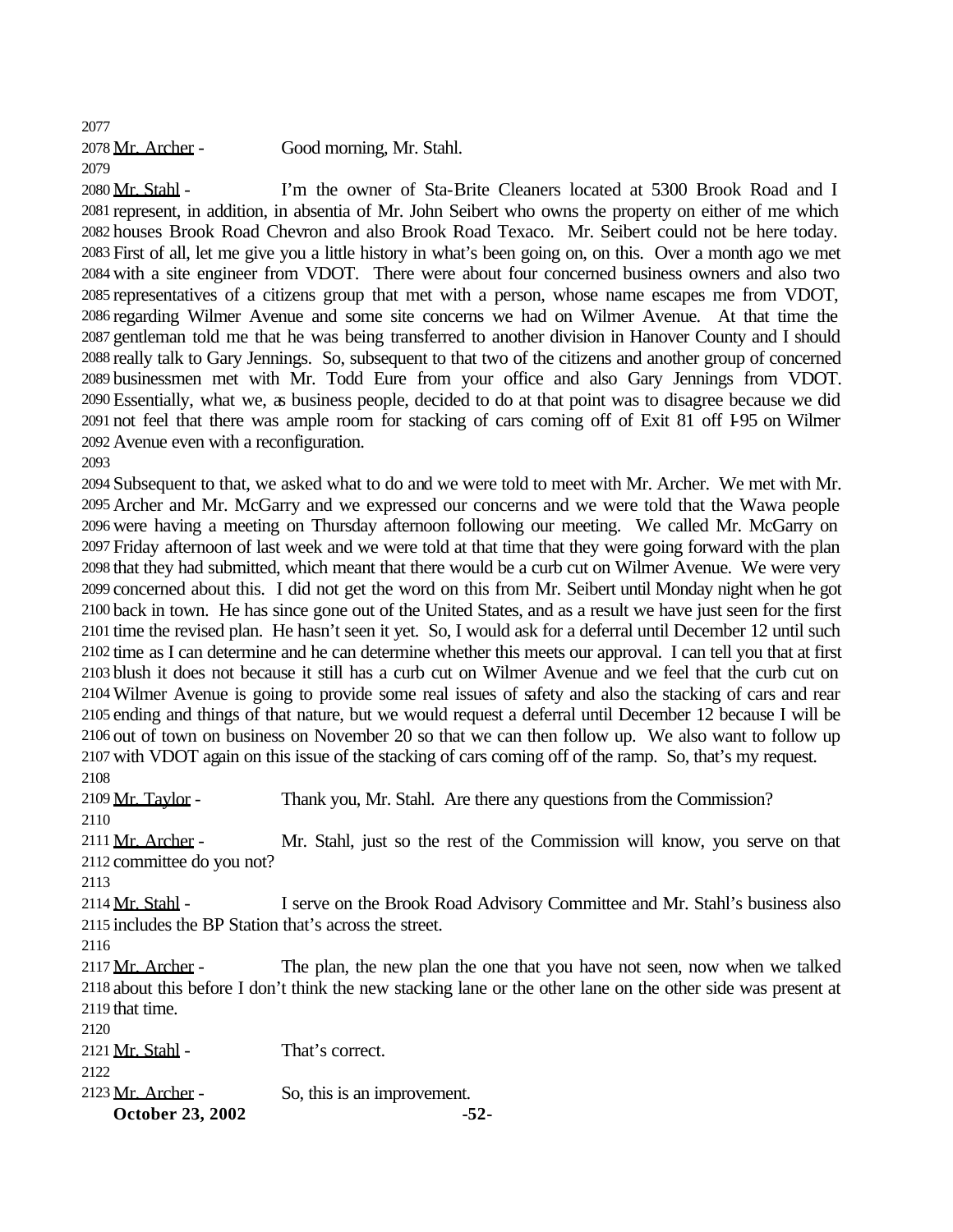2125 Mr. Stahl - It is an improvement but I don't think it is an acceptable approval. 

2127 Mr. Archer - I understand what you are saying. You disagree with it still, I understand that, but it is an improvement. Actually, it's just by widening the road and providing a longer stacking lane, that's automatically an improvement. And you and I have also talked about what factor prevails when POD plans come before us and how as long as it meets the ramifications of the zoning case that applies there that we can't do very much except to try to make it as good as we can. I am somewhat concerned that the applicant has not had an opportunity or at least has not made himself available to have an opportunity to meet with your group, and that's something we probably do need to consider. And Mr. Seibert has not seen it either.

Mr. Stahl- Mr. Seibert has not seen this at all.

 Mr. Archer - And bearing in mind also that ultimate approval of this has to be in concurrence of what the traffic department says is something that can fit and VDOT says it can fit. So, I understand. We would like to have your agreement but we probably won't. But, can I get you all to put that color photo aerial back up so that Mr. Stahl can identify where it is.

Mr. McGarry - I'll point it out to him. Is this your site here (referring to site on screen?

2145 Mr. Stahl - No. The Chevron is on the corner and Mr. Seibert owns the Chevron. I'm the next building down. It's adjacent to Ladd Avenue.

 Ms. Ware - And what business is that?

  $2150 \text{ Mr}$ . Stahl - They are all three gas stations. Mr. Archer - Mr. Stahl also has a cleaners in his. Mr. Stahl - Correct. 2156 Mr. Archer - Now, would you also tell, Mr. Stahl, in looking at this, what your preference would be in terms of obtaining access to the Wawa station? 

2159 Mr. Stahl - Well, as Wawa's lawyer stated, we would like to see absolutely no curb cuts on Wilmer Avenue. I've got some pictures which I will be willing to show you regarding stacking at that intersection, if you would like to see them.

2163 Mr. Archer - Can we put those pictures on the overhead?

Mr. McGarry - Yes, sir.

2167 Mr. Stahl - The first one shows the backup that we currently have in the right-hand lane on Wilmer Avenue. People are trying to get around the corner to go to Brook Road.

2170 Mrs. Ware - What time of day was this?

**October 23, 2002 -53-**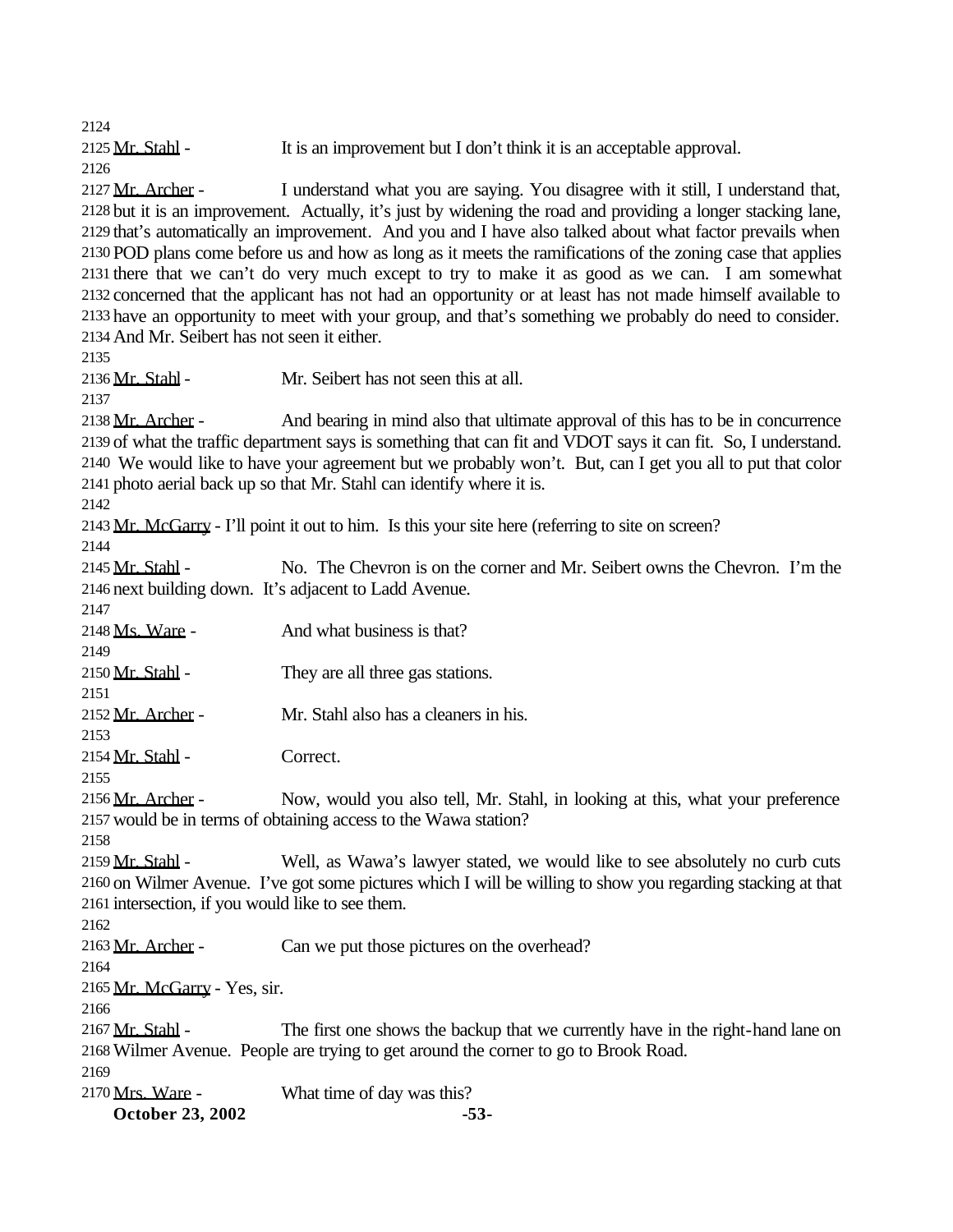Mr. Stahl - This was taken at 5:15 p.m., which would be the normal rush hour, and keep in mind this was done on Monday night….

| 2174                  |                                                      |
|-----------------------|------------------------------------------------------|
| 2175 Mr. Vanarsdall - | I'm sorry to interrupt you. What is that backing up? |
| 2176                  |                                                      |
| 2177 Mr. Stahl -      | That's traffic backing up, sir.                      |
| 2178                  |                                                      |
| 2179 Mr. Vanarsdall - | Yes, but I mean on what street?                      |
| 2180                  |                                                      |
| 2181 Mr. Stahl -      | On Wilmer Avenue, where it exists now.               |
| 2182                  |                                                      |
| 2183 Mrs. Ware -      | It's the exit ramp, right?                           |
| 2184                  |                                                      |

2185 Mr. Archer - Mr. Stahl, is this traffic backing up or is it sitting? When you took the picture were they just sitting or was it in motion?

2188 Mr. Stahl - It was moving, moving slowly. And keep in mind that this was done on Monday night during the night the sniper attack had taken place the previous weekend in Richmond so there weren't as many people out as normally would be out and the schools were completely closed. So, I would say that it understates the traffic that could have been on that particular road at that time. This is another picture taken (referring to screen) just a few minutes later and you can see that it is backing all the way to the exit ramp off of Exit 81 and I am not making this up, I didn't do any traffic count, I'm not that smart. I just went over there with a camera and took some pictures. And this third picture just gives you another insight into the congestion of that entire area. The County has already improved this road to large lanes on each side further down because of the congestion. And even though they are going to improve this road up here (referring to screen) to some extent, we don't feel that that improvement is satisfactory. We don't think that curb cut… You can have people coming off of that exit ramp trying to go right across into that curb cut and you are going to have some people getting their clocks cleaned. We anticipate… John and I did a quick calculation and we anticipated anywhere between 1,800 to 2,000 additional cars per day most of which is going to take place during the high traffic count times, lunchtime and the early morning and the late afternoon rush hours. We simple don't think this particular corner is going to be able to stand that kind of traffic count without some serious safety issues even after being addressed on the basis of what they said they were going to do on Wilmer Avenue.

| ×<br>×<br>۰, |  |
|--------------|--|

| 2207 Mr. Archer -       | Do you have any more?                                                            |
|-------------------------|----------------------------------------------------------------------------------|
| 2208                    |                                                                                  |
| 2209 Mr. Stahl -        | That's it.                                                                       |
| 2210                    |                                                                                  |
| 2211 Mr. Archer -       | Leave that one up there for a moment.                                            |
| 2212                    |                                                                                  |
| 2213 Mr. Jernigan -     | That's a yield sign as you come off, it's not a stop sign, it's a yield sign.    |
| 2214                    |                                                                                  |
| 2215 Mr. Stahl -        | That is correct.                                                                 |
| 2216                    |                                                                                  |
| 2217 Mr. Archer -       | That is a continuous flow traffic lane, I believe. How long is that access lane? |
| <b>October 23, 2002</b> | -54-                                                                             |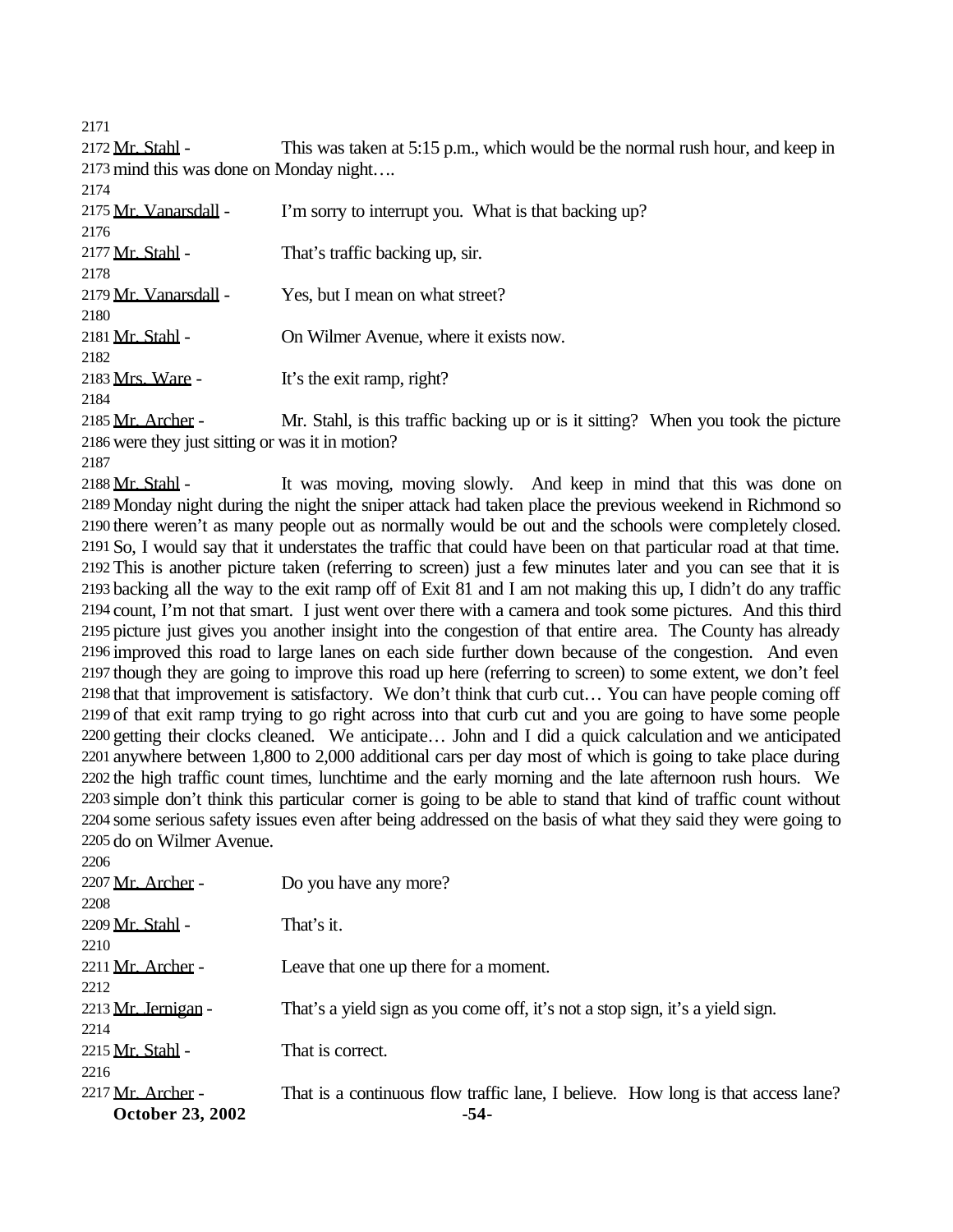| 2218 It's fairly long isn't it?<br>2219                                                                          |                                                                                                                |  |  |
|------------------------------------------------------------------------------------------------------------------|----------------------------------------------------------------------------------------------------------------|--|--|
| 2220 Mr. Stahl -                                                                                                 | It's not quite a block. And you can see the traffic backing up on there.                                       |  |  |
| 2221                                                                                                             |                                                                                                                |  |  |
| 2222 Mrs. Ware -<br>2223 that they are proposing to build?                                                       | I don't know who can answer this, but how many cars can fit into that turn lane                                |  |  |
| 2224                                                                                                             |                                                                                                                |  |  |
| 2225 Mr. Jernigan -                                                                                              | About five. It's a 100 feet long so you figure 20 feet per vehicle.                                            |  |  |
| 2226                                                                                                             |                                                                                                                |  |  |
| 2227 Mr. Archer -                                                                                                | Mr. McGarry can answer that.                                                                                   |  |  |
| 2228                                                                                                             |                                                                                                                |  |  |
| 2229 Mr. McGarry - Five.                                                                                         |                                                                                                                |  |  |
| 2230                                                                                                             |                                                                                                                |  |  |
| 2231 Mr. Archer -                                                                                                | Five cars. Thank you. That would be in the left turn stacking, is that what you                                |  |  |
| 2232 are saying?                                                                                                 |                                                                                                                |  |  |
| 2233                                                                                                             |                                                                                                                |  |  |
| 2234 Mr. Vanarsdall -                                                                                            | What was his answer?                                                                                           |  |  |
| 2235                                                                                                             |                                                                                                                |  |  |
| 2236 Mr. Jernigan -<br>2237                                                                                      | Five cars would go into the turn lane, approximately.                                                          |  |  |
| 2238 Mr. Archer -                                                                                                | Now with the, and Mr. McGarry you might have to answer this, with the left-                                    |  |  |
|                                                                                                                  | 2239 turn stacking lane that would mean that there would be an unobstructed lane for the traffic to flow in to |  |  |
| 2240 get out to Brook Road, is that correct?                                                                     |                                                                                                                |  |  |
| 2241                                                                                                             |                                                                                                                |  |  |
| 2242 Mr. McGarry -                                                                                               | That's correct.                                                                                                |  |  |
| 2243                                                                                                             |                                                                                                                |  |  |
| 2244 Mr. Archer -                                                                                                | So, if we had, as those cars turn left and the only obstruction they would have                                |  |  |
|                                                                                                                  | 2245 would be eastbound traffic on Wilmer Avenue that might be approaching from the other direction.           |  |  |
| 2246                                                                                                             |                                                                                                                |  |  |
| 2247 Mr. McGarry - That's correct.<br>2248                                                                       |                                                                                                                |  |  |
| 2249 Mr. Archer -                                                                                                | Mr. Stahl's suggestion would be to have that traffic flow out to Brook Road                                    |  |  |
|                                                                                                                  | 2250 turn left and go up about, what, a block then make another left-turn to come in.                          |  |  |
| 2251                                                                                                             |                                                                                                                |  |  |
| 2252 <u>Mr. Stahl</u> -                                                                                          | Well, that would be at the corner of Ladd Avenue where a light could be                                        |  |  |
| 2253 placed, a traffic control light.                                                                            |                                                                                                                |  |  |
| 2254                                                                                                             |                                                                                                                |  |  |
| 2255 <u>Mr. Archer</u> -                                                                                         | Right. I understand, which, in terms of having this rush-hour traffic it would                                 |  |  |
| 2256 probably create a little bit more of a hazard then the left turn lane because that means that they have got |                                                                                                                |  |  |
| 2257 three or four points of traffic where traffic would have a confluence and I don't know, I'm not a traffic   |                                                                                                                |  |  |
|                                                                                                                  | 2258 expert. Just trying to use a little common sense here.                                                    |  |  |
| 2259                                                                                                             |                                                                                                                |  |  |
| 2260 Mr. Stahl -                                                                                                 | Neither am I, Mr. Archer.                                                                                      |  |  |
| 2261                                                                                                             |                                                                                                                |  |  |
| 2262 Mr. Archer -                                                                                                | Mr. Eure, would you come up here for a second?                                                                 |  |  |
| 2263                                                                                                             |                                                                                                                |  |  |
| 2264 Mr. Jernigan -<br><b>October 23, 2002</b>                                                                   | I have one more question. Of those cars coming off of the exit ramp, what<br>$-55-$                            |  |  |
|                                                                                                                  |                                                                                                                |  |  |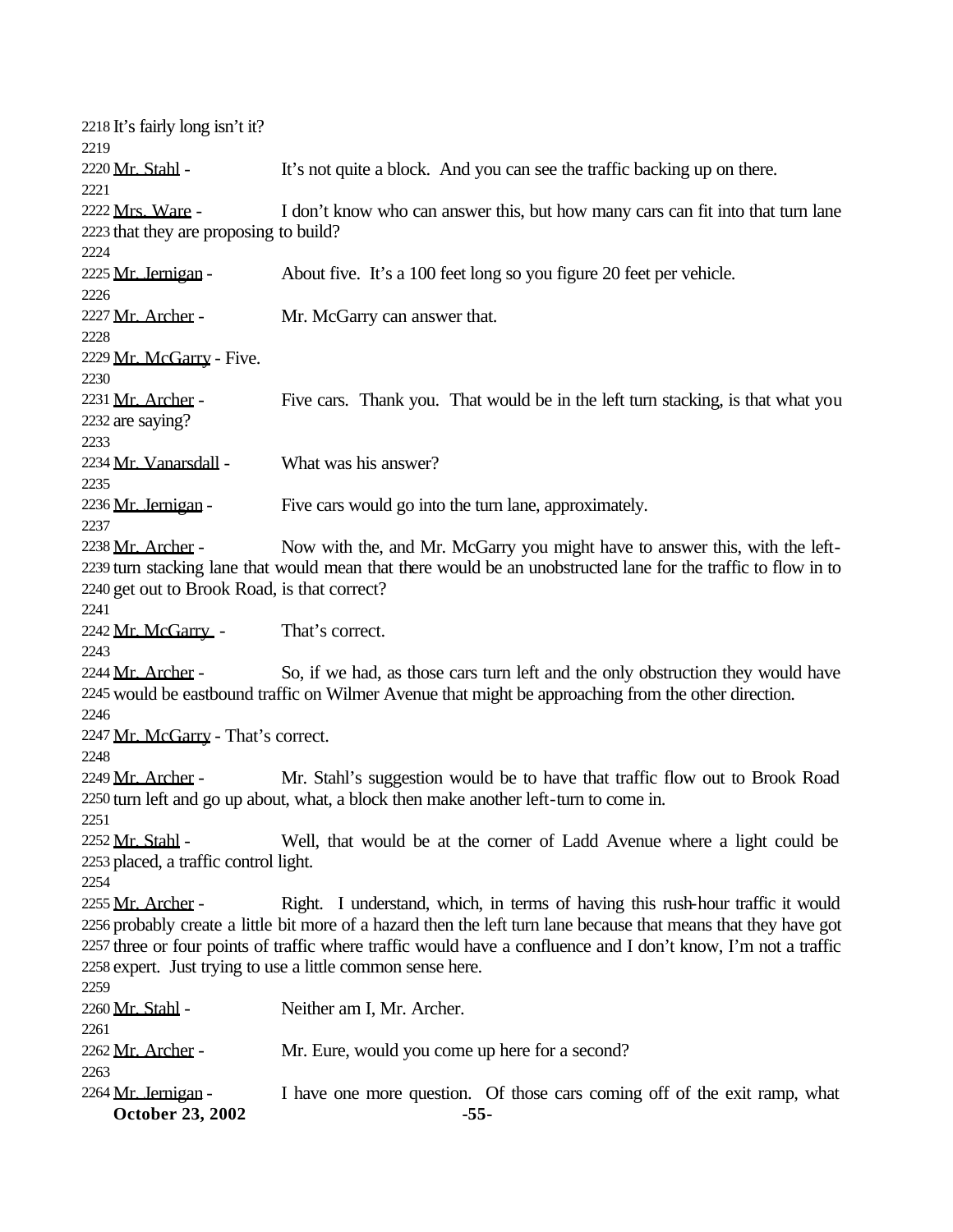percentage do you think are turning right, blending in?

2267 Mr. Stahl - Not all of them, I can guarantee you.

 $2269 \text{ Mr. Iernigan}$  - What I am saying is that there are not that many that come up and turn left. Most of them, would you say, a large percentage of them are blending into the traffic headed right?

 2272 Mr. Stahl - Based on that traffic count on Brook Road, I would say it's about half and half. 

2274 Mr. Archer - I was going to ask Mr. Eure can you kind of illustrate on that picture, there, (referring to screen) about where the drive cut is going to be and also kind of where the stacking is going to show up.

2278 Mr. Eure - Actually, it would be better if we could put the overhead back up. Okay the proposed entrance for the Wawa is finally rendered on this diagram by my pen, right there. The left- turn stack lane that would be provided as part of VDOT requirement would, the taper would be about even with the second entrance, back by the buses and the beginning of the taper and then the full width of taper is somewhere just about in front of the vehicle just to the west of that existing entrance and then the full left-turn stack length is going to be pretty much between those two vehicles you see on there which is slightly over 100 feet, which would accommodate about five vehicles.

2286 Mr. Archer - Now, in your opinion that situation would be better or worse than having them come out and turn left and go up and turn left again?

2289 Mr. Todd - In my opinion, I think it would be better for several reasons first off there's, as you pretty much already noted, there'd be less conflict points once the traffic comes westbound on Wilmer either off of the interstate or off of Interstate 301 up Wilmer. The only opposing traffic they have to turn in front of is going to be the eastbound traffic on Wilmer, which we don't have any traffic counts for this into Wilmer, we maintain the section of Wilmer between Interstate 301 and Seminary and we have roughly 3,000 vehicles a day. This is definitely going to be higher through this section but doing peak hours I would venture to say that probably there is a lot less eastbound traffic than there is westbound traffic because this is not coming directly off of the interstate. So, they only have to deal with the conflicting eastbound traffic as opposed to coming to Route 1, getting in the cue that we have already seen the pictures of that occurs during peak hours, make the left turn onto Route 1 then make the other left turn into the site down across from Ladd Avenue, it's at the bottom of the picture. Realistically, there is not an option for installing a signal there because it doesn't meet spacing requirements for either Henrico County or VDOT, which in this case would be their signal. So, I don't think either agency could recommend installation for a traffic signal there, not to mention probably we wouldn't have the traffic to warrant a signal there even if Wawa only had one access point. 

2305 Mr. Archer - Okay. Now, looking at that same picture there, can you point out there where the entrances would be on Brook Road?

2308 Mr. Eure - Right there (referring to screen), actually just a little bit further south. It lines up directly with Ladd Avenue, right there.

**October 23, 2002 -56-** 2311 Mr. Archer - The entrance to the Wawa?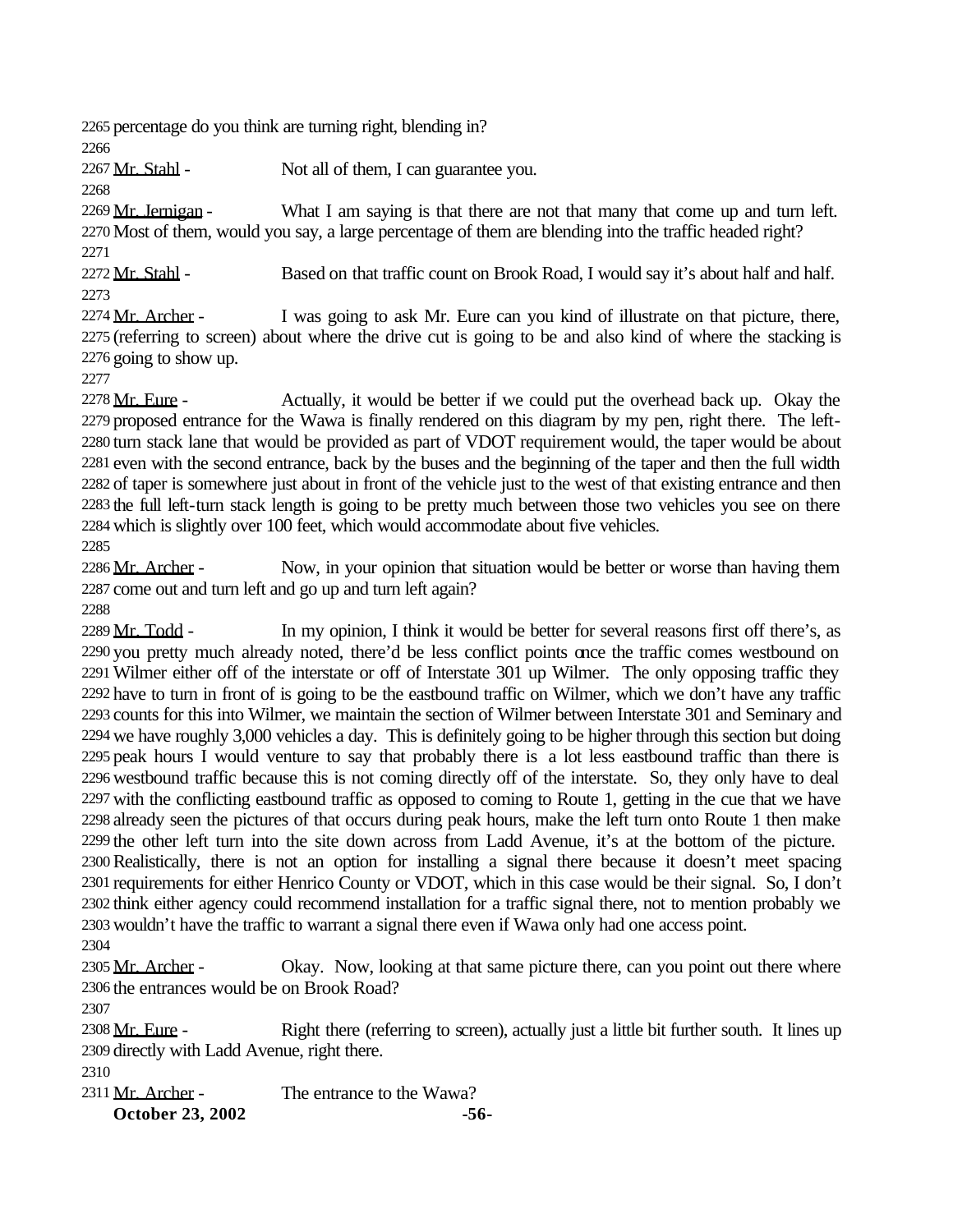2313 Mr. Eure - Correct. And that would be a shared entrance with the hotel or any redevelopment of that site. That would continually be a shared entrance.

2316 Mr. Archer - All right, that's all I have, Mr. Chairman.

 Mr. Taylor - I have one more question if I might. Mr. Eure, if a car was getting off on that circle, is there a median by that first island that they can't cross. In other words, if their first opportunity for a left turn to go into the back of the Wawa would be a little bit over to the north, I think, as they come out of that lane wouldn't they be able to turn left through that cut?

2323 Mr. McGarry - The Wawa site will have a fence around the entire rear so you physically will only be able to get in off of Wilmer Avenue, pedestrian or vehicle. The existing driveway there, where those buses are, will not have any connection.

2327 Mr. Eure - We had concerns about that from the time of the preliminary plan because initially they did show access from that easternmost entrance closest to Seminary and right there by the ramp. We did not support that access point providing access to Wawa because then you would have traffic coming off the interstate at a very unsafe angle in entering the site. So, they have adjusted their site so that entrance is exclusive of their site but does continue to provide access to the rear of the hotel. But, in addition to physically being separated, they are putting up the fence, which provides a visual barrier so that anybody coming off of the interstate would clearly see that is a separate entrance from the other Wawa entrance.

 $2336 \,\mathrm{Mr}$ . Taylor - Thank you.

2338 Mr. Archer- Thank you, Mr. Eure. Anybody else have any questions? Mr. Stahl, I don't know what to say to address your concerns because I know it doesn't.

2341 Mr. Stahl - It addressed them but it didn't satisfy them.

2343 Mr. Archer - But, does that explain to you the difference between the two points of ingress and egress? The one that you were proposing and the one that traffic proposed.

2345 Mr. Stahl - By Mr. Eure's statistics we figured that there will just about a doubling of traffic count on Wilmer Avenue. He said 3,000 cars a day and we are saying roughly 2000 cars in addition to that on that section of Wilmer. So, you are just about doubling that. So, even though you are expanding the width of that road, you are still not doing everything you need to do.

2350 Mr. Archer - Well, you know there are a couple of ways you can look at this, and the pictures are very helpful and I think you did a good job in taking them, but, you know, I think we need to understand also that almost at any point on any major thoroughfare there's going to be a high traffic count during work hours, morning, midday sometimes, and even in the afternoons. I don't know if we can do anything about that. I don't think, in looking at this, that there is any other traffic pattern that we could use. And the option that you mentioned is certainly an option but it doesn't seem to be one that's going to be workable. So, I don't really know what to do with that.

**October 23, 2002 -57-** 2358 Mr. Stahl - Disallow the plan.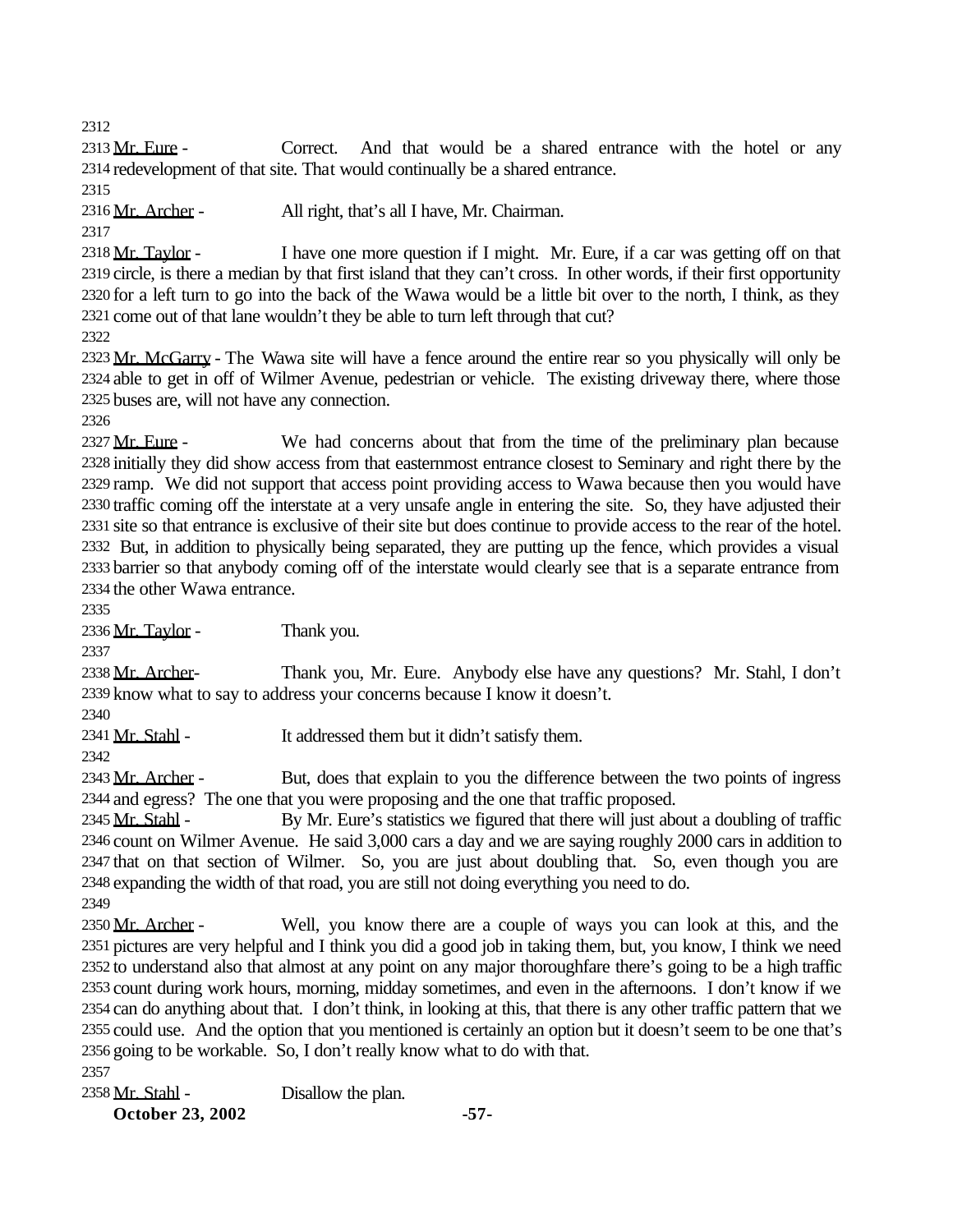2360 Mr. Archer - It's not that easy. Well, you know, understanding the zoning implications, the zoning is proper and the plan has passed muster with all of the departments that have any say so over it. So, we don't really have, as a Planning Commission, any grounds for opposing the plan. I understand thoroughly where you are coming from and I sympathize with you entirely because you are like anybody else would be. You are a competitor and your business is across the street.

2366 Mr. Stahl - We just want to compete fairly. All we want to do is have the right to have people come off of that corner, around the corner, to be able to do business with us.

2369 Mr. Archer - Well, they still can.

 2371 Mr. Stahl - Theoretically.

 Mr. Archer - There's nothing to stop them from doing that but I just want you to understand what our position is as a Commission in terms of how we have to deal with that. I wish there was something we could do but I just don't know of any.

Mr. Stahl - I understand.

2379 Mr. Archer - But, now I would like to make one other approach to this. The Committee that you serve on probably should have had some opportunity to meet with Wawa to look at the overall plan. Do you see anything that could be served by that Committee meeting now or do you think with the plan that they have submitted today and that has been approved by staff is one that you all would approve of also, in terms of the buffering and the tight location and….

2385 Mr. Stahl - I don't know, Mr. Archer. Our primary concern is....

2386 Mr. Archer - Now, I don't want to ask for a meeting if you don't think there is any reason to have it is what I am saying.

2389 Mr. Stahl - Our primary concern is with the lighting in that area. There have been two fatalities on that stretch of Brook Road within the last two years.

2392 Mr. Archer - Do you mean street lights?

2394 Mr. Stahl - Yes, street lights.

2396 Mr. Archer - Can we speak to that? Does this plan include anything regarding street lights? We can not make Wawa responsible for street lighting and I don't know what the County's policy is regarding street lights. Do we have a policy for street lighting?

Mr. McGarry - Since that's a VDOT highway we have no authorization.

2402 Mr. Archer - Okay. We can't do that either. Well, I don't know what else we can do, Mr. Stahl. I don't know if it would be fruitful for the Committee to meet with the Wawa folks because I think in terms of aesthetics we have just about done everything they can do, and has been done in regard to the site. I don't have any grounds at all to disallow the plan because it meets all of the legal

**October 23, 2002** -58-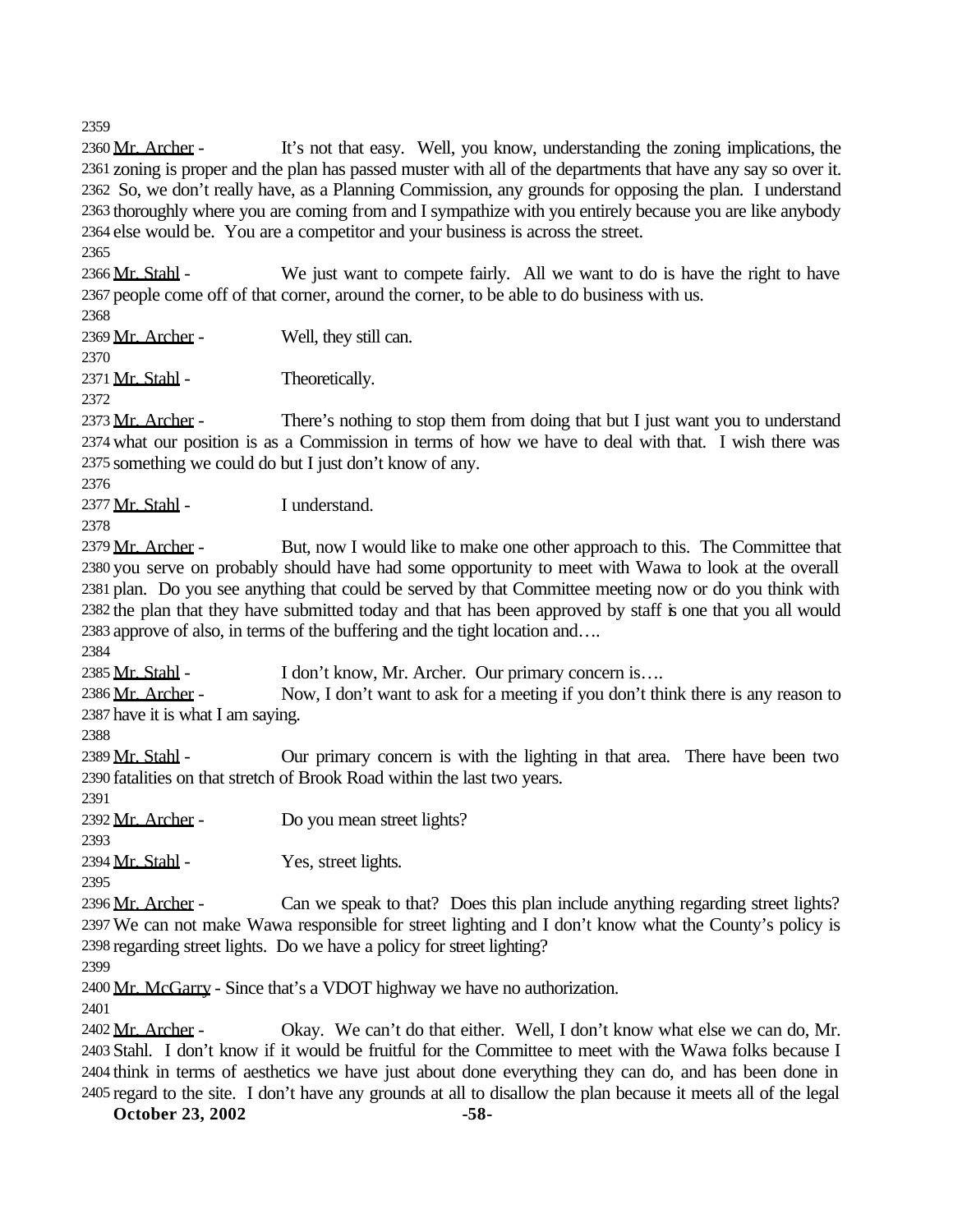requirements and actually exceeds them in terms of what they are bound to provide for us. 

2408 Mr. Stahl - Well, we will respectfully disagree on that one. 2410 Mr. Archer - And, I understand. I don't know what else I can do. 2412 Mr. Stahl - I don't either. As I said, you can disallow the plan. 2414 Mr. Archer - Well, no, that's not that easy. All right, in any event.... Let me ask the Director a question. Do they have any recourse after we approve this plan as to what they can do? Is there anybody they can complain to? 2418 Mr. Marlles - Yes, sir, Mr. Archer. I was going to mentioned that. Mr. Stahl, under our

 zoning ordinance they would perhaps have standing to appeal the decision of the Planning Commission to the Board. The adjacent property owners certainly have that right. There is a timeframe that appeal would have to be submitted and if you would like to do that, we can certainly advise you on the proper procedure and format for that.

2424 Mr. Vanarsdall - I think it's 15 days, isn't it, Mr. Marlles?

Mr. Marlles - I believe it is.

2428 Mr. Archer - Okay, well I don't see the need to prolong this anymore. I appreciate all of the hard work that everybody has put in. And, Mr. Stahl, I appreciate you coming up speaking for the community and bringing those pictures. They are good by the way. Do we need to waive the time limit on the plan that was submitted today?

Mr. McGarry - No you do not. It was dated October 18, 2002.

2435 Mr. Archer - So, we are okay. Well, taking all of that into consideration and again I want to thank everybody for their hard work. We beat this one to death pretty much. I have to move approval of POD-64-02, Wawa 5221 Brook Road, subject to the staff's recommendations, the annotations on the plan, the new annotation that has to be made with regard to the sidewalk and a buffer strip, I believe.

Mr. McGarry - Correct.

2443  $Mr. Archer - Okay. And additional conditions Nos. 23 through 33 and I don't think there's$ anything on the addendum.

Mr. Vanarsdall - Second.

2448 Mr. Taylor - The motion was made by Mr. Archer and seconded by Mr. Vanarsdall. All in favor say aye…all opposed say nay. There being no opposition POD-64-02, Wawa, is approved. 

2451 Mr. Archer - Mr. Chairman, if someone would I would appreciate them telling Mr. Stahl how he can start his appeal process or give him whatever he might need.

**October 23, 2002** -59-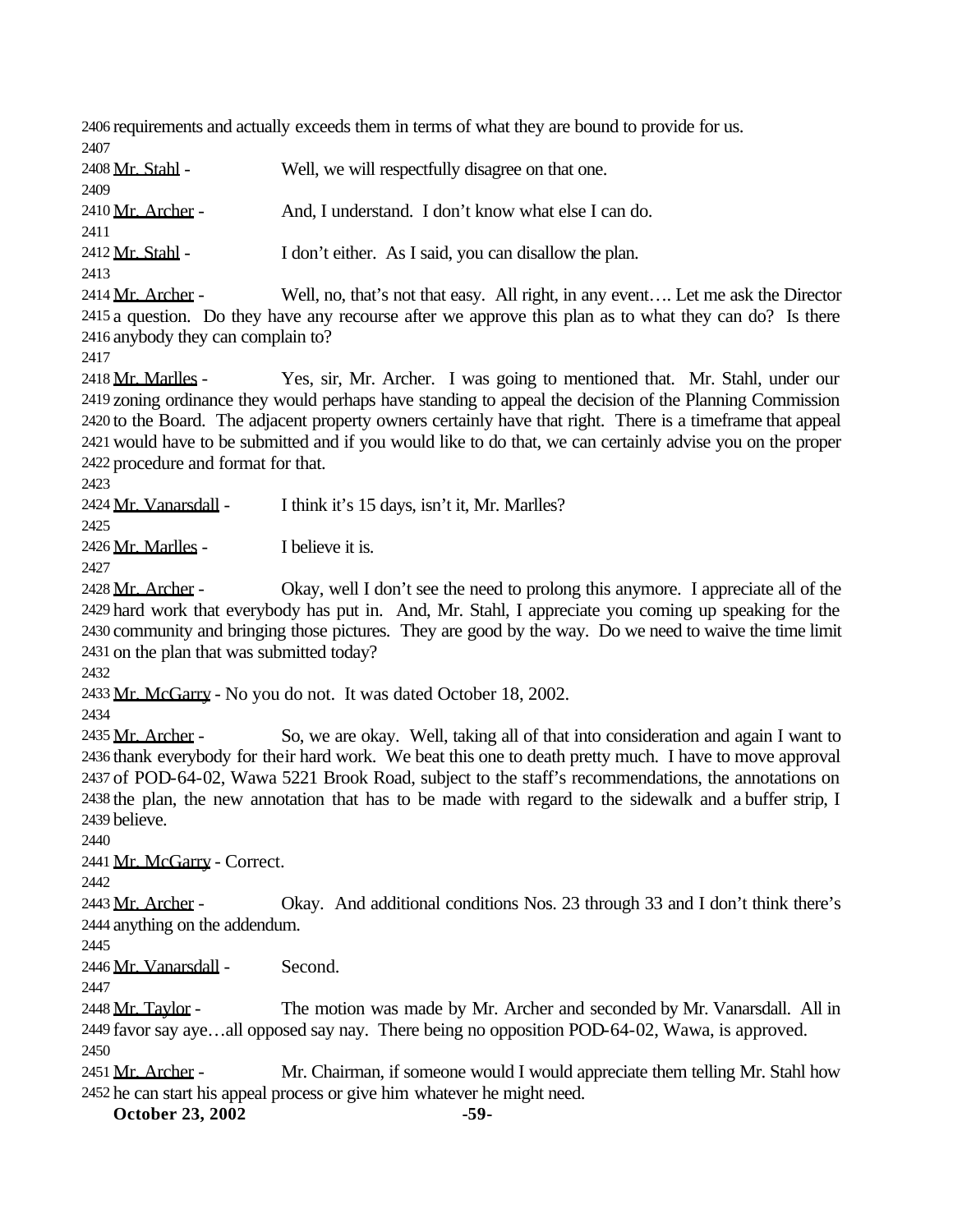2454 Mr. Stahl - I'll see Mr. Marlles tonight and I'll get it then. 2456 Mr. Archer - Okay. Thank you for coming down, we appreciate it.

 The Planning Commission approved POD-64-02, Wawa at 5221 Brook Road and Wilmer Avenue (POD-45-75 Revised), subject to the standard conditions attached to these minutes the annotations on the plan and the following additional conditions. Mr. Thornton was absent.

 23. The entrances and drainage facilities on Brook Road (U.S. Route 1) and Wilmer Avenue shall be approved by the Virginia Department of Transportation and the County.

 24. A notice of completion form, certifying that the requirements of the Virginia Department of Transportation entrances permit have been completed, shall be submitted to the Planning Office prior to any occupancy permits being issued.

 25. The developer shall provide fire hydrants as required by the Department of Public Utilities and Division of Fire.

 26. The developer shall inStahl an adequate restaurant ventilating and exhaust system to minimize smoke, odors, and grease vapors. The plans and specifications shall be included with the building permit application for review and approval. If, in the opinion of the County, the type system provided is not effective, the Commission retains the rights to review and direct the type of system to be used.

 27. Any necessary off-site drainage and/or water and sewer easements must be obtained in a form acceptable to the County Attorney prior to final approval of the construction plans.

 28. Deviations from County standards for pavement, curb or curb and gutter design shall be approved by the County Engineer prior to final approval of the construction plans by the Department of Public Works.

 29. Insurance Services Office (ISO) calculations must be included with the plans and contracts and must be approved by the Department of Public Utilities prior to the issuance of a building permit.

 30. Approval of the construction plans by the Department of Public Works does not establish the curb and gutter elevations along the Henrico County maintained right-of-way. The elevations will be set by Henrico County.

 31. Approval of the construction plans by the Department of Public Works does not establish the curb and gutter elevations along the Virginia Department of Transportation maintained right-of- way. The elevations will be set by the contractor and approved by the Virginia Department of Transportation.

 32. Evidence of a joint ingress/egress and maintenance agreement must be submitted to the Planning Office and approved prior to issuance of a certificate of occupancy for this development.

 33. The location of all existing and proposed utility and mechanical equipment (including HVAC units, electric meters, junction and accessory boxes, transformers, and generators) shall be identified on the landscape plans. All equipment shall be screened by such measures as determined appropriate by the Director of Planning or the Planning Commission at the time of plan approval**.**

 Mr. Marlles - Mr. Chairman, the last case on our agenda is back on page 16 of your agenda. We had a landscaping and lighting plan for Short Pump Town Center. The landscaping plan was

**October 23, 2002** -60-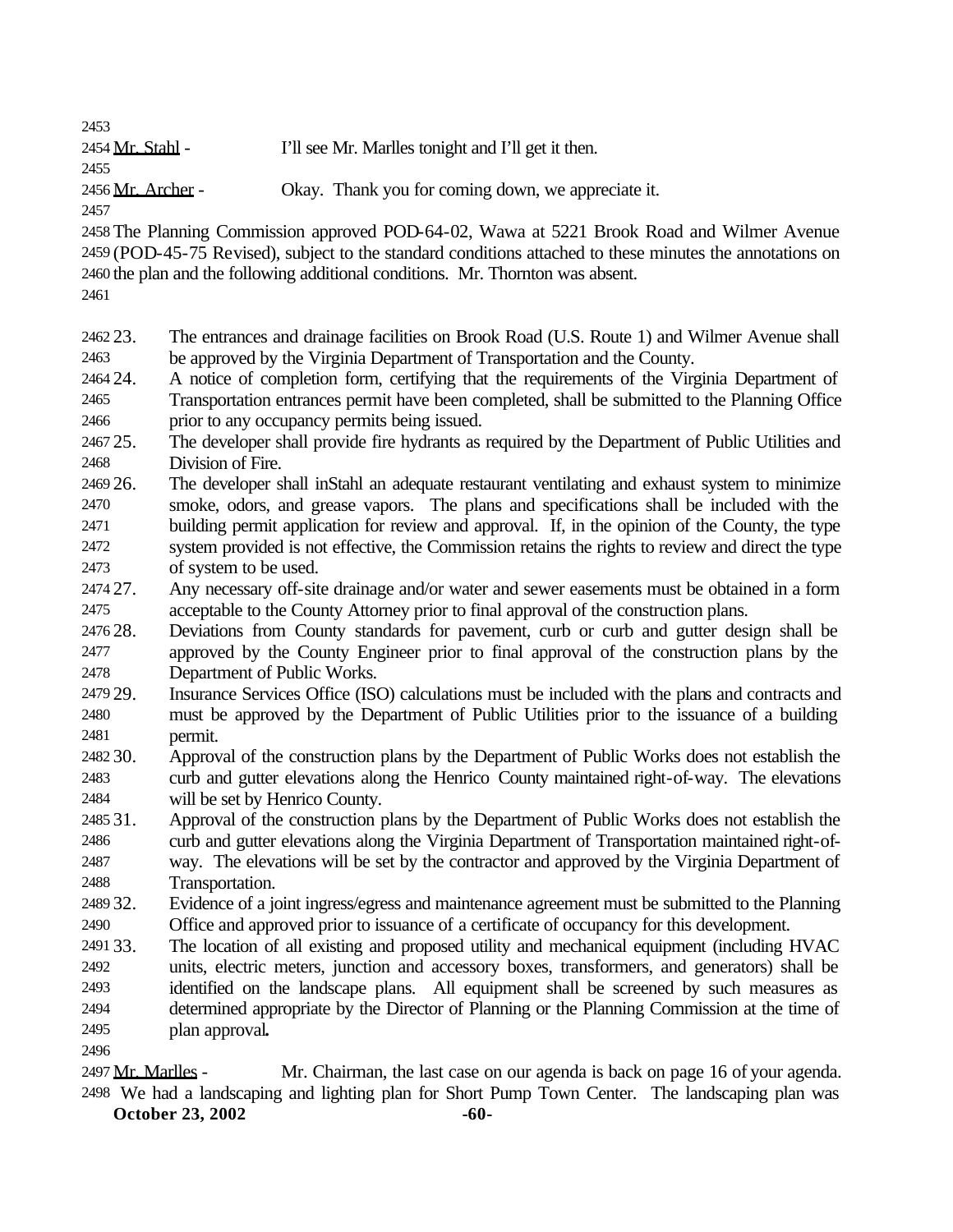approved on the Expedited Agenda. However we do have to consider the lighting plan for that site and I believe Mr. Strauss is prepared to give that presentation.

### **LANDSCAPE & LIGHTING PLAN**

| $LP/POD-6-01$                 | Roy Ashley Associates for Short Pump town Center, LLC:             |
|-------------------------------|--------------------------------------------------------------------|
| <b>Short Pump Town Center</b> | Request for approval of a landscape and lighting plan, as required |
|                               | by Chapter 24, Sections 24-106 and 24-106.2 of the Henrico         |
|                               | County. The 147.19 acre site is located on W. Broad Street (U.S.   |
|                               | Route 250), approximately 1,000 feet west of the intersection with |
|                               | Pouncy Tract Road on parcels 736-764-6924, 737-763-9298,           |
|                               | 738-763-5030, 737-763-0320, 737-762-6362, 739-763-3696,            |
|                               | 2440, 2316, 739-762-1587, 738-763-9447, 737-764-3006,              |
|                               | 736-763-6960 and 737-763-1830. The zoning is B-3C, Business        |
|                               | District (Conditional).                                            |
|                               | (Three Chopt)                                                      |
| 2504                          |                                                                    |
| 2505 Mr. Taylor -             | Thank you, Mr. Marlles, we will enjoy hearing from Mr. Strauss.    |
| 2506                          |                                                                    |

2507 Mr. Strauss - Thank you, Mr. Chairman. Is there any opposition?

 2509 Mr. Taylor - I'm sorry. Is there any opposition? There is no opposition.

 Mr. Strauss - Thank you, Mr. Chairman and members of the Commission. The applicant requests approval of the lighting plan for the shopping center, which is located in the West Broad Street Overlay District. Staff has reviewed the lighting plan. We have no issue with the lighting intensity proposed, which is 400-watt metal halide fixture nor the heights of the light poles, which are controlled by proffers associated with the rezoning case. The pole heights are located within 300 feet of W. Broad are to be 20 feet high and other poles are allowed to be 30 feet. We were concerned about the potential for glare with the type of fixtures that were proposed. The applicant has been very cooperative and helpful with staff in working through this issue and as of a result we have some handouts. Simply, these add some additional conditions and some "clean up" items for the lighting plan. It has more to do with the notes and such on the plan itself, with respect to future parking areas that would have to be the subject of a separate plan review.

Basically, the applicant has agreed to provide some shielding for lights along W. Broad Street or an option to go back to a flat lens. With that, staff has no further objections and we happily recommend approval of this plan with the additional annotations Nos. 1 through 6 on the plan and I'll be happy to answer any questions you may have.

2528 Mr. Taylor - Are there any questions of Mr. Strauss by Commission members? No questions. Well, I'll move approval of the lighting plan for LP/POD-6-01 with the six annotations on the plan and the standard conditions for lighting plans.

Mr. Vanarsdall - And I'll second.

**October 23, 2002** -61-2534 Mr. Taylor - The motion was made by Mr. Taylor and seconded by Mr. Vanarsdall. All in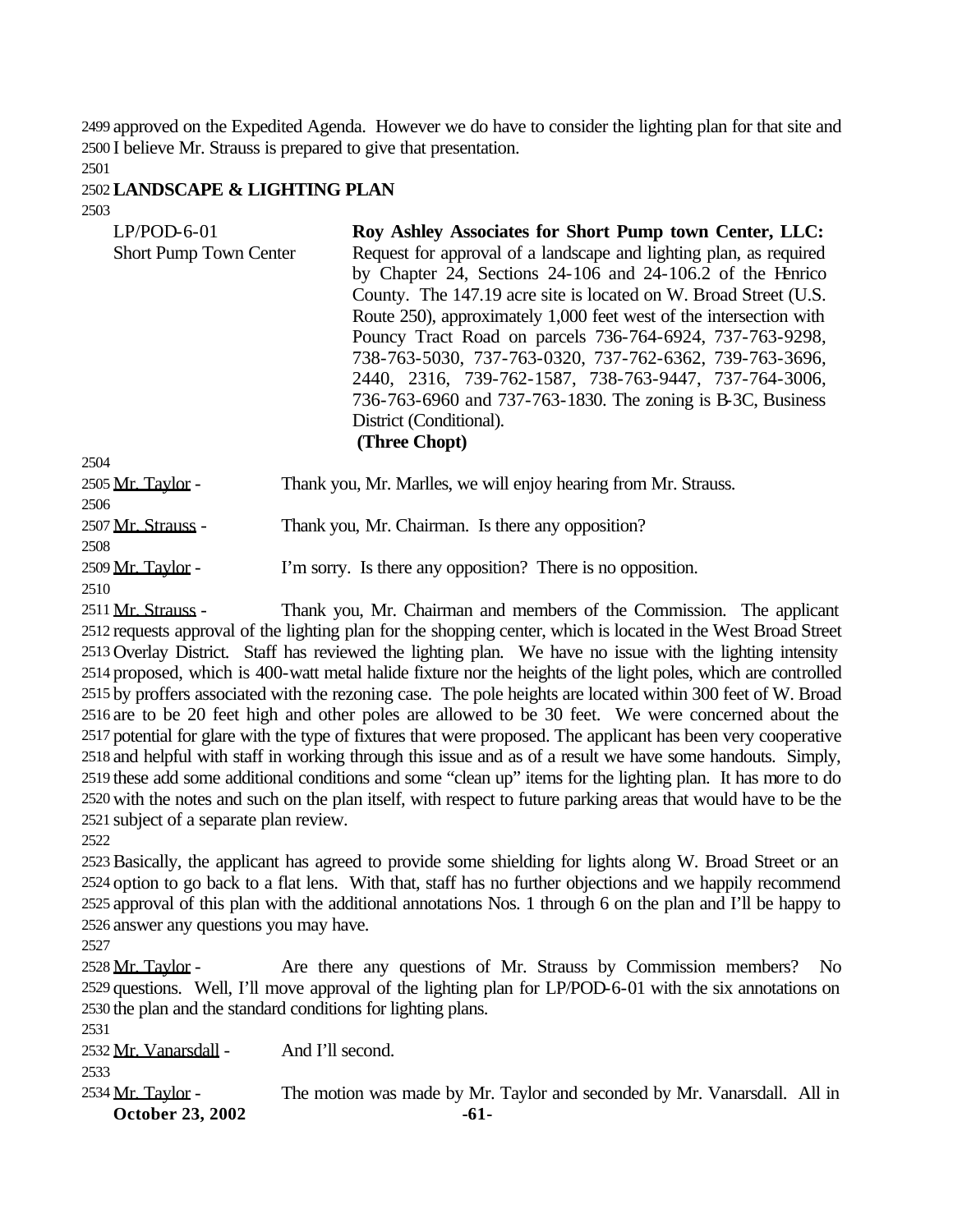favor say aye…all opposed say nay. The motion carries.

 The Planning Commission approved the lighting plan for LP/POD-6-01, Short Pump Town Center, subject to the standard conditions attached to these minutes for lighting plans and the additional six conditions on the annotated plan. Mr. Thornton was absent.

## **APPROVAL OF MINUTES: September 25, 2002**

2543 Mr. Taylor - The last thing we have left on the agenda for today is the approval of the minutes for the regular meeting on September 25, 2002. Do I hear a motion to approve the minutes from that meeting?

| 2546                     |                                                                     |
|--------------------------|---------------------------------------------------------------------|
| 2547 Mr. Vanarsdall -    | I move to approve the minutes if nobody have any changes.           |
| 2548                     |                                                                     |
| 2549 <u>Mr. Tavlor</u> - | Are there any corrections or changes?                               |
| 2550                     |                                                                     |
| 2551 Mr. Vanarsdall -    | Then I'll make a motion to approve the September 25, 2002, minutes. |
| 2552                     |                                                                     |
| 2553 Mr. Jernigan -      | Second.                                                             |
| 2554                     |                                                                     |
| 2555 Mr. Taylor -        | The motion was made by Mr. Vanarsdall and seconded by Mr. Jernigan  |

The motion was made by Mr. Vanarsdall and seconded by Mr. Jernigan to approve the minutes of our meeting on September 25, 2002. All in favor say aye…all opposed say nay. There being no opposition, the minutes for September 25, 2002, meeting of the Planning Commission is approved.

2560 Mr. Marlles - Mr. Chairman, just in a way of an update to the members of the Commission, at the Board meeting last night the Board did approve the amendment to the Land Use Plan to designate the Rocketts Landing Project Area and surrounding area for a Urban Mixed Use Development Area. And, of course, that is the new designation under major change there. I just wanted to make the Commission aware of that.

| <b>October 23, 2002</b>  | $-62-$                                                                          |
|--------------------------|---------------------------------------------------------------------------------|
| 2581                     |                                                                                 |
| 2580 Mrs. Ware -         | So move.                                                                        |
| 2579                     |                                                                                 |
| 2578 <u>Mr. Taylor</u> - | Is there a motion to adjourn?                                                   |
| 2577                     |                                                                                 |
| 2576 like that.          |                                                                                 |
| 2575 Mr. Jernigan -      | But you have a lot of people saying save the streams, save the rivers and stuff |
| 2574                     |                                                                                 |
| 2573 Mr. Marlles -       | On this one I don't believe so because it's all industrial around it.           |
| 2572                     |                                                                                 |
| 2571 around.             |                                                                                 |
| 2570 Mr. Jernigan -      | I'm wondering how much of a hot meeting that's going to be when that comes      |
| 2569                     |                                                                                 |
| 2568 Mr. Taylor -        | Very good, Mr. Secretary.                                                       |
| 2567                     |                                                                                 |
| 2566 Mr. Archer -        | Thank you, Mr. Secretary.                                                       |
| 2000                     |                                                                                 |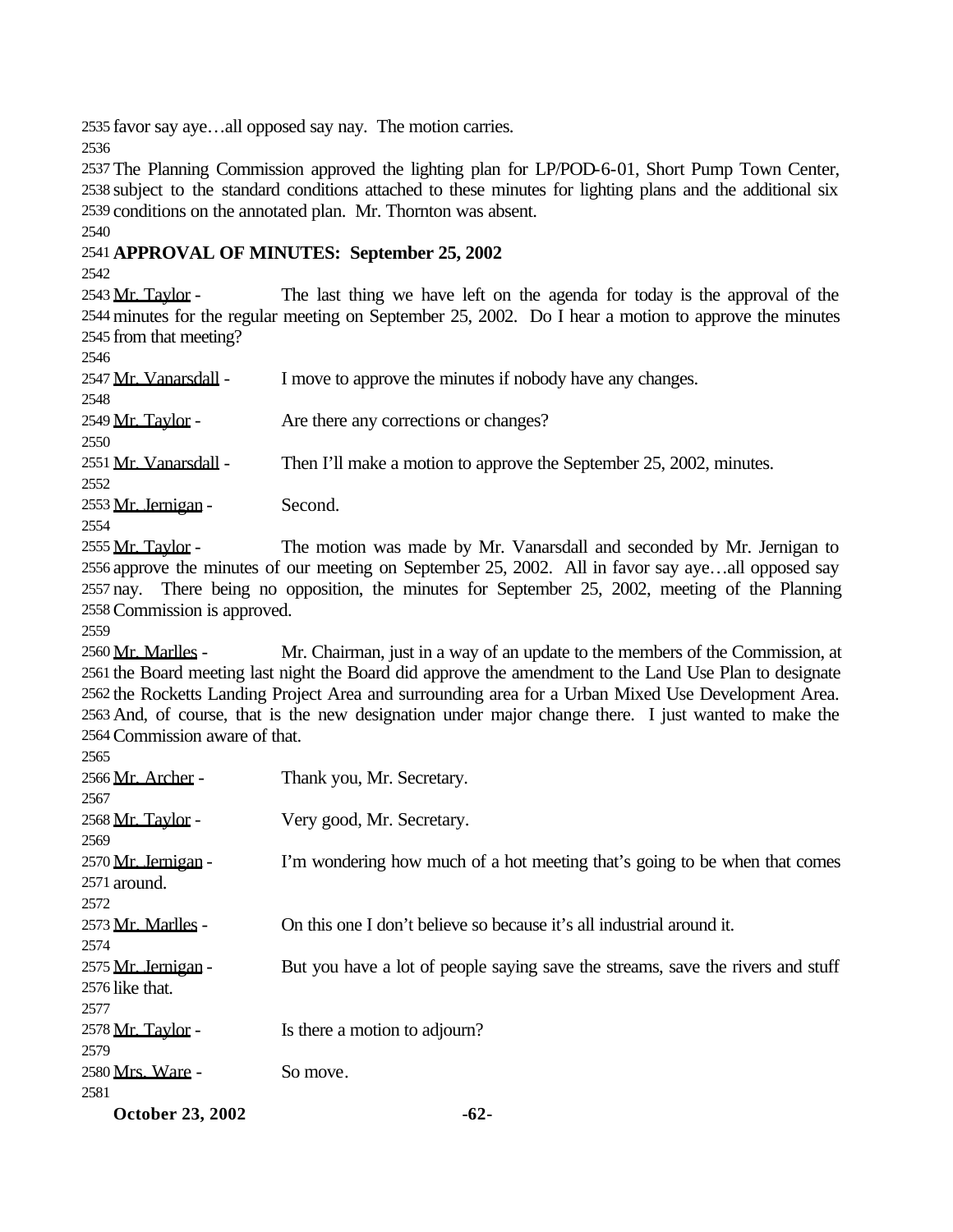Mr. Jernigan - Second.

Mr. Taylor - The motion was made by Ms. Ware and seconded by Mr. Jernigan. All in

 favor say aye…all opposed say nay. The meeting is adjourned.